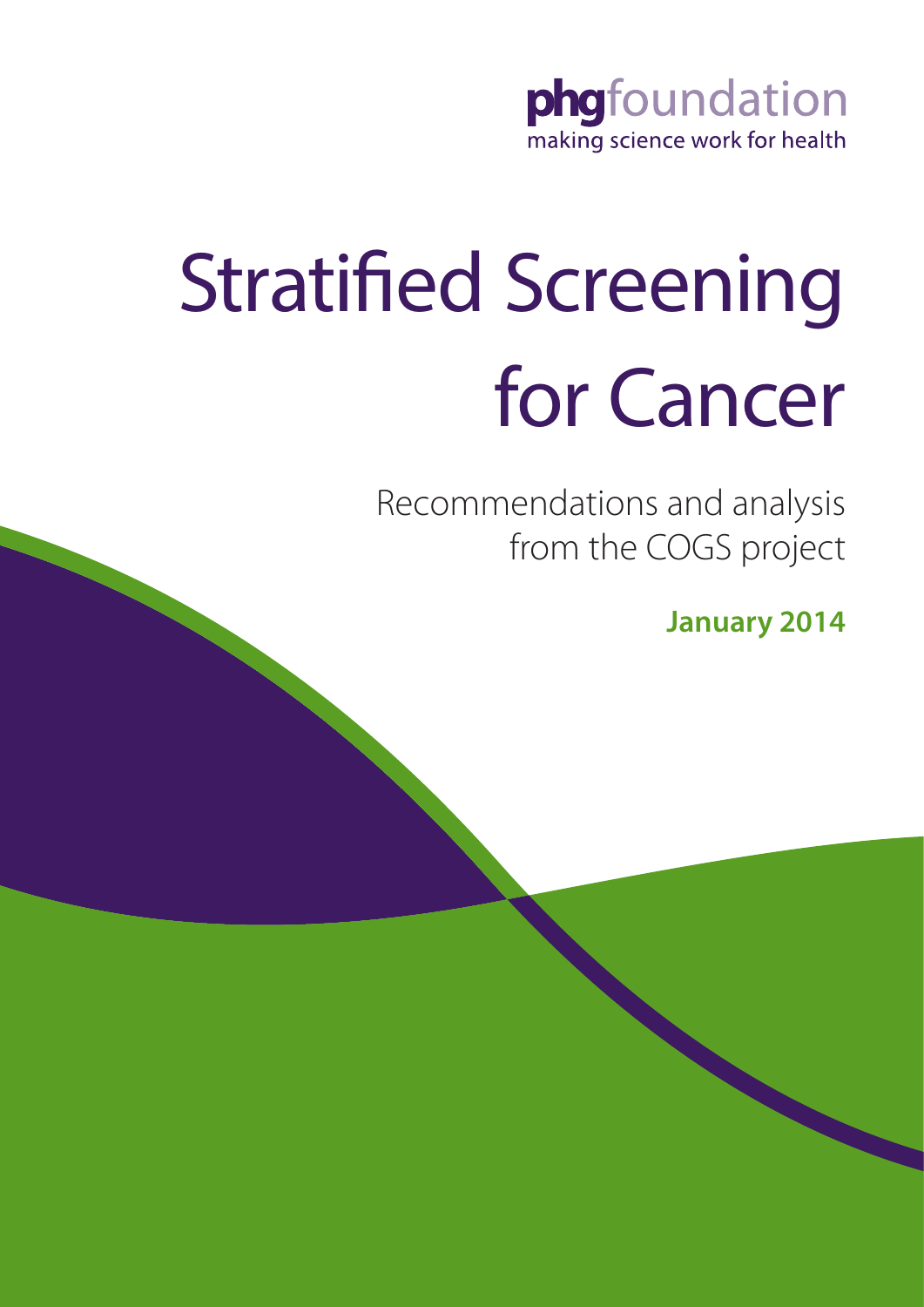# **Authors:** Tom Dent, Susmita Chowdhury, Nora Pashayan, Alison Hall, Paul Pharoah and Hilary Burton

This paper can be downloaded from our website: **www.phgfoundation.org**

#### **Published by PHG Foundation**

2 Worts Causeway **Cambridge** CB1 8RN UK

Tel: +44 (0) 1223 761900

© 2013 PHG Foundation

Correspondence to: **tom.dent@phgfoundation.org**

How to reference this paper: *Stratified screening for cancer: Recommendations and analysis from COGS* **PHG Foundation (2013) ISBN 978-1-907198-13-7**

#### **Funding**

This work is part of the Collaborative Oncological Gene-environment Study (www.cogseu.org), funded by the seventh Framework Programme of the European Commission.



Collaborative Oncological Gene-environment Study



The PHG Foundation is an independent, not for profit thinktank (registered in England and Wales, charity No. 1118664, company No. 5823194), working to achieve better health through the responsible and evidence-based application of biomedical science.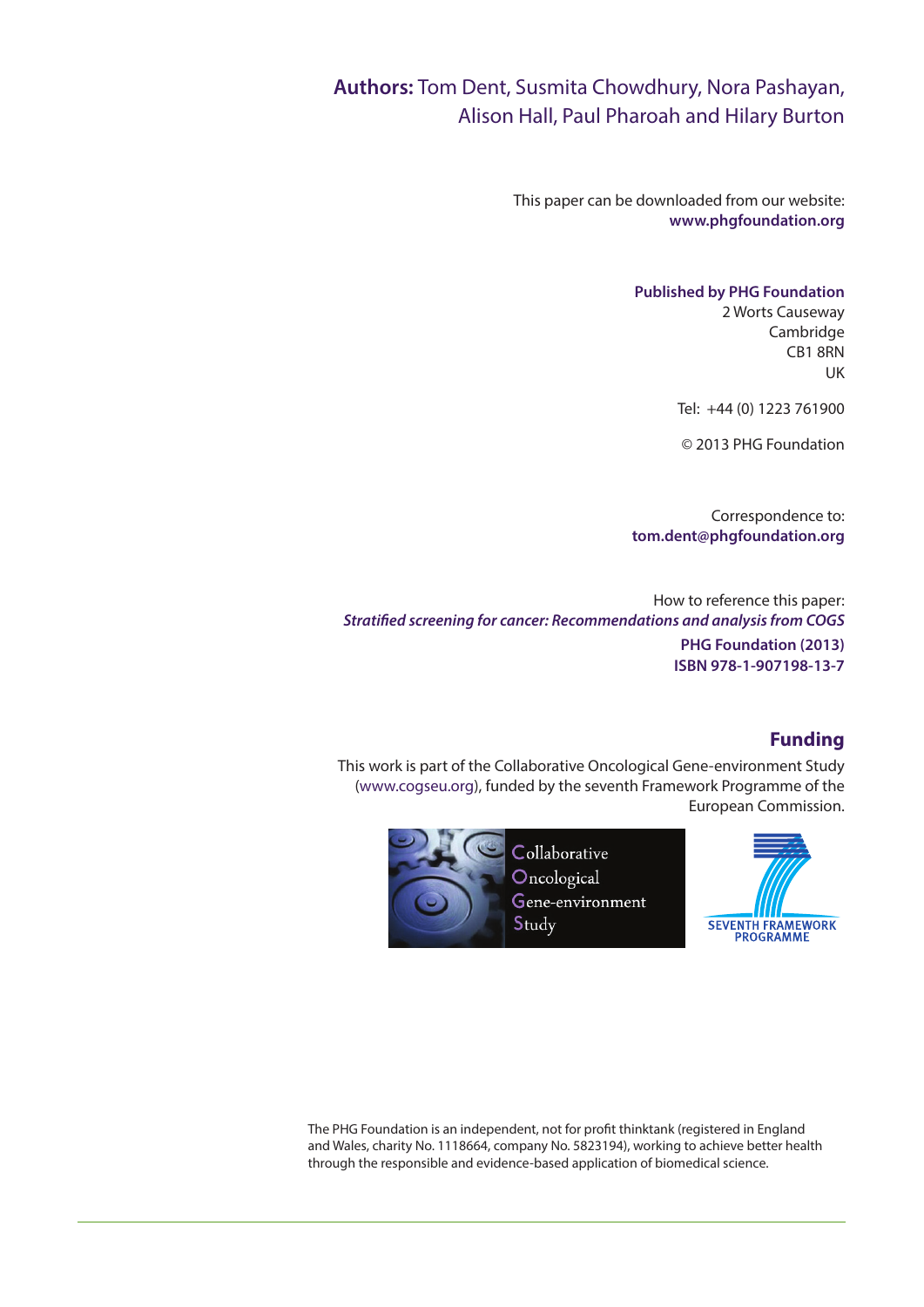# **Contents**

| 1.                                                        | <b>Summary</b>                                | $\overline{2}$  |
|-----------------------------------------------------------|-----------------------------------------------|-----------------|
| 2.                                                        | <b>Recommendations</b>                        | 4               |
| 3.                                                        | <b>Introduction</b>                           | 6               |
| 4.                                                        | <b>Background</b>                             | $\overline{7}$  |
| 5.                                                        | <b>Aims and objectives</b>                    | 11              |
| 6.                                                        | <b>Method</b>                                 | 12 <sub>2</sub> |
| 7.                                                        | The results of modelling                      | 14              |
| 8.                                                        | <b>Delivering risk-stratified screening</b>   | 17              |
| 9.                                                        | <b>Ethical, legal and social issues</b>       | 24              |
| 10.                                                       | <b>Professional education and training</b>    | 32              |
| 11.                                                       | <b>Public understanding and acceptability</b> | 36              |
| 12.                                                       | <b>Conclusions</b>                            | 37              |
| <b>References</b><br>39                                   |                                               |                 |
| <b>Appendix 1: Steering Group membership</b>              |                                               | 41              |
| Appendix 2: Delivery issues in stratified screening       |                                               | 42              |
| <b>Appendix 3: Workshop participants</b>                  |                                               | 43              |
| <b>Appendix 4: PHG Foundation COGS Publications</b><br>48 |                                               |                 |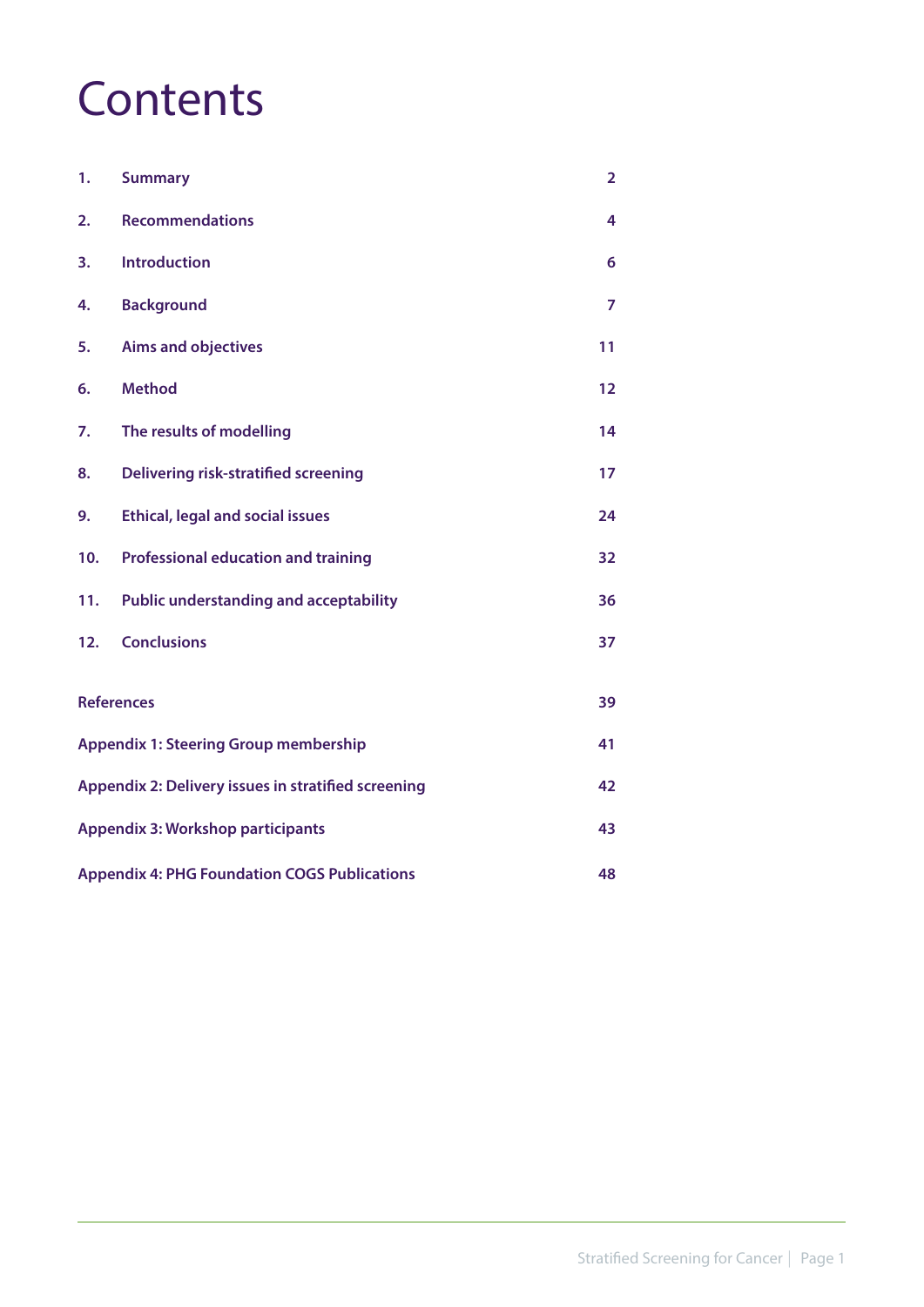# 1 Summary

This report on the PHG Foundation's work sets out our recommendations. It describes the background to the COGS project, how we carried out our work and our findings in the four main areas of our enquiry.

> The Collaborative Oncological Gene-environment Study (COGS) (www.cogseu.org) was an investigation to improve understanding of the causes and prevention of cancer of the breast, ovary and prostate. Funded by the European Commission, it ran for four years from 2009. It concerned the use of genomic and other information to estimate individuals' risk of developing cancer, with a view to offering different screening and other preventive interventions according to the results.

> The PHG Foundation was responsible for Work Package 7 of COGS, supported by Professor Paul Pharoah of the University of Cambridge. The Foundation's steering group for the project is listed in Appendix 1. The aim of Work Package 7 was to investigate the efficacy and cost-effectiveness of using genomic and other information in stratified cancer prevention strategies, and the organisational, ethical, legal and social implications that would then arise. This report on the PHG Foundation's work sets out our recommendations. It describes the background to the COGS project, how we carried out our work and our findings in the four main areas of our enquiry.

> Screening programmes have made an important contribution to improvements in public health, but their value often depends on careful targeting. Stratification holds the prospect of achieving high rates of diagnosis and effective early treatment, while sparing lower risk, disease-free people from the risks and inconvenience of screening. It may also reduce overall costs. Using genomic information to improve this targeting is therefore attractive in principle and increasingly feasible.

> We modelled the efficiency of a personalised approach to screening for prostate and breast cancer based on age and polygenic risk-profile, and compared it with the efficiency of screening based on age alone. We showed that personalised screening based on age and polygenic risk would reduce the number of people who need screening while detecting the majority of the cancers identified through a programme based on age alone.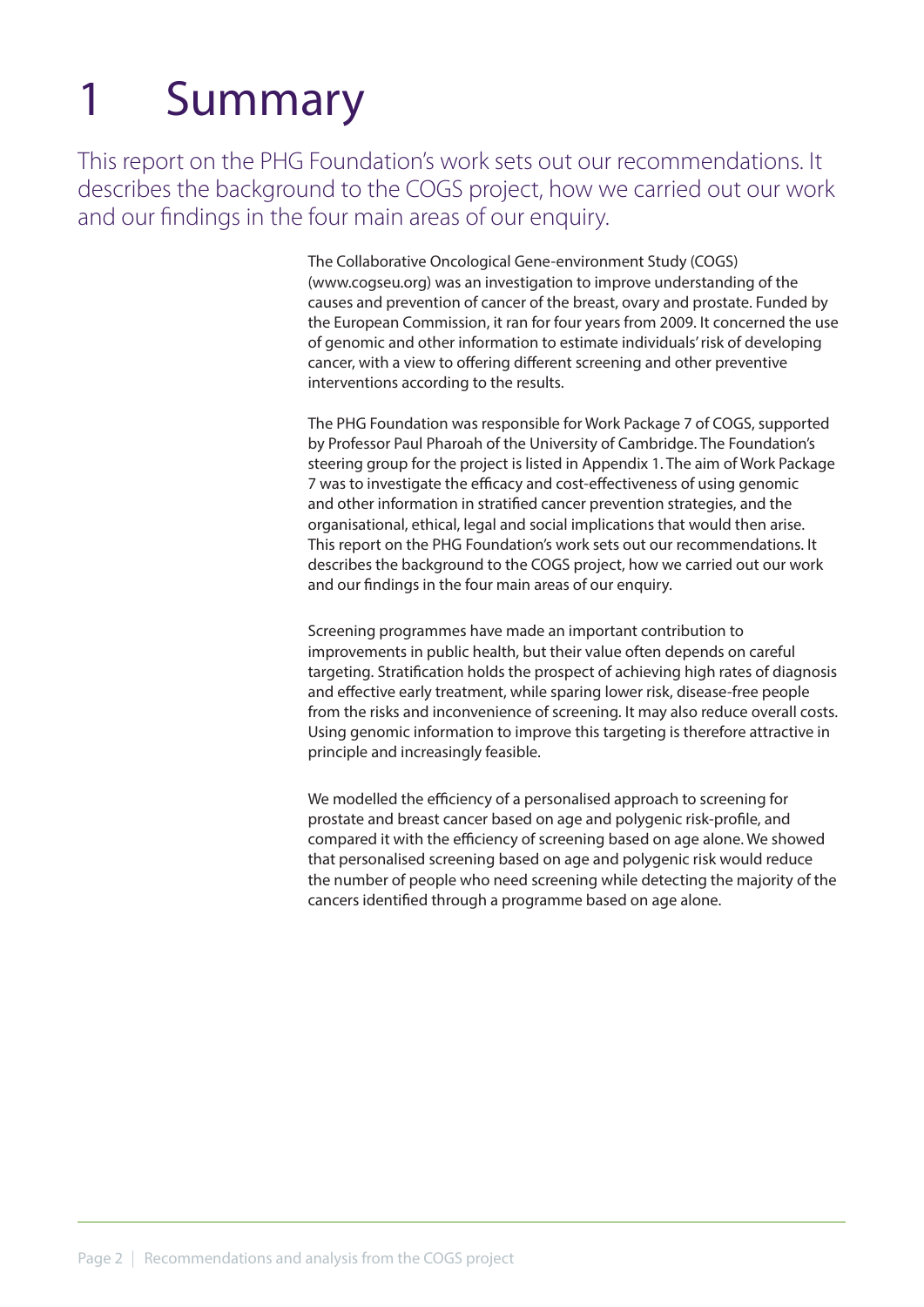We organised three workshops for international experts in fields of relevance to the project, and worked iteratively throughout the project to prepare analyses and reviews that developed the ideas and themes that emerged at the workshops. We considered the organisational context within which implementation of stratified prevention would occur, how the offer of screening would be made, how individuals' risk would be estimated, the age at which risk estimation should occur and the potential use of genetic data for other purposes. We also considered how management might differ depending on individuals' risk, how their results would be communicated and their followup arranged, and the different issues raised by modification of an existing screening programme, such as that for breast cancer, and the establishment of a new one, for example for prostate cancer. None of these issues constitutes an insuperable barrier to successful implementation, but all need careful handling to ensure outcomes are optimised and harms minimised.

Using two alternative approaches to consent, collection, storage and communication, we reviewed ethical, legal and social implications of stratified screening in terms of respect for autonomy, non-maleficence, beneficence and justice. Important issues include consent, privacy, the age at which sampling and genetic analysis occur, genetic solidarity and managing those in whom screening is no longer advised because of low estimated risk. If the use of genomic information to stratify population screening entails the retention of samples and data for diverse uses over many years, it will give rise to further ethical, legal and social concerns including data security, managing logistical issues around capacity to consent, re-contact, withdrawal and linkage of samples. Conversely, the use of a once-only targeted test with immediate disposal of the sample and data raises fewer ethical and regulatory problems.

Many of the competences required for stratified prevention programmes should already be present in the current health professional workforce. Gaps arise in those specific elements relevant to stratified prevention and the inclusion of genetic testing in initial risk assessment. Such gaps will need to be filled by the development of specific educational resources and their integration into existing educational programmes.

Although we do not think the evidence is yet adequate to support riskstratified screening, we believe that point will probably be reached before long. Preparing for the change would be wise. In the meantime, further research is needed into impact, utility, cost-effectiveness, acceptability and ethical, legal and social implications. A critical factor may be whether targeting resources according to risk is seen as compatible with the interests of the entire screening population.

*Although we do not think the evidence is yet adequate to support risk-stratified screening, we believe that point will probably be reached before long. Preparing for the change would be wise.*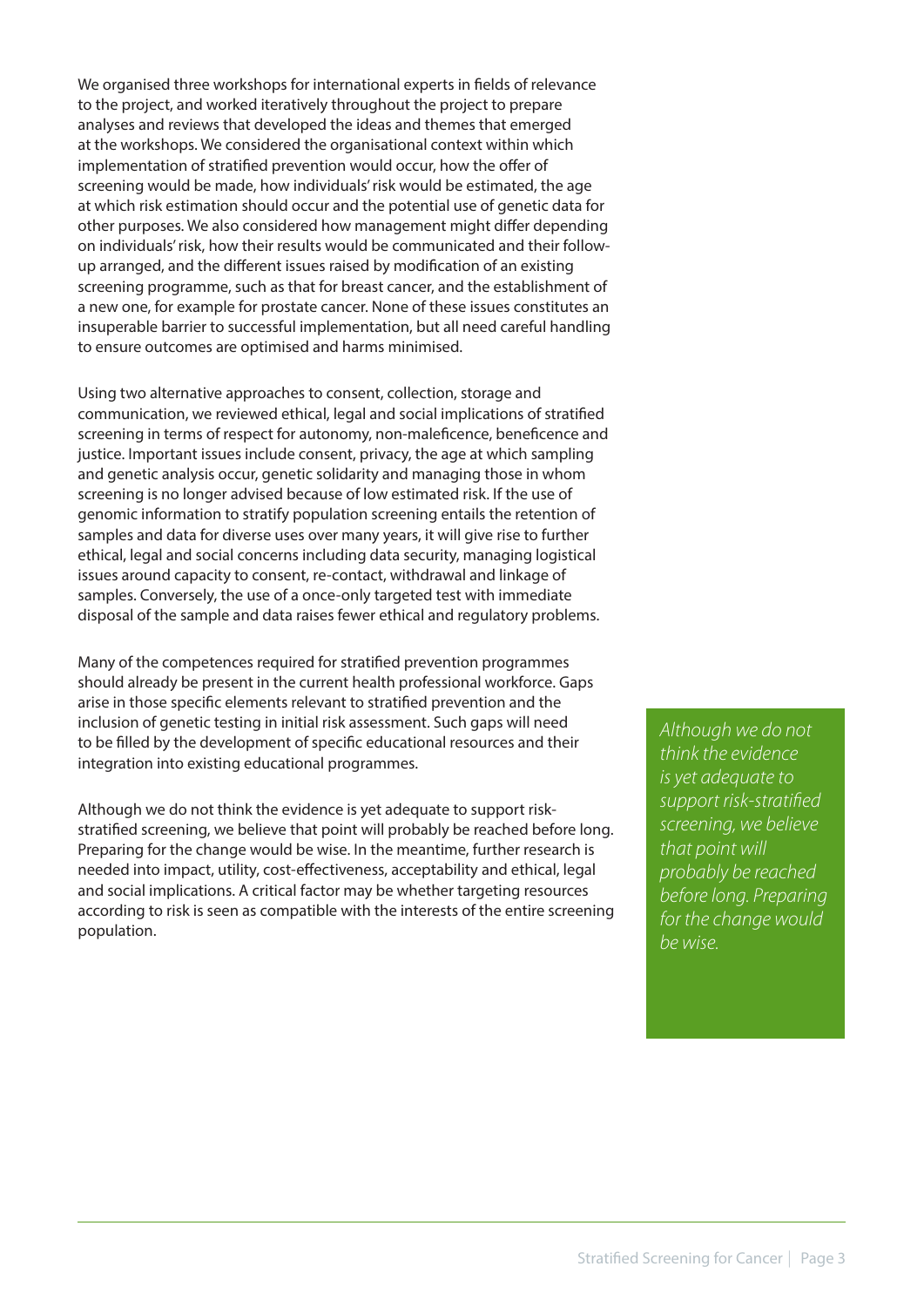# 2 Recommendations

Key recommendation: that decision-makers prepare for the introduction of risk-stratified screening for breast and prostate cancer.

#### **1. Effectiveness of risk-stratified screening**

- 1.1 We recommend that stratified screening should not be implemented until further empirical evidence is available about whether a riskbased screening approach improves the benefit-harm balance of screening for prostate and breast cancer
- 1.2 If further research indicates that risk-stratified screening improves the benefit-harm balance of screening, then we recommend decision modelling to identify the optimum screening strategy for breast and prostate cancer
- 1.3 Before implementing the optimum risk-based screening strategy, we recommend investigation of the feasibility of implementation.

#### **2. Delivery**

We recommend that:

- 2.1 The implementation of stratified screening is tailored to the organisation of health services in the country in question
- 2.2 Policy-makers develop detailed plans for the delivery of stratified screening, giving attention to the issues in Appendix 2
- 2.3 Policy-makers develop sound quality assurance systems to maximise benefits and minimise harms
- 2.4 Policymakers develop and articulate clear policies on risk stratification, particularly where the purpose is targeting of limited resources
- 2.5 Research into the impact of technological change on the delivery of stratified cancer screening is instigated.

#### **3. Ethical, legal and social issues**

3.1 In the short term, we recommend that any risk-stratified programme that is introduced has a specific clearly defined purpose, and that the storage and linkage of samples and data are minimised.

We recommend that:

- 3.2 More comprehensive programmes genotyping multiple conditions involving lifetime storage of samples or data should not currently be introduced
- 3.3 Personalised screening is restricted to adult populations. We do not support the systematic genotyping of newborns or young children as a preliminary to risk assessment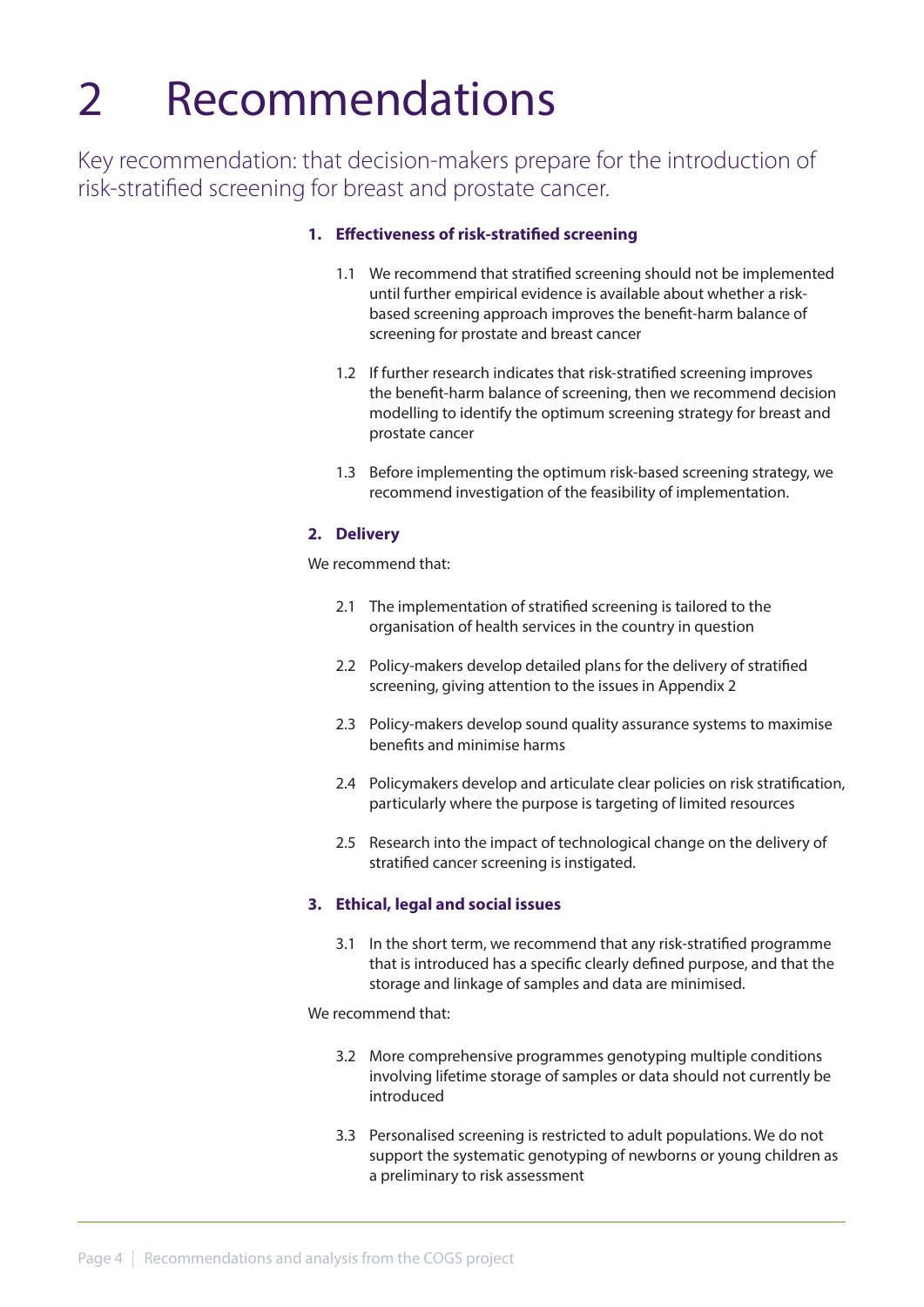- 3.4 The consent process should address the benefits, harms and uncertainties of genotyping and risk assessment, the precise nature of which will be dependent on context. Where possible, we recommend the use of an encompassing consent which takes account of reasonable and foreseeable future developments
- 3.5 Providers of risk stratification incorporating a genotypic element should be transparent about the evidence base and quality assurance processes that are used, to ensure that, regardless of provider, the risk assessments that are generated are safe, robust and evidence-based
- 3.6 Decision-making should be fully inclusive, ensuring meaningful engagement of all stakeholders in the policy-making process
- 3.7 Research to clarify the wider ethical, legal and social impact of stratifying on the basis of genotypic and phenotypic risk, as compared with determinants such as age, sex and ethnic group is undertaken. In particular, we recommend research to clarify the potential for generating inequalities relating to distributive justice
- 3.8 Comprehensive conceptual and empirical research into the impact of ethnic and cultural factors on understanding, acceptability and uptake of personalised screening is undertaken.

#### **4. Professional education and training and public understanding**

We recommend that:

4.1 Health care professionals are prepared for the use of genomics in common disease prevention including risk-stratified screening, building on existing knowledge and skills. We recommend formal educational needs assessment as a prerequisite for implementation.

#### **5. Public understanding and acceptability**

5.1 We recommend research on public understanding of risk stratified screening and its acceptability to the public before risk stratified screening is implemented.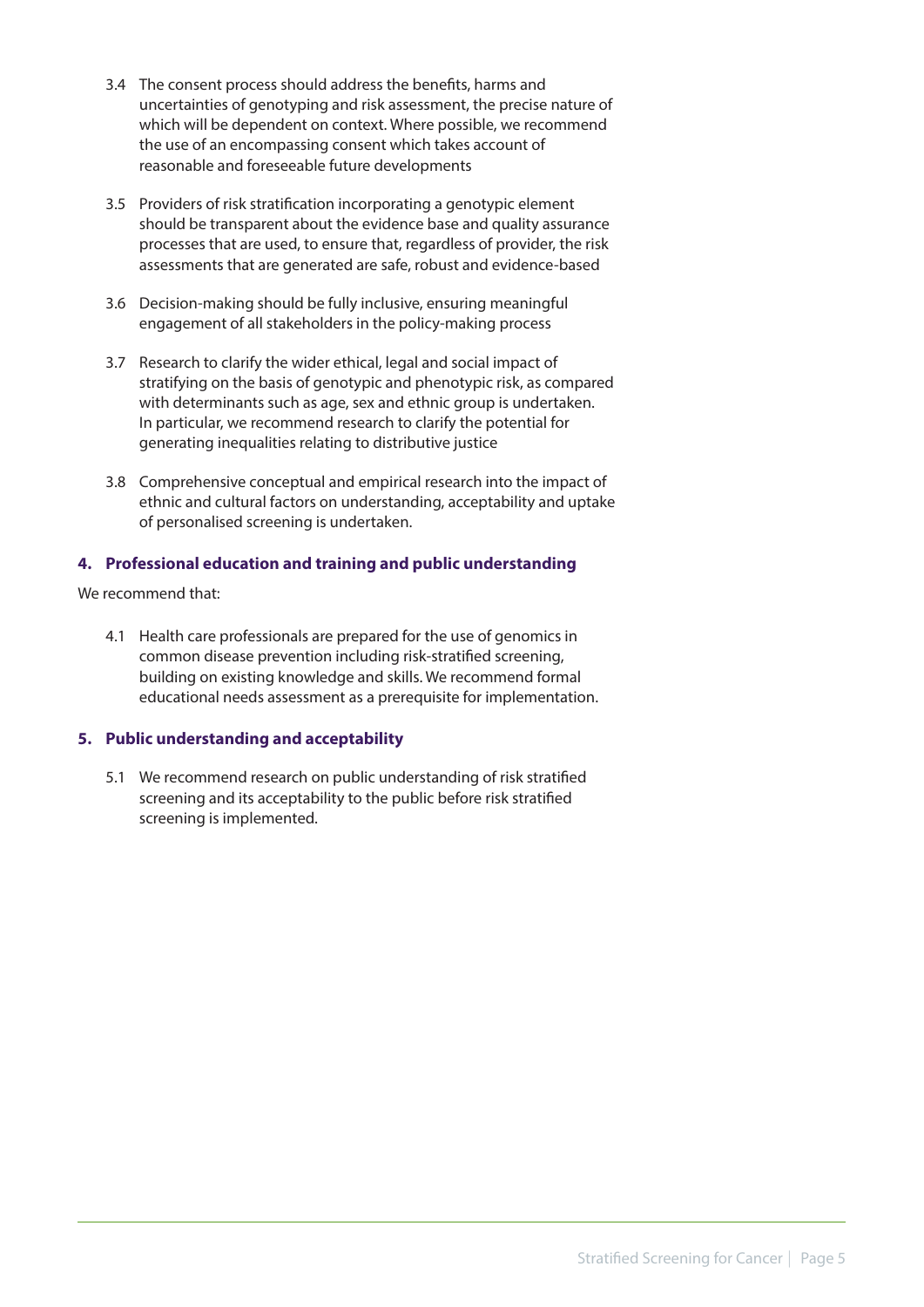# 3 Introduction

The Collaborative Oncological Gene-environment Study (www.cogseu.org) was an investigation funded by the European Commission to improve understanding of the causes and prevention of cancer of the breast, ovary and prostate.

The project ran for four years from 2009, and had five goals:

- 1. To determine the important common genetic variants that underlie breast, ovarian and prostate cancer risk, and to estimate their effects on risk, individually and in combination
- 2. To assess interaction between genetic loci and known or suspected environmental/lifestyle risk factors, *i.e.* to examine whether environmental/lifestyle risk factors modify genetic susceptibility to breast, ovarian and prostate cancer
- 3. To assess whether the association between genetic factors, environmental/lifestyle risk factors and cancer risk is stronger for certain tumour subtypes, and affects clinical outcome
- 4. To develop comprehensive risk models including genetic and environmental/lifestyle factors for these cancers, to allow the prediction of breast, ovarian and prostate cancer among individuals in the population at large
- 5. To investigate the efficacy and cost-effectiveness of using these risk models in prevention strategies, and the associated organisational, ethical, legal and social implications.

The PHG Foundation was responsible for the fifth goal. This is a report on the Foundation's contribution to the COGS project. It sets out the background to the COGS project and how we carried out our work. It then describes our findings in the four main areas of enquiry. Our recommendations are set out in section 2 above. Publications from the COGS project WP7 are highlighted in the text.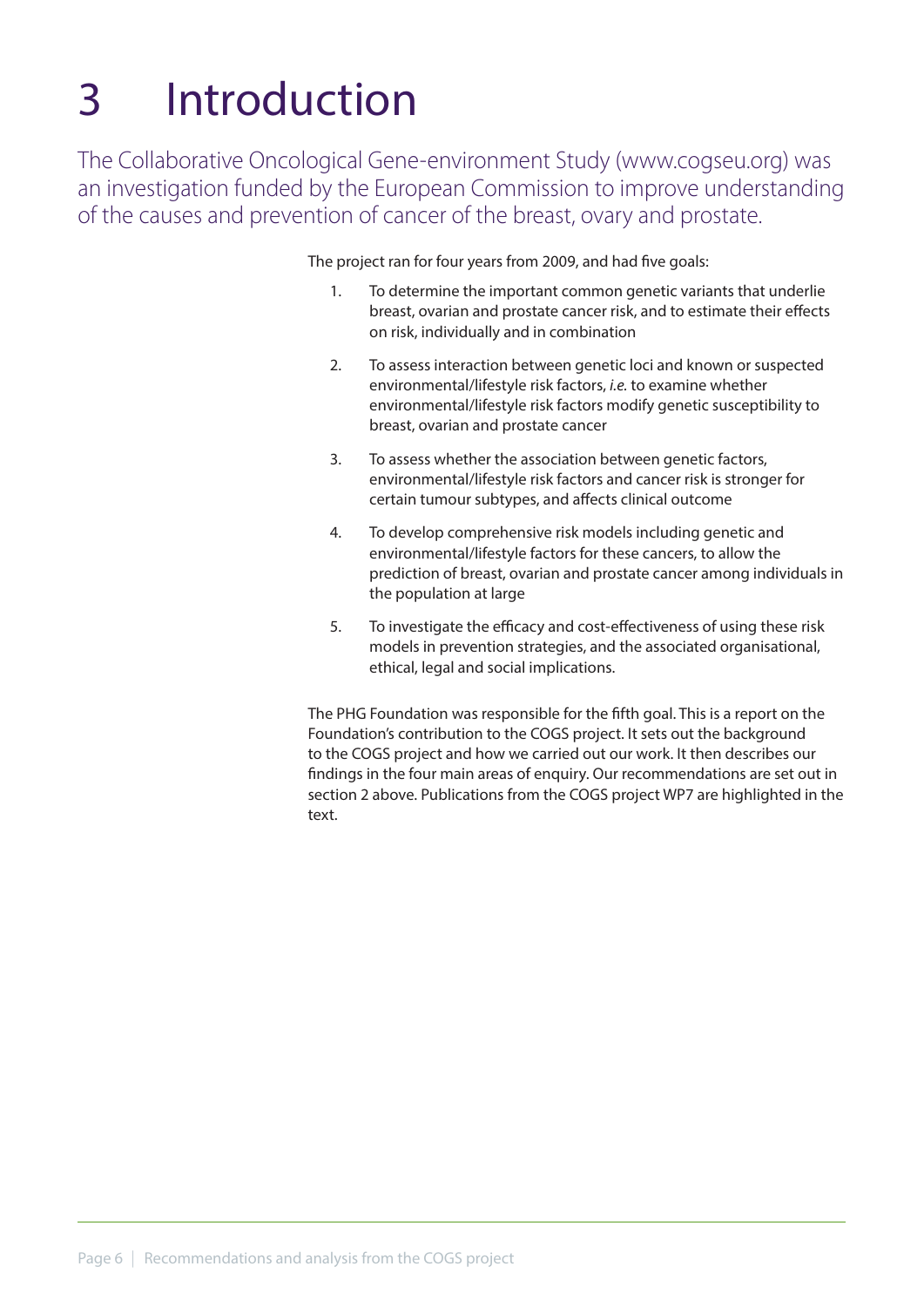# 4 Background

Risk stratification holds the prospect of achieving high rates of diagnosis and effective early treatment, while sparing lower risk, disease-free people from the risks and inconvenience of screening, and of reducing overall costs.

Screening programmes have made an important contribution to improvements in public health, but the value of many depends on careful consideration of the balance of benefit and risk in different populations. The risk of disease is not uniform throughout the population. Some people are at increased risk because of factors such as their age, gender, ethnicity, family history and lifestyle, and it is these who are most likely to benefit from screening.

Those responsible for designing and operating screening programmes should ensure that people at highest risk are offered screening, while minimising the inevitable harms that screening imposes on all those who accept it. These vary from the inconvenience and unpleasantness of the test and the anxiety it causes, especially if it is positive, to harm from the investigation and treatment of false positive results or of disease which would never have troubled the individual. The goal is to ensure that those with most to gain are invited, while those whose risk is too low to justify the harms and costs are spared them<sup>1</sup>.

Occasionally, the risk of disease is so closely associated with a clear phenotypic or personal characteristic that screening can be targeted on that basis; for example, Ashkenazi Jewish ancestry and screening for Tay-Sachs disease carrier status<sup>2</sup>. However, this is unusual; the risk of developing most common chronic diseases is multifactorial and normally distributed, with a small number of people at high and low risk and most of the population in the middle range.

Despite the multifactorial nature of risk, lack of knowledge about how to estimate an individual's risk accurately tends to lead to necessarily simple policies about whom to invite for screening which take account of only one risk factor and offer only one mode of screening. For example, women are invited to the NHS mammographic breast screening programme on the basis of age alone, which is only one, albeit important, indicator of their individual risk<sup>3</sup>. The NHS Health Check programme screens nearly all adults between the ages of 40 and 74 years for heart disease, stroke, diabetes, kidney disease and certain types of dementia (www.healthcheck.nhs.uk).

*The risk of developing most common chronic diseases is multifactorial and normally distributed, with a small number of people at high and low risk and most of the population in the middle range.*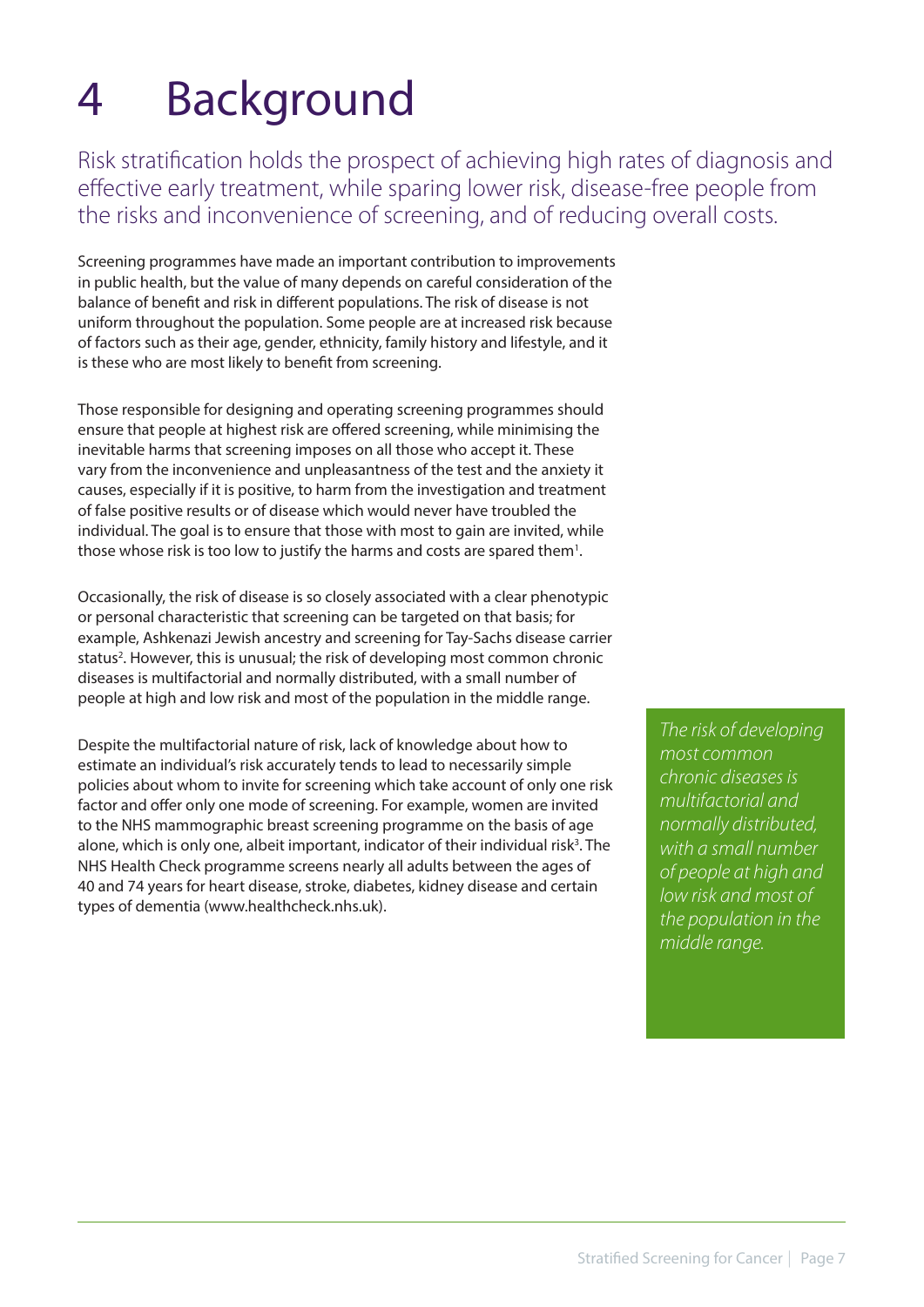#### PHG COGS paper

**Population-based screening in the era of genomics**

*Personalized Medicine* 4.10 This reliance on age alone to target screening does not permit the identification of groups who might benefit from more or less intense screening and the tailoring of interventions to risk levels. However, in the case of breast cancer, our growing understanding of aetiology may allow us to improve on this. Genome-wide association studies have brought new information about the genetic variants that modify risk<sup>4</sup>. Each allele usually increases risk by less than 30%, too small an effect to be useful individually, but if enough such alleles are found, their cumulative effect may be enough to support stratification.

For example, Pharoah *et al.* showed in 2008 that the seven alleles related to breast cancer risk then known, which each conferred risks between seven and twenty-six per cent higher than average, were enough to produce wide separation of absolute risk<sup>5</sup>. The authors used as a threshold for screening the 2.3% ten-year risk of a breast cancer diagnosis of a 50 year old British woman; this is the age at which population mammographic screening begins in the United Kingdom. Using these seven alleles, one in five women could be shown never to attain this risk and could thus avoid screening, while the five per cent at greatest risk attained it at the age of 41 years and might therefore be offered screening earlier.

Since Pharoah *et al's* paper, the COGS investigators have identified more than fifty further alleles associated with breast cancer risk, increasing the power of this approach to risk estimation. Furthermore, we have known for some time that breast cancer risk is increased by modifiable lifestyle factors such as obesity, higher alcohol intake and smoking, as well as by the use of oral contraceptive pills and hormone replacement therapy. Reproductive factors – such as early menarche, late menopause and increased age at first childbirth – are also known, but are more difficult to modify; breast-feeding has a protective effect, as does the number of pregnancies experienced. Taken together, these factors indicate the growing potential of risk stratification based on genetic and environmental information.

This understanding of genetic and environmental risk can be used as a basis for stratified prevention. This means estimating the risk of individuals developing specific cancers, grouping or stratifying them according to their risk, and targeting screening or other preventive interventions according to that risk threshold (Figure 1). Stratification holds the prospect of achieving high rates of diagnosis and effective early treatment, while sparing lower risk, diseasefree people from the risks and inconvenience of screening. It may also reduce overall costs.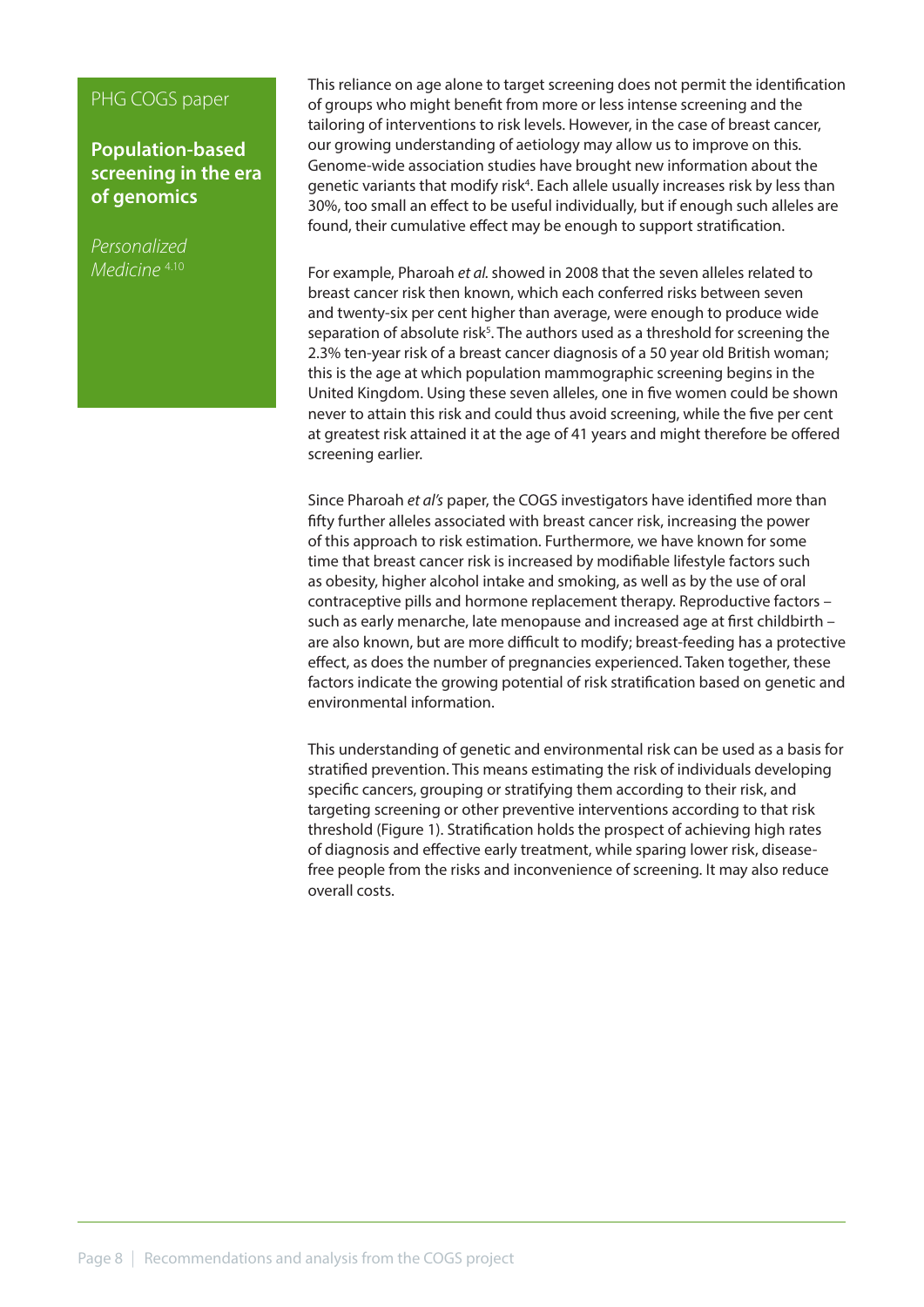#### **Figure 1: Stratified prevention – the categorisation of the population into risk groups, each of whom would be offered a different intervention**



From: Burton H, Sagoo GS, Pharoah P, Zimmern RL. Time to revisit Geoffrey Rose: strategies for prevention in the genomic era? IJPH 2012; 9: e8665-1.

The addition of risk information from common susceptibility variants can improve the discrimination of established risk models such as those of Gail and Tyrer-Cruzick<sup>6,7</sup>, that is, they may improve the model's ability to rank correctly the degree of risk of an individual in relation to the whole population. While promising, this is not enough to make implementation appropriate. To be suitable for use, a risk-stratification model must also have adequate calibration (accurately estimating each individual's risk); it must also have clinical utility, which includes producing risk distributions for categories of people that are separated widely enough to justify different management of each category so as to improve outcomes overall. We do not yet know whether these criteria are satisfied, and for which cancers.

The COGS project was concerned with three cancers – breast, prostate and ovary. The first two are of particular public health importance, being in industrialised countries the most commonly diagnosed cancers in women and men respectively. Both are also of interest from the perspective of screening.

o Breast cancer provides the best basis for consideration of the potential of stratified screening: more is known of its genetic and environmental aetiology, there are established screening programmes against which stratified approaches can be compared and the effects of preventive interventions have been better investigated. Many industrialised countries have introduced mammographic screening for breast cancer<sup>8</sup>, though the value of this approach is still contested<sup>9</sup>.

#### PHG COGS paper

**Time to revisit Geoffrey Rose: strategies for prevention in the genomic era?**

*Italian Journal of Public Health* 4.8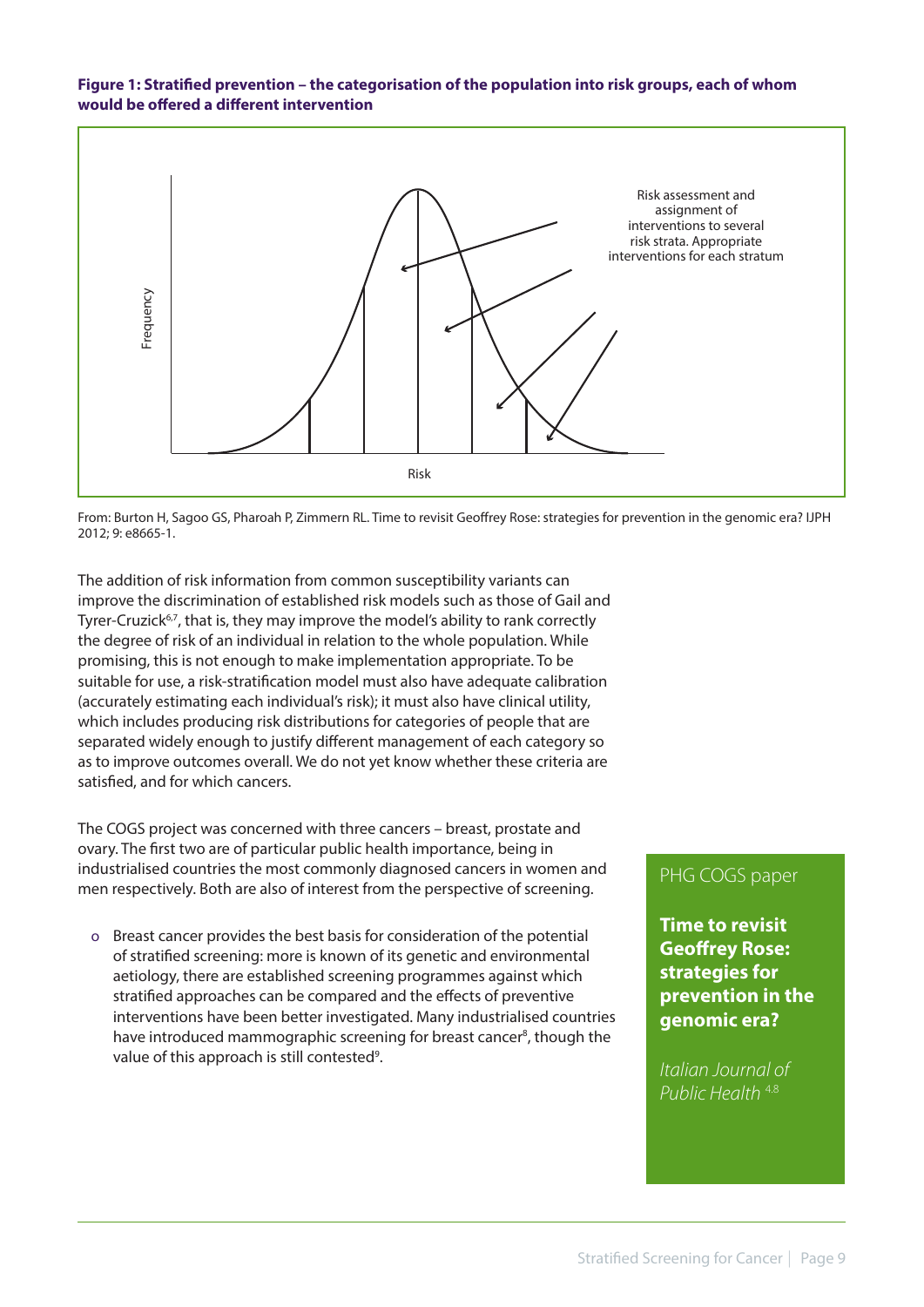o Prostate cancer also raises important questions about the potential value of a screening approach. The organised use of prostate-specific antigen as a screening test for prostate cancer is not in place, though many men are screening opportunistically, especially in the United States<sup>10</sup>. The publication of two randomised trials has not ended the controversy about the value of prostate-specific antigen in screening<sup>11,12</sup>, a controversy made particularly important by the high incidence of impotence and incontinence after the treatment of prostate cancer. One proposed response to the doubts about whether to screen all men for prostate cancer with prostate-specific antigen alone is to assess each man's risk of cancer using that assay as part of an estimation that also includes genetic and lifestyle risk markers. Only men with high estimated risk would be offered more invasive investigation, for example with prostate biopsy<sup>13</sup>.

There are three separate elements to the change in prevention of breast and prostate cancer that we foresee:

- o *Risk stratification:* at present, only broad factors such as age and gender are used to select people for the offer of a single package of screening. In future, many factors will be combined to create an individual risk estimate
- o *Incorporation of genomic information:* we expect the stratification of risk to include genomic and phenotypic information; this will probably be the first time genomic information has been used widely in health care
- o *Different management on the basis of the risk assessment result:* the series of further tests and treatments will vary depending on the results of risk estimation. This is in contrast to the current undifferentiated approach.

It is *risk stratification* which brings the most novelty to what is proposed. Without that fundamental change of approach, none of the further issues would need consideration. Even if stratification was based only on phenotypic information, many of them would still arise.

The implications of *incorporating genetic information* will depend on how testing is provided and the resulting information used. A point-of-care test with immediate disposal of the genetic sample would raise fewer ethical issues than the separate acquisition, processing and possible storage of the sample or data. Incorporating genetic information makes only a modest difference to the delivery of a stratified approach.

*It is risk stratification which brings the most novelty to what is proposed. Without that fundamental change of approach, none of the further issues would need consideration.*

Most issues of operational delivery considered under this theme arise because of *different management on the basis of the risk assessment result*, the third of these elements.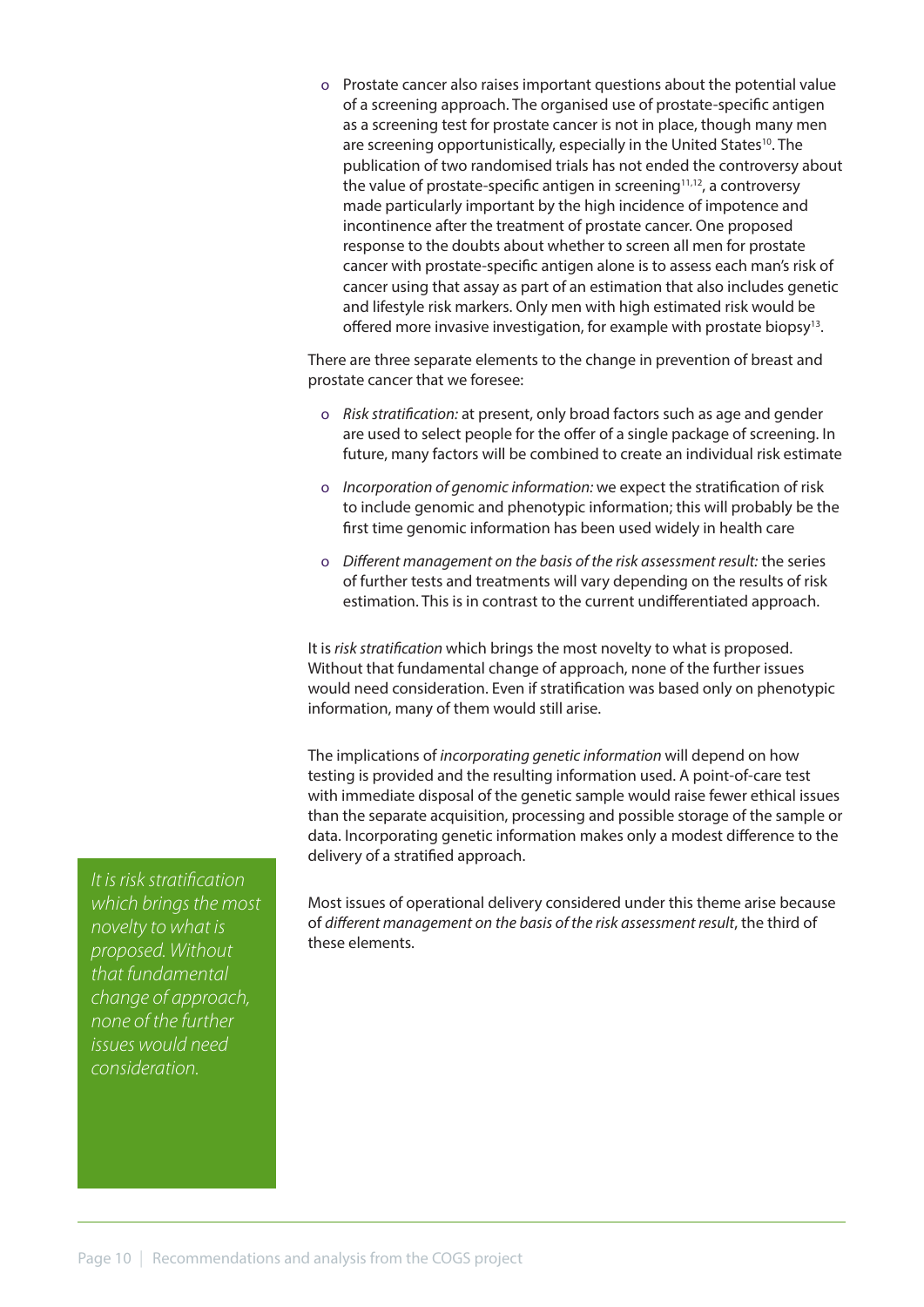# 5 Aims and objectives

Our aim was to investigate the efficacy and cost-effectiveness of using risk prediction models in stratified prevention of specified cancers, and to consider the organisational, ethical, legal and social implications.

# **Our objectives were to:**

- o Use the results of primary research into gene-disease association, geneenvironment interaction and individual risk prediction models to evaluate the potential for stratification of the population according to individual risk of breast, ovarian and prostate cancer
- o Evaluate the potential of stratified prevention to reduce the incidence of and the mortality from these cancers by risk stratification and targeting of population-based screening and prevention programmes, including costeffectiveness analysis
- o Identify the key organisational, ethical, legal and social issues that would arise from such targeted screening and other prevention programmes and make appropriate policy recommendations.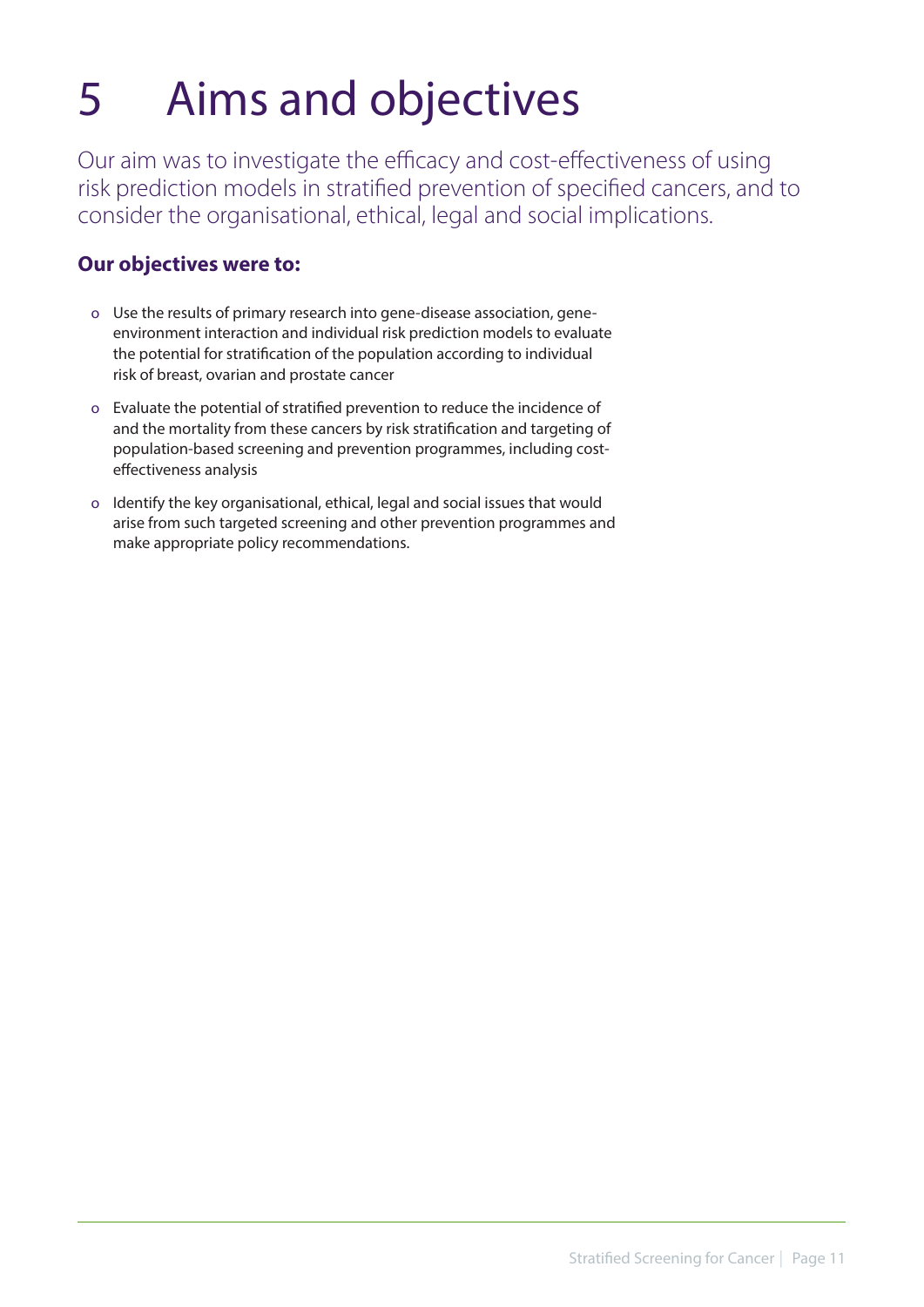# 6 Method

There were two strands in this work programme of the COGS project: modelling the effectiveness and cost-effectiveness of stratified screening for breast and prostate cancer, and a series of three workshops to explore emerging issues.

> The three workshops were attended by international experts in fields of relevance to the project . The project team worked iteratively to prepare analyses and reviews that developed the ideas and themes that emerged at the workshops.

### **Modelling**

We modelled the efficiency of a personalised approach to screening for prostate and breast cancer based on age and polygenic risk-profile. Using the 31 prostate cancer and 18 breast cancer susceptibility loci with common risk alleles then published, we estimated the proportion of the population with a polygenic risk of diagnosis greater than a given absolute risk threshold, and the proportion of cases that will occur within this high-risk subgroup. For breast cancer, the risk threshold was 2.5% over ten years, the average risk of women invited to the NHS breast screening programme. For prostate cancer, it was 2% over ten years, the risk of an average British man aged 55 years.

We then compared two approaches with screening for prostate cancer in men aged 45 to 79 years: screening based on age alone in which all men are invited for screening from age 55 to 79 years, and personalised screening of men aged 45 to 79 years in which eligibility for screening is determined at a 2% absolute risk that is age- and polygenic risk-dependent. We compared the number of individuals eligible for screening under the two approaches and the number of cases occurring in the eligible population that are therefore potentially screendetectable.

Similarly, we compared breast cancer screening based on age alone in women aged 47 to 79 years with screening women aged 35 to 79 years with a 2.5% tenyear risk based on age and polygenic profile.

### **Workshops and analysis of issues**

The workshops involved presentations, group work and plenary discussions, designed to elicit the views of participants and promote clarification of and consensus about the issues under review. The workshop participants had expertise in genetics, epidemiology, social science, health economics, primary care and screening, they are listed in Appendix 3. We held the workshops at Madingley Hall, near Cambridge, United Kingdom.

We used the first workshop, in July 2010, to identify as many as possible of the issues which would arise from stratified screening for breast and prostate cancers. Participants grouped, refined and prioritised these, selecting areas for further work before the next workshop.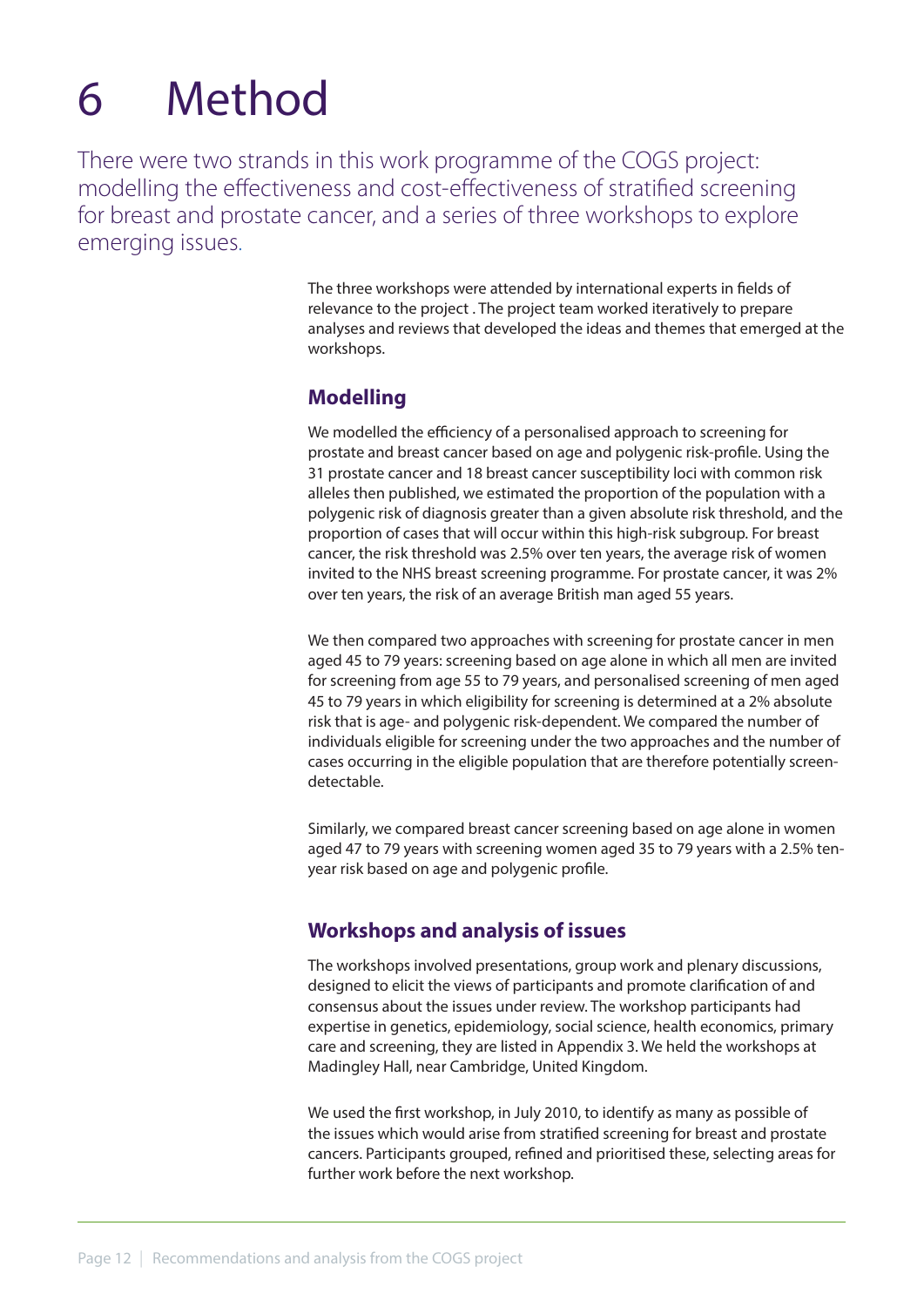At the second workshop, in July 2011, we reported on our progress and considered how the stratified screening might be delivered, identifying three distinct approaches and discussing how they might be implemented in countries with different health care systems. We also considered ethical, legal and social implications of stratified screening in greater depth and presented cost-effectiveness analyses on stratified and non-stratified approaches to cancer screening.

The second workshop generated a set of further questions and issues which we developed in collaboration with some of the workshop participants. These included the practicalities of implementing stratified screening, the wider implications of the approach and the new competencies that health professionals would need if stratified disease prevention were introduced. We also refined and developed our models of the effectiveness and costeffectiveness of screening.

Our results were presented at the third workshop in October 2012, along with draft recommendations. These were considered and refined by the participants, and finalised by us after the workshop. The recommendations appear in section 2 above.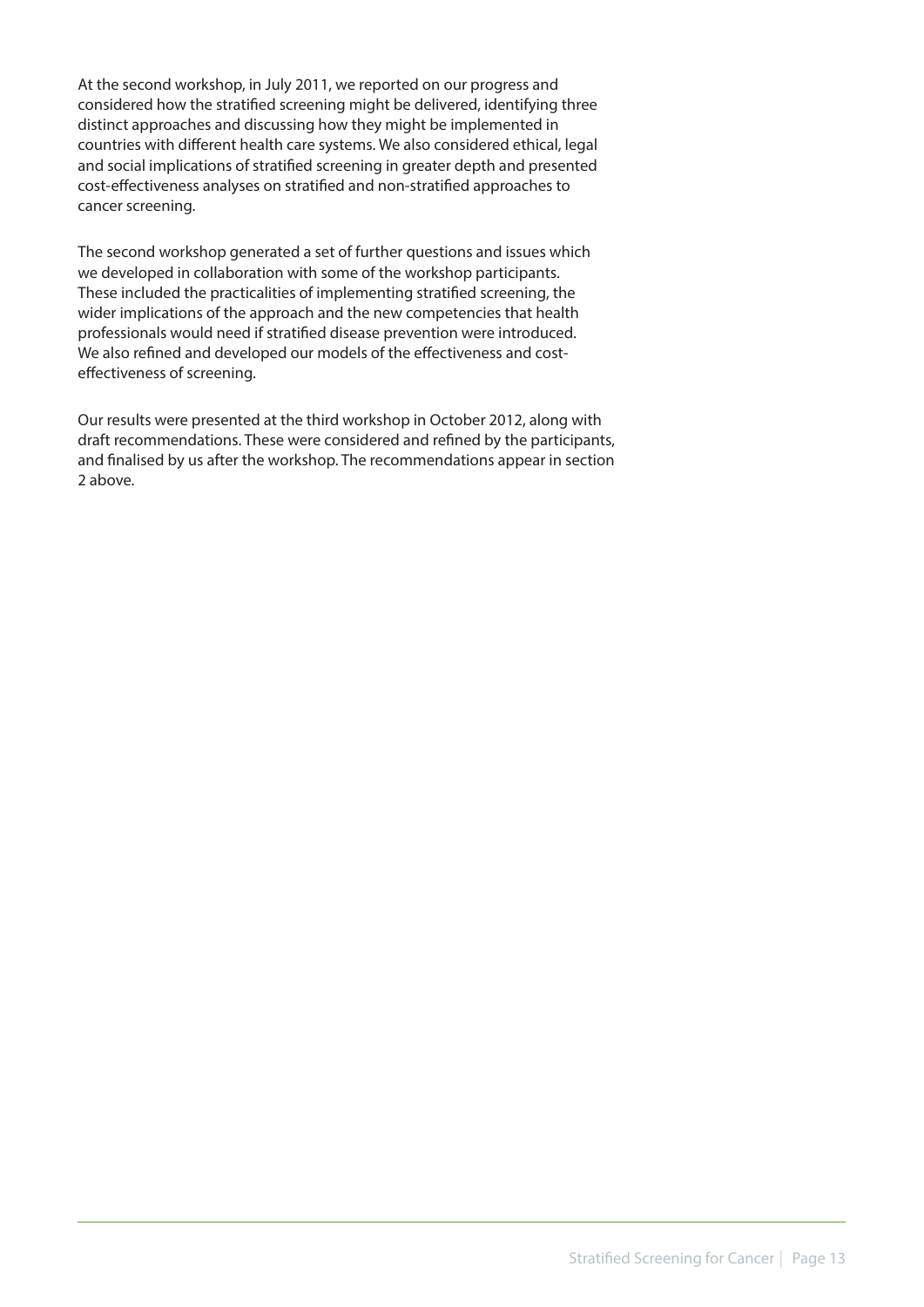# 7 The results of modelling

Our modelling shows that personalised screening based on age and polygenic risk would reduce the number of people eligible for screening while detecting the majority of the cancers identified through a programme based on age alone.

#### **Prostate cancer**

Under the age-based approach, 63% of men aged 45 to 79 years would be aged at least 55 years and therefore eligible for screening. Ninety-six per cent of cases of prostate cancer would occur in this subset of the population, so these cases are potentially screen-detectable. By contrast, under the personalised approach, 53% of men would be eligible for screening and 93% of cases would be screen-detectable. Thus, the personalised approach spares 10% of men from screening, at a cost of detecting 3% fewer cases. For the population of men aged 45 to 79 years in England, there would be an additional three screendetectable cases per 100,000 population in men younger than 55 years of age with polygenic risk at least 2%, and 12 cases per 100,000 population would be missed in men older than 55 years whose polygenic risk was less than 2%.

We based our modelling on the 31 prostate cancer susceptibility variants then known. Since then, a further 23 have been identified<sup>14</sup>. We estimated that, if all possible susceptibility variants for prostate cancer were known and used in estimating men's risk, 35% of men aged 45 to 79 years would be at 2% 10 year risk with 90% of cases being potentially screen-detectable. This is a much larger reduction in the number being screened compared with the use of the 31 alleles, with only a small reduction in cancer detection; this shows the value of identifying further susceptibility variants: compared with screening from the age of 55 years, 28% fewer men would be offered screening at a cost of 6% fewer cases being potentially screen-detectable.

#### PHG COGS paper

**Polygenic susceptibility to prostate and breast cancer: implications for personalised screening**

*British Journal of Cancer* 4.9

#### **Breast cancer**

Under the age-based approach, 65% of women aged 35 to 79 years would be aged at least 47 years and therefore eligible for screening. Eighty-five per cent of cases would occur in this subset of the population, so these cases are potentially screen-detectable. By contrast, under the personalised strategy, 50% of women would be eligible for screening, with 73% of cases being potentially screen-detectable. Thus, the personalised approach spares 15% of women from screening at a cost of 12% fewer screen-detectable cases. There would be nine screen-detectable cases per 100,000 population under personalised screening in women not eligible under age-based screening and 38 potentially screen-detectable cases per 100,000 population under agebased screening in women not eligible for screening based on polygenic risk.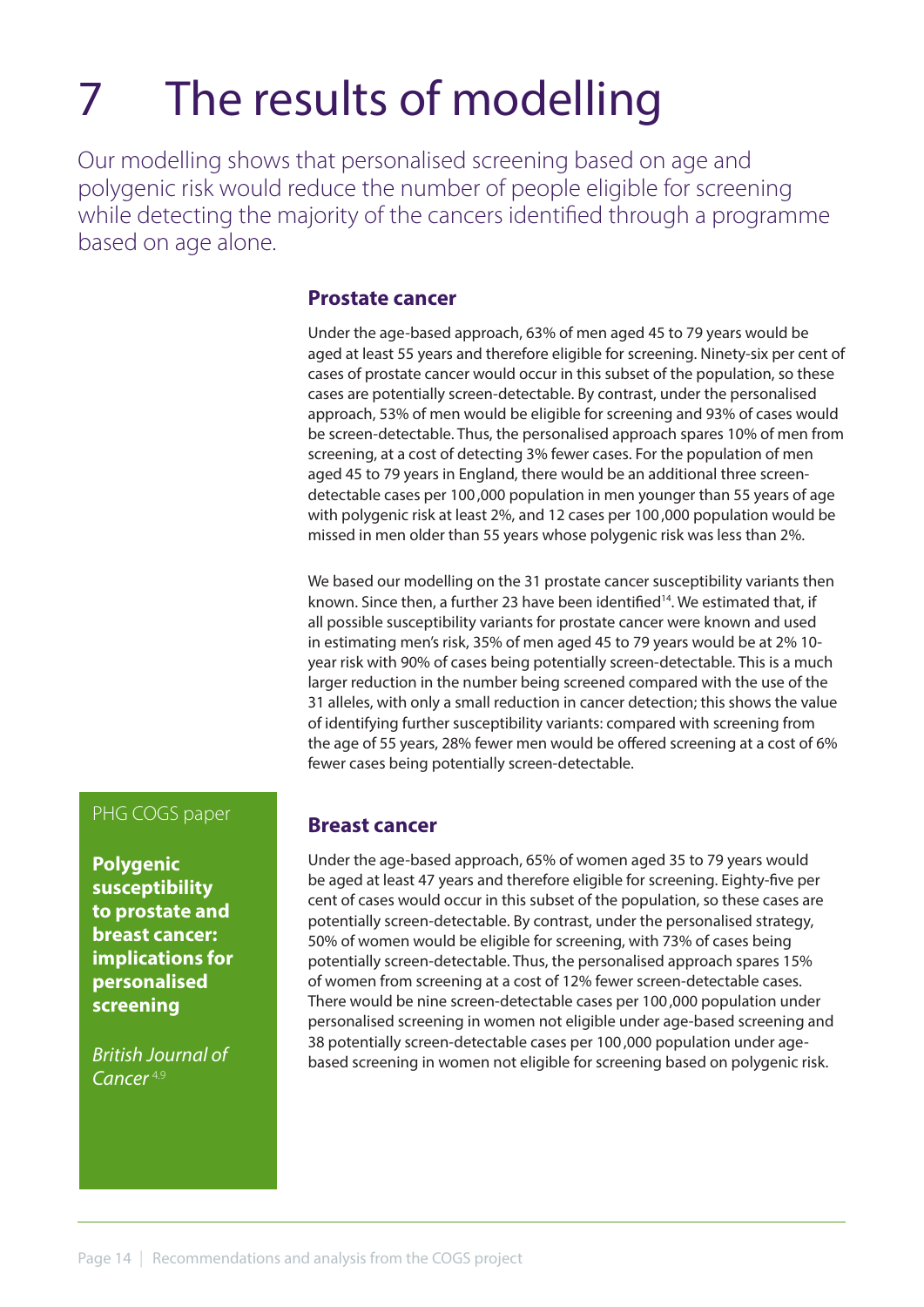If all possible susceptibility variants for breast cancer were known, 28% of women 35 to 79 years would be at 2.5% risk eligible for screening and 76% of the cases would occur in this group. Compared with screening from age 47, 37% fewer women would be offered screening at a cost of detecting 9% fewer cases.

# **Implications**

Our modelling shows that personalised screening based on age and polygenic risk would reduce the number of people eligible for screening while detecting the majority of the cancers identified through a programme based on age alone. Alternatively, screening the same number of individuals in a personalised screening programme could potentially detect a greater number of cases than a screening programme based on age alone.

Our modelling only extends to estimating how many people would be offered screening and the number of cases that would arise in that group. The public health impact of a screening programme depends also on the sensitivity of the test and the effectiveness of treatment. These are broadly understood for breast cancer, though improvements in the effectiveness of treatment have raised doubts on the value of the programme<sup>15</sup>. In subjects of a given age at high genetic risk, the test sensitivity is likely to be the same or better than in those of the same age at low genetic risk, but both the prostate-specific antigen test<sup>16</sup> and mammography are less sensitive in younger subjects. It is not known how test sensitivity will differ between younger and older subjects at the same absolute risk; the duration of the pre-clinical, screen-detectable phase may also vary by underlying genetic risk.

We need empirical data in order to estimate the population impact of stratified screening. We also need further modelling to estimate the cost-effectiveness of stratified screening. The use of genetic tests will entail higher costs, but these may be offset by savings on repeat screening and diagnostic work-up of false positives. Our work on modelling the cost-effectiveness of stratified screening will be submitted for publication shortly.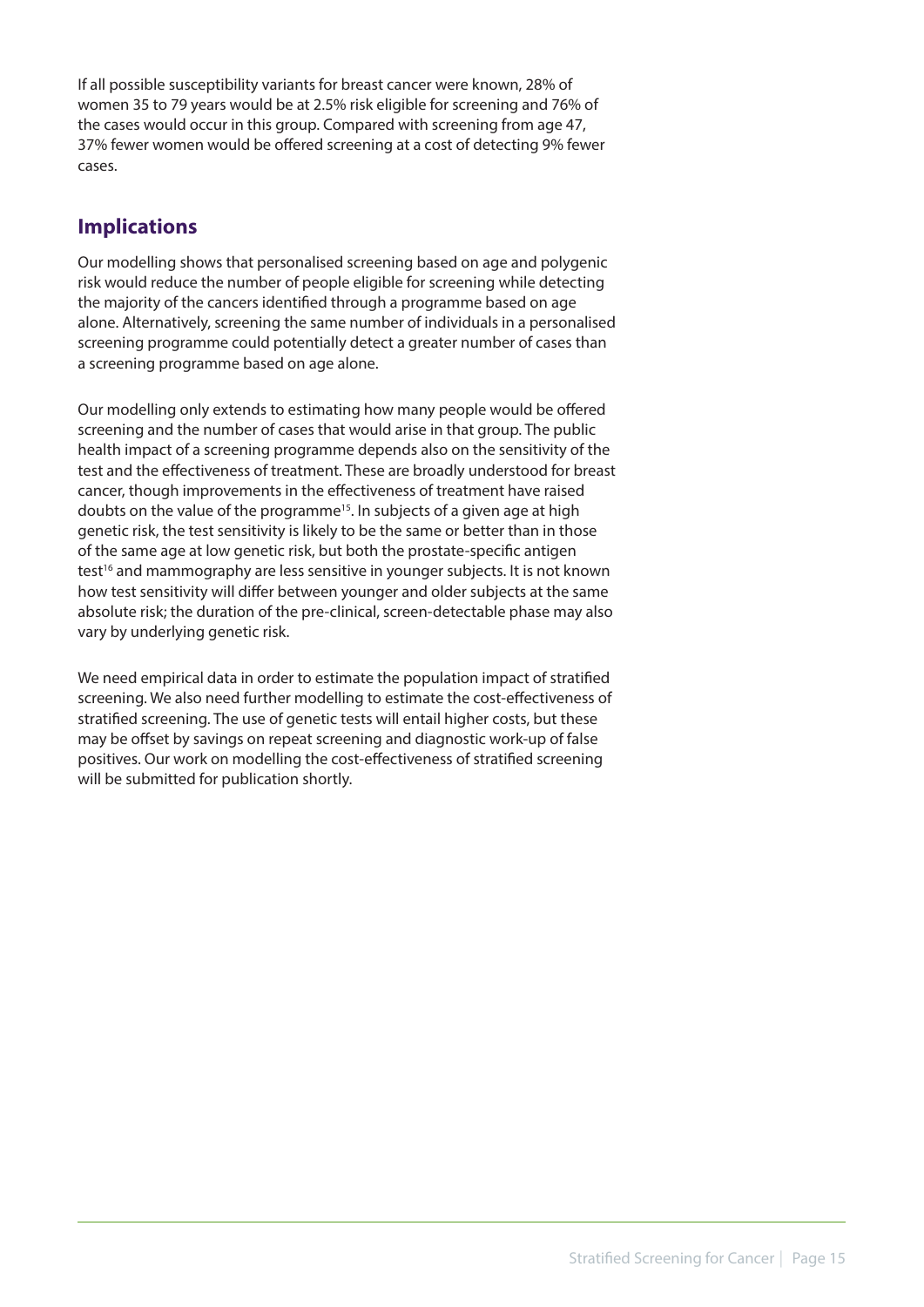# **Recommendation 1.1: Screening approach**

**We recommend that stratified screening should not be implemented until further empirical evidence is available about whether a risk-based screening approach improves the benefit-harm balance of screening for prostate and breast cancer.**

Risk-tailored screening that targets individuals with an absolute risk above the risk threshold could potentially improve the efficiency of screening programmes. However, there is yet no strong evidence that overdiagnosis and overtreatment would be reduced by this approach, nor that the mortality benefits of screening are limited to high-risk individuals. So we recommend studying whether and how the following vary by absolute risk levels:

- o The natural history of prostate and breast cancer
- o The probability of overdiagnosis and overtreatment following cancer screening
- o Mortality reduction following cancer screening.

These analyses will identify whether polygenic risk profiling can be used to differentiate potentially life-threatening disease from overdiagnosed cancers, will indicate whether the inter-screening interval should be varied for different absolute risk levels, and will indicate the potential, if any, of polygenic risk profiling in improving sensitivity or specificity of the screening test.

# **Recommendation 1.2: Optimum screening strategy**

**If further research indicates that risk-stratified screening improves the benefit-harm balance of screening, then we recommend decision modelling to identify the optimum screening strategy for breast and prostate cancer.** 

This will involve cost-utility analysis taking a societal perspective to incorporate a wide range of benefits and harms such as benefits of reassurance if low risk and harms of inconvenience or anxiety. Moreover, decision modelling will be needed to define the optimum risk score composition (polygenic profile, age and other relevant conventional risk factors such family history and breast density), the inter-screening interval, the screening modality (*e.g.* mammogram vs. MRI), the optimum age range for screening and the care pathway. In addition, further research will be needed to study the acceptability of the chosen screening strategy to the public and health professionals.

### **Recommendation 1.3: Pilot programme**

#### **Before implementing the optimum risk-based screening strategy, we recommend investigation of the feasibility of implementation.**

Evidence will be generated by undertaking an implementation or feasibility study. This will provide information on the feasibility, practicalities of implementation and ability to deliver the specific outcomes in actual practice. This will be an iterative process.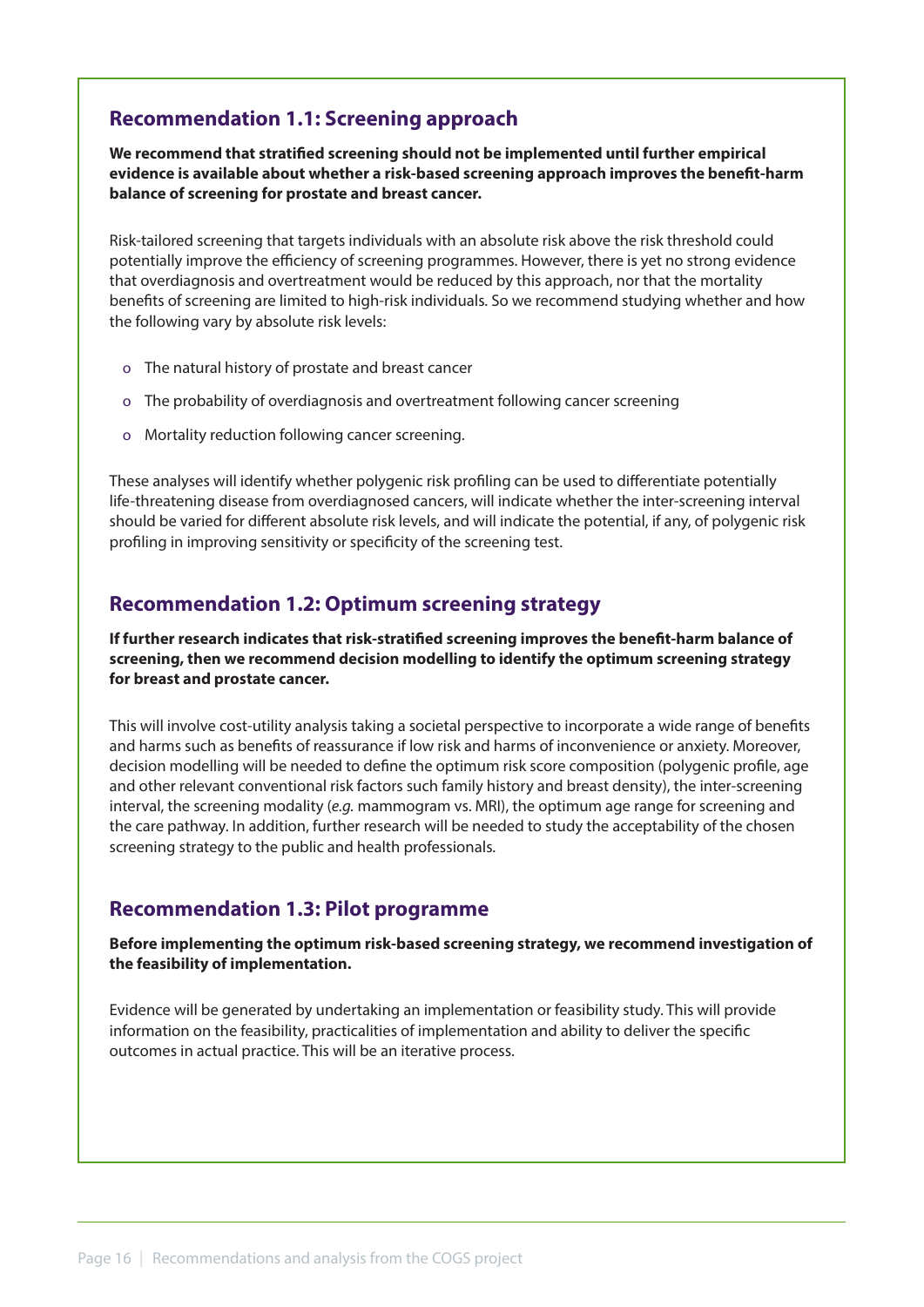# 8 Delivering risk-stratified screening

Whether the potential advantages in offering screening programmes according to the estimated risk of the participant are achieveable in practice will depend, in part, on how the new approach is implemented.

There are several potential advantages to offering different screening programmes according to the estimated risk of the participant:

- o It might reduce the number of people needing to be screened to achieve the same preventive impact
- o It might increase the preventive impact from the screening the same number of people
- o It might permit different screening approaches to be used in people with different risks, matching benefits and risks more precisely.

Whether these advantages are achievable in practice depends on the extent to which the addition of extra information on risk permits screening to be targeted at those more likely to have the disease. But it also depends on how the new approach is implemented. We considered these in the following categories: fundamental policy issues, operational issues and other delivery issues.

# **Fundamental policy issues**

The implementation of stratified screening for breast or prostate cancer would take place against a wider policy background, with the feasibility of different approaches varying according to the extent to which screening is organised centrally or locally, by government or another public authority or based on professional practice guidelines or provider policy. There is substantial variation even within Europe in how countries fund healthcare and arrange primary healthcare and population screening<sup>17</sup>. Primary care professionals may be well placed to provide initial risk assessment. Countries with organised screening that is delivered using population databases will be able to collect samples to determine relevant genetic and other biomarkers, estimate risk, issue tailored invitations, and arrange further investigation and treatment in the light of the result; those that rely on opportunistic approaches may find it more difficult to do this systematically.

#### PHG COGS paper

**Stratified Cancer Screening: The Practicalities of Implementation. Public Health Genomics**

*Public Health Genomics 4.6*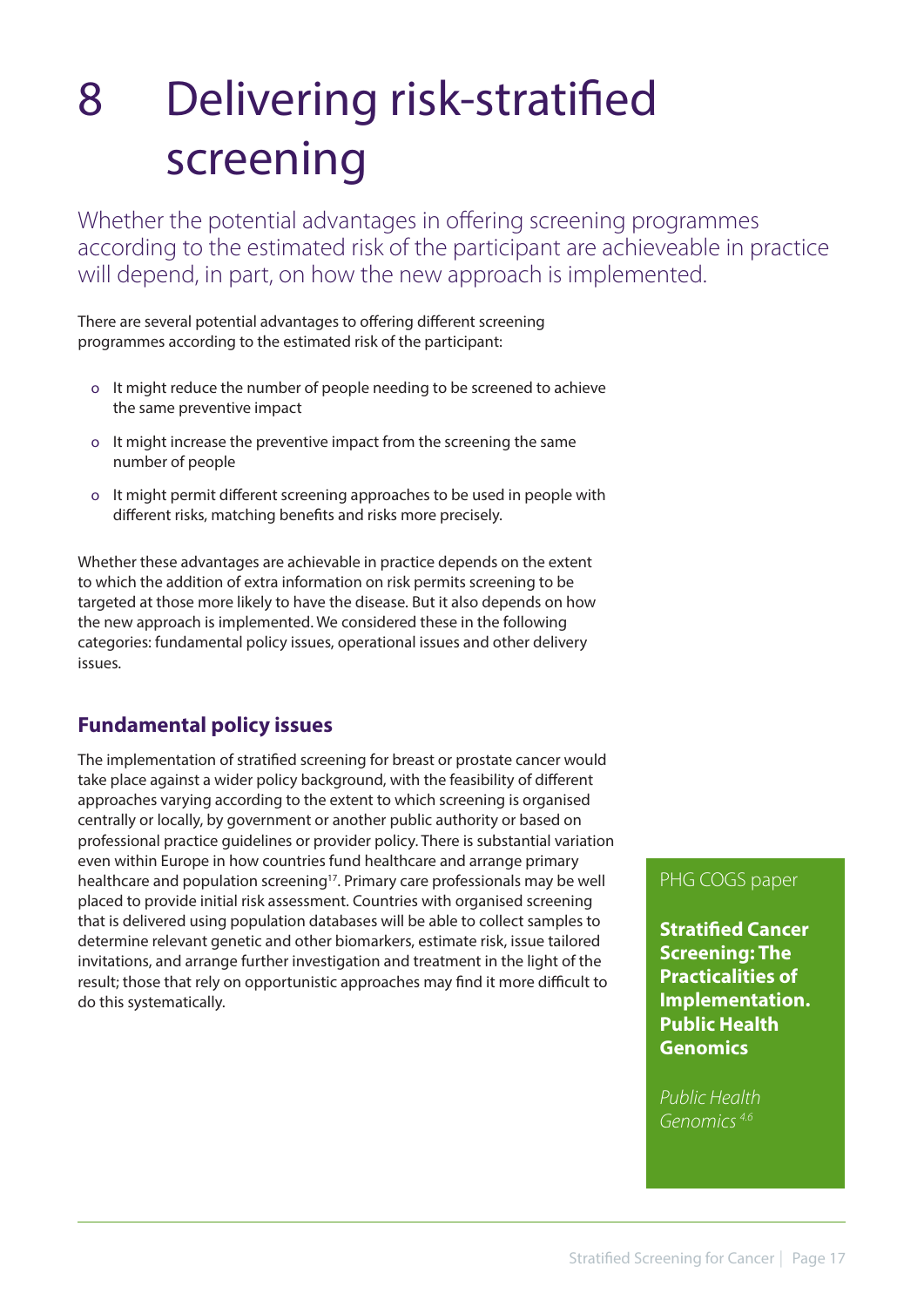*The selection of interventions should be based on good evidence of effectiveness, including the balance of benefit and harm for the different risk groups and relevant costs, but little such evidence yet exists.* 

#### **Operational issues**

We envisage that a stratified screening programme using genetic and other biomarkers, for example for breast or prostate cancer would comprise:

- o Offer of stratified screening
- o Risk estimation
- o Delivery of screening intervention
- o Communication of results.

Further management would depend on the results of screening, rather than the previously estimated risk, though genetic information may come to influence treatment too.

The *offer of stratified screening* initiates the process, introducing a person to the likely benefits and possible harms, and providing information about what subsequent preventive interventions may entail. We considered carefully the age at which this should take place. People must be offered screening at an age that precedes usual development of the disease and gives an opportunity for preventive action. The age at which stratified screening is offered will also depend on the nature of the risk profiling, as some genetic risk factors may be associated with disease onset at an early age. It may be best to offer prevention advice from childhood for some conditions, for example familial hypercholesterolaemia in cardiovascular disease.

People need to be able to make an informed decision about whether to accept an offer of risk assessment as part of a screening intervention. Those planning screening programmes will have to determine the amount and type of information people need and how it should be presented, which will vary for different recipients according to background understanding, interest or concerns about genetics and ethnicity for example. We see a need for resources to support this process for stratified screening, with parallel development of education for health professionals providing this element of the programme (see Section 10).

The formal conclusion of this stage would be to seek consent for participation in the risk-stratified programme. This may be limited to the specific purpose and test proposed when the sample is taken, or may permit other tests with other aims in future. Another alternative is dynamic consent, in which participants can be approached for extensions to the original consent as the need arises; this combines flexibility with the preservation of autonomy and has merit. Appropriate arrangements must be in place for recording the offer and acceptance of consent. In addition, any policy will need to take into account those who decline risk stratification but still wish to be screened.

The three main components of *risk estimation* are genetic testing, assessment of non-genetic risk factors and the integration of genetic and non-genetic information into a risk score/risk category. Details of these will be worked out at local level, but the risk assessment process requires access to genetic data. The DNA sample could be obtained and the sequence analysed and stored before the individual has reached the age at which risk assessment would occur, allowing the necessary testing of variants for the specific risk assessment to be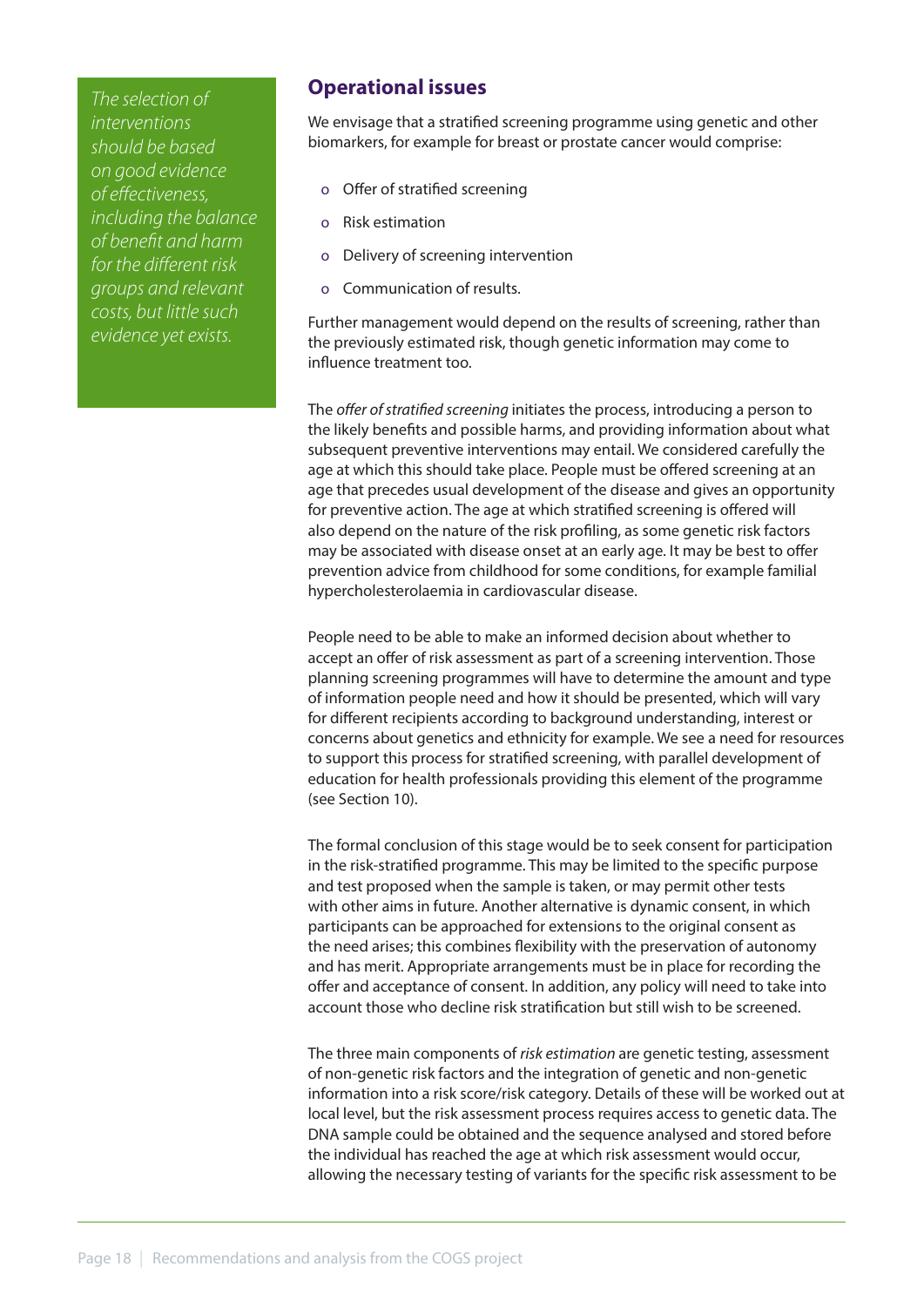undertaken *in silico* by interrogation of sequence data. The scope and precise detail of the variants to be tested must be agreed, although these may change over time as further evidence accrues.

An immediate question for any breast screening programme that uses genetic risk stratification is whether to test for high-risk alleles such as deleterious mutations in *BRCA1* or *BRCA2*. The public may realistically expect screening to cover all genetic variants related to their risk of a particular cancer. However, as with variants for common disease, the inclusion of high-risk variants would need to be based on evidence of utility in this context and not just their performance in other clinical settings, for example where there is a strong family history of cancer. Their inclusion would also raise issues about the need for counselling about the potential familial implications of testing.

In providing *risk estimation* that includes genetic data, there are important concerns about the handling of genetic material and data. These include the basis upon which the samples were originally collected, the form and scope of consent, the security of storage of both samples and data and safeguards from abuse, and the arrangements for access for clinical or non-clinical uses such as medical research or forensic analysis. These uses may relate to the family as well as the individual.

Assessment of non-genetic components of risk is likely to require a questionnaire oriented towards the cancer concerned. For example, in breast cancer this may include reproductive history, past medical history, family history, environmental exposures, and lifestyle information such as alcohol intake. In contrast to the genetic data, this information will change through life – for example, a mother or sister may be diagnosed with cancer, pregnancies may occur or alcohol intake may change. Policy-makers will need to decide the age at which this information will be obtained and to decide when and how it is kept up-to-date.

The final stage of assessment will take place through entry of data into a computer programme that will generate a risk score. This will require assurance of the validity of all the data, the underlying algorithms and the evidence on which they are based, and specification of the data sources and methods for capture. The method of risk estimation will need updating as knowledge of genetic and environmental risk factors increases.

The general principle of *delivery of screening interventions* in stratified prevention is that interventions are more intensive for those at higher risk and less intensive for those at lower risk. The selection of interventions should be based on good evidence of effectiveness, including the balance of benefit and harm for the different risk groups and relevant costs, but little such evidence yet exists.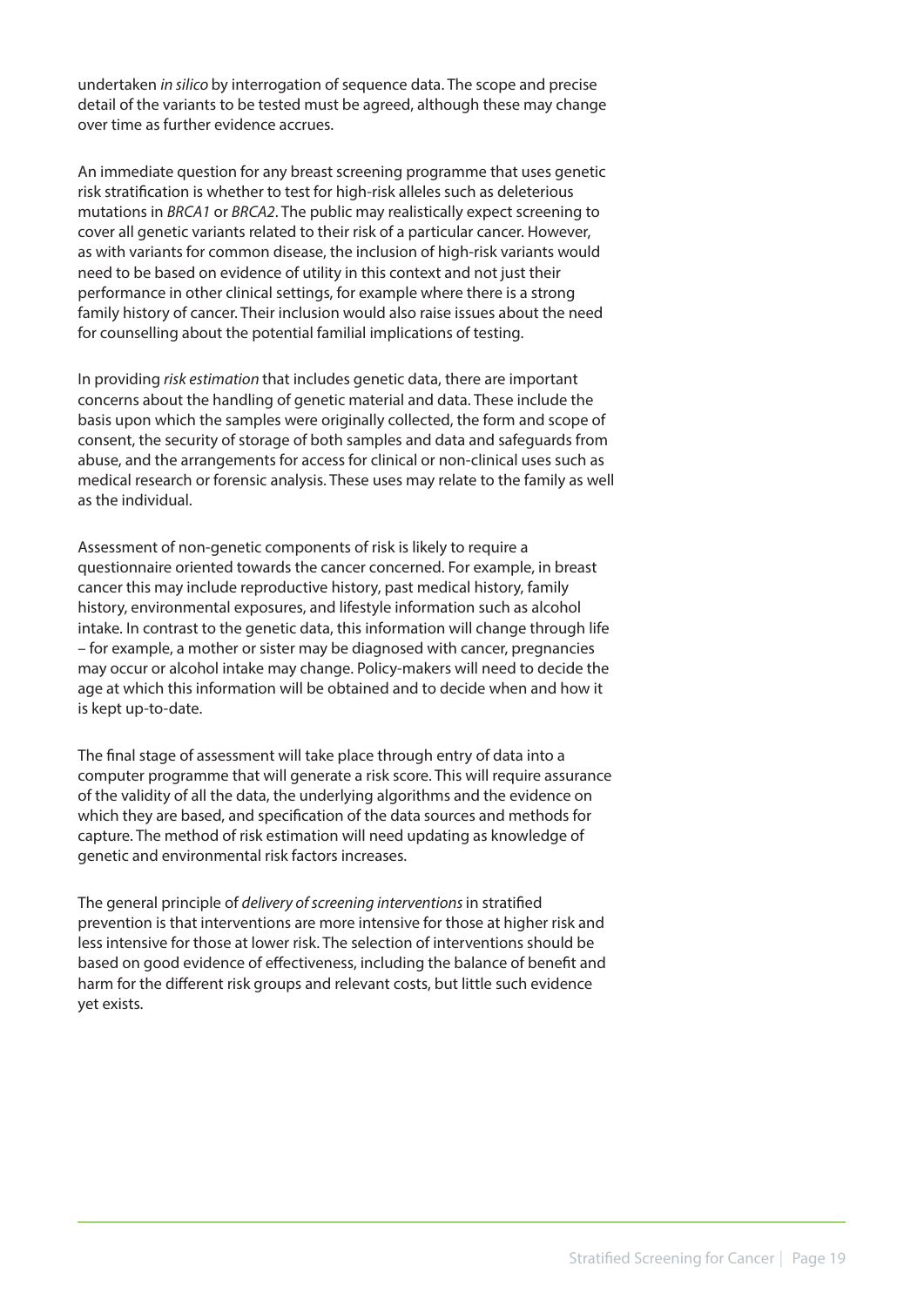There are several ways in which the intensity of screening could be modified to reflect individual risk. For example, in breast cancer screening, alternatives include:

- o The offer of an earlier start or later finish to mammographic screening for those at higher risk
- o The offer of a later start, earlier finish or even no screening for those at lower risk
- o A combination of these approaches with gradation of these offers from high to low
- o Different modalities of screening such as magnetic resonance imaging18 for high-risk groups
- o Chemoprophylaxis.

For all groups, including those at low risk, general advice about modifiable lifestyle factors such as alcohol intake would be given.

Throughout the process, the *communication of results* will depend on the professionals involved having adequate understanding to use the system confidently and communicate risk assessments to individuals. In some countries, primary care staff will already be used to explaining the nature and results of risk scores to patients, because of their use in cardiovascular diseases. The inclusion of genetic information in the risk assessment process may not make much practical difference to the educational requirements for professionals and the explanation needed by patients.

These issues will become even less onerous if point-of-care testing is introduced. This would likely involve immediate disposal of the genetic sample, raising fewer ethical issues than separating the acquisition, processing and possible storage of the sample. Incorporating genetic information in this way would secure the benefits of stratification while only constituting modest difference to the delivery of a stratified approach.

#### **Other delivery issues**

A stratified screening programme is more complex to set up and administer than the current programmes based on age alone. It proceeds through several stages over a longer period of time, involves more testing modalities and requires more interactions between the service and the recipient. All elements must be subject to the same standards of quality control that exist within current screening programmes. Issues around DNA testing add a further layer of complexity. Substantial organisational effort will be required to adapt services already in place or to develop new ones, and a range of evaluative research will be needed to ensure that the level of extra value merits the additional complexity and cost.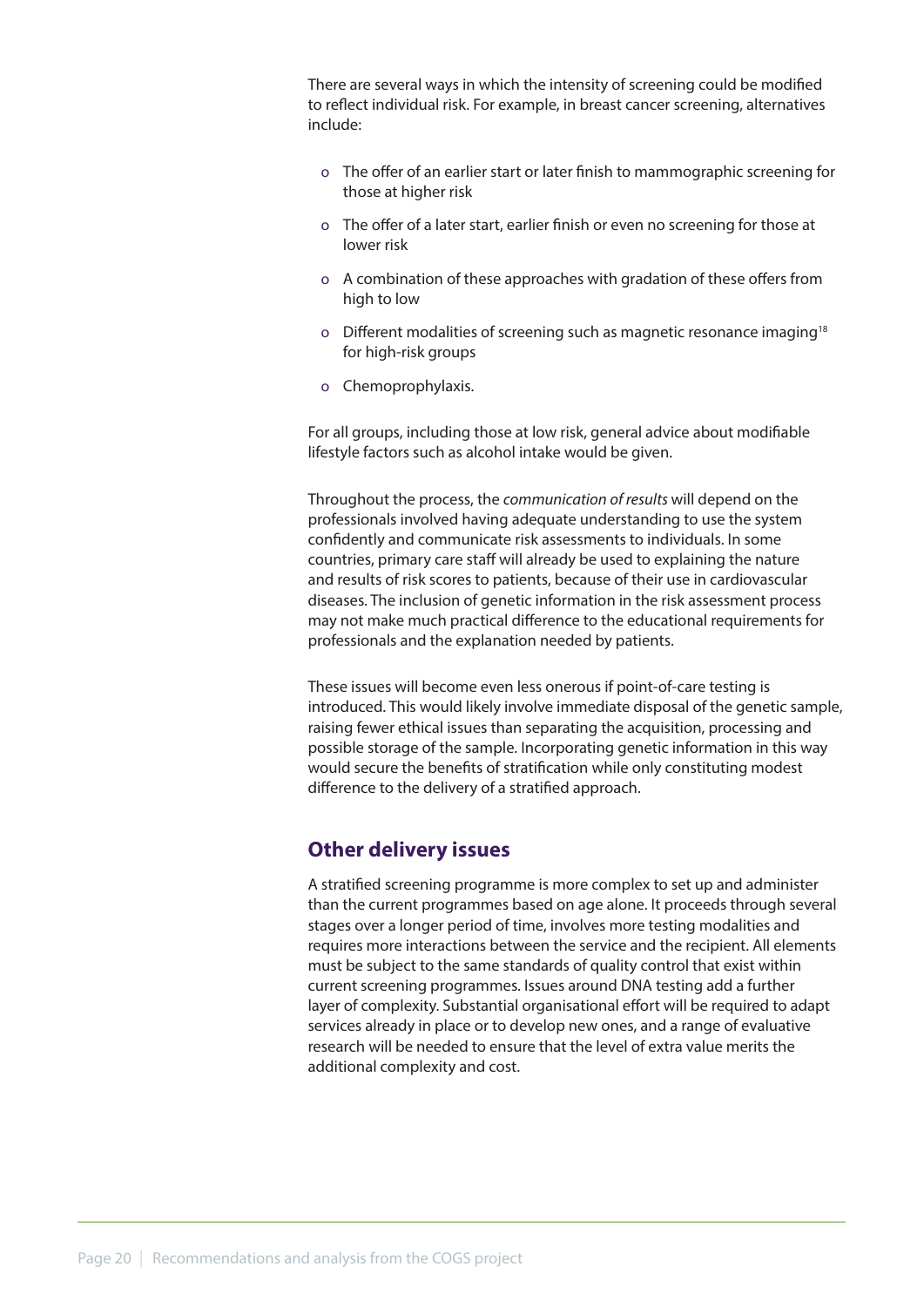The offer of stratified screening, which needs to convey the message that the value of screening depends on whether participants are low or high risk, has the potential to confuse recipients. Such confusion may result in reduced uptake of screening. Nevertheless, the debate about the value of mammographic screening for breast cancer may increase the appeal of stratified screening by ensuring screening exposure is related to individuals' risk of disease19.

Where there is already an established screening programme, such as that for breast cancer, there may be political or public resistance to a reduction of the screening offered to low-risk groups because recipients have been encouraged for many years to see screening as universally beneficial<sup>20</sup> and may regard this reduction as a denial of access or a form of health-care service rationing. This may be exacerbated as, inevitably with stratified screening, a small group of women assessed as low risk and receiving less intensive or no screening will subsequently develop cancer. This group may feel let down by the screening programme and would need to be very carefully managed. In particular, the possibility of such an outcome must be raised as part of the initial discussion of the risks and benefits of screening.

Similar problems are less likely with prostate cancer screening, where there is no existing screening programme (such as in the United Kingdom) and where the complications such as incontinence and impotence following treatment are more widely recognised. The introduction of stratified screening for prostate cancer might, therefore, be easier where an existing programme is not in place than where a programme has to be modified, such as the current breast cancer screening programmes in the UK.

*Where there is an established screening programme, such as for breast cancer, there may be political or public resistance to a reduction of the screening offered to low-risk groups*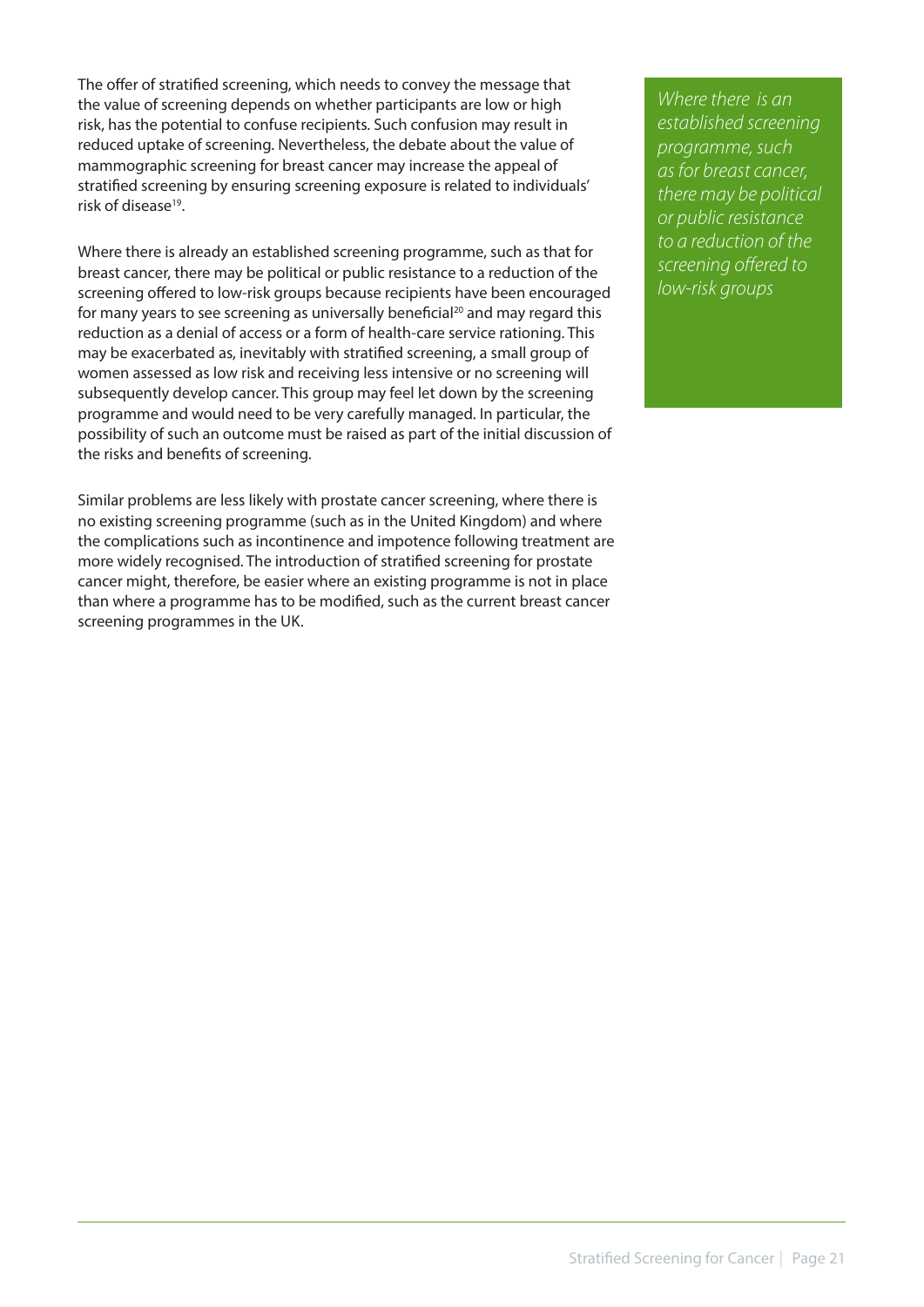# **Recommendation 2.1: Approach to implementation**

#### **We recommend that the implementation of stratified screening is tailored to the organisation of health services in the country in question.**

The availability, structure and funding of health services, and of screening specifically, vary substantially between countries. In principle, primary care provides a good setting for parts of the delivery of stratified screening, such as sample acquisition and information provision, but its suitability for this purpose and the most useful role for it to play need assessment.

### **Recommendation 2.2: Design of delivery programme**

#### **We recommend that policy-makers develop detailed plans for the delivery of stratified screening, giving attention to the following issues:**

- o Whether to include testing for highly penetrant alleles, such as *BRCA1* and *BRCA2*
- o Whether to organise screening on a national or local basis, and how to involve primary care
- o Whether to offer opportunistic screening, a centralised invitation system or both
- o Whether to specify a clinical pathway for implementation at local level, or arrange a screening programme delivered across a larger area by one provider
- o How to handle the implications for existing screening programmes
- o Taking, retention and storage of samples and information
- o Governance, service structure, data management, quality assurance and other important aspects of the provision of screening
- o The services available to those who screen positive.

### **Recommendation 2.3 Quality assurance**

**We recommend that policy-makers develop sound quality assurance systems to maximise benefits and minimise harms.**

The greater complexity of stratified screening will make quality assurance more challenging.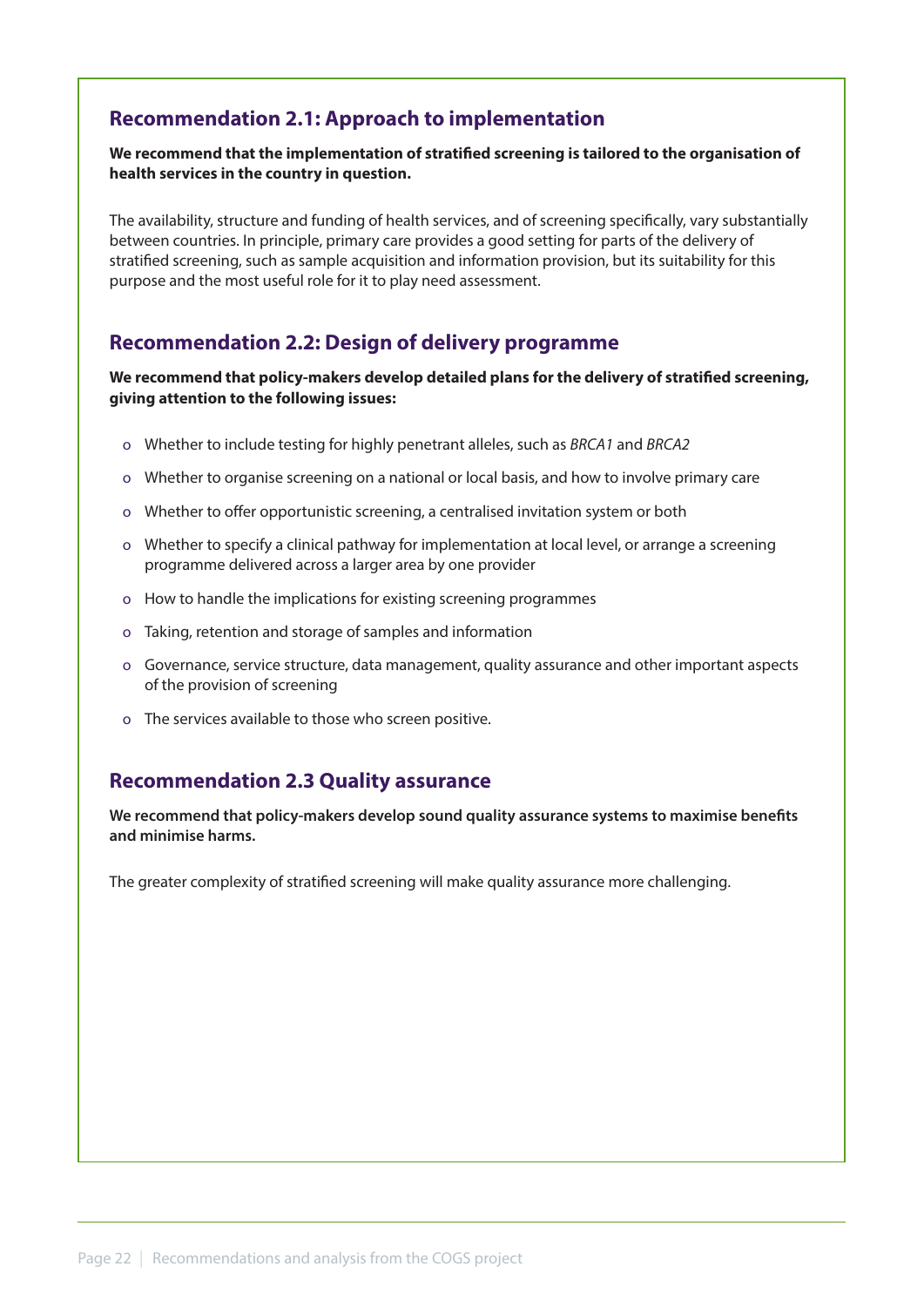## **Recommendation 2.4: Communication**

**We recommend that policymakers develop and articulate clear policies on risk stratification, particularly where the purpose is targeting of limited resources.**

The introduction of an effective and robust risk-stratified screening programme will require development of clear communication methods. For example, invitation letters should include information about risk categories, the benefits and harms, and what to expect at different stages of the process. If there is a significant delay between sample collection and analysis, more generic materials may be needed, as it will be difficult for screening providers and participants to accurately assess the benefits and harms involved.

Policy-makers should develop appropriate public, patient and professional resources explaining benefits and harms of the approach they have selected. These will include the information that people need to make a properly informed decision about whether to accept an offer of risk assessment.

Policy-makers should decide:

- o The processes to be involved in offering and consenting to risk stratification
- o The subsequent choices that may be available to patients
- o How those choices will be supported.

The rationale that underpins stratified screening is that knowledge of an individual's genotype allows screening interventions to be targeted at those at higher risk, so that the benefits are proportionate to the risks and costs inherent in the screening process. It follows that those at lower risk may not be offered screening, on the basis that for these individuals, the likely risks and costs do not justify the potential benefits. However, we recognise that the introduction of personalised screening programmes might necessitate additional explanation and support being given to those at lower risk, particularly where screening has previously been offered on the basis of age alone.

Policy-makers should develop appropriate alternative prevention messages for individuals at low risk.

#### **Recommendation 2.5: Research into the impact of technological change**

#### **We recommend research into the impact of technological change on the delivery of stratified cancer screening.**

New technology will alter the way that stratified screening is delivered, for example by allowing nearpatient testing, enabling more rapid analysis, providing more information about the implications of results or reducing costs. Examples include desk-top analysers capable of use in primary care settings, on-line data repositories and smartphone apps. The likely impacts of such advances may not be immediately discernible, so research is likely to be of use.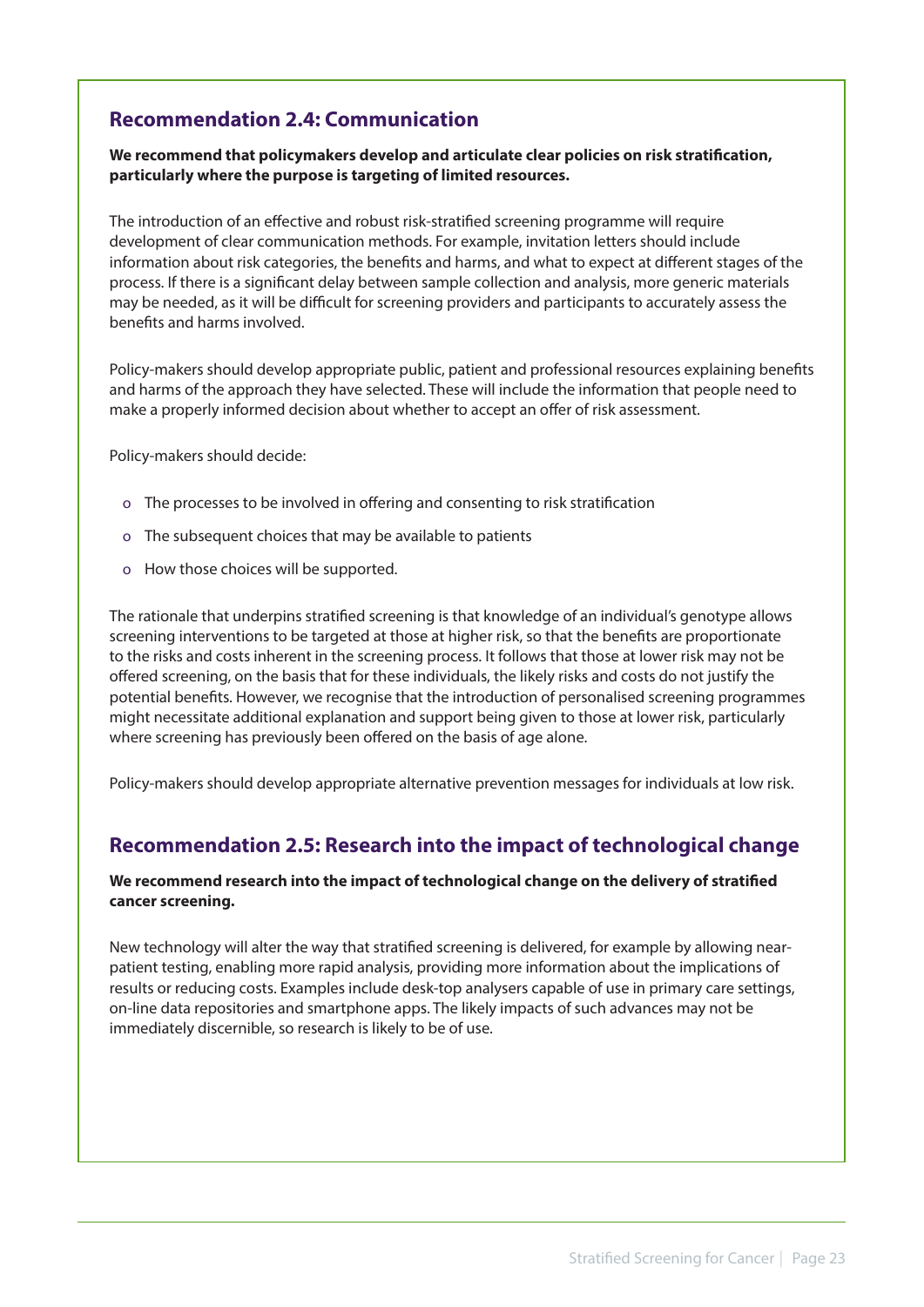# 9 Ethical, legal and social issues

If the use of genomic information to stratify population screening entails the retention of samples and data for diverse uses over many years, it will give rise to many ethical, legal and social concerns. Conversely, the use of a onceonly targeted test with immediate disposal of the data appears to raise fewer ethical and regulatory challenges.

# **What form might risk-stratified screening for common cancers take?**

The ethical, legal and social issues (ELS) issues arising from the introduction of stratified screening depend on the form of risk-stratified screening adopted and the manner of its implementation. Common to all forms is an iterative process of DNA sample and data collection, interpretation and reporting illustrated in Figure 2.

#### **Figure 2. The iterative process of sample and data collection and analysis**



From [Hall A, Chowdhury S , Hallowell N, Pashayan N , Dent T , Pharoah P , Burton H. Implementing personalised screening for common cancers: a review of potential ethical, legal and social issues. Journal of Public Health 2013. doi: 10.1093/pubmed/fdt078.]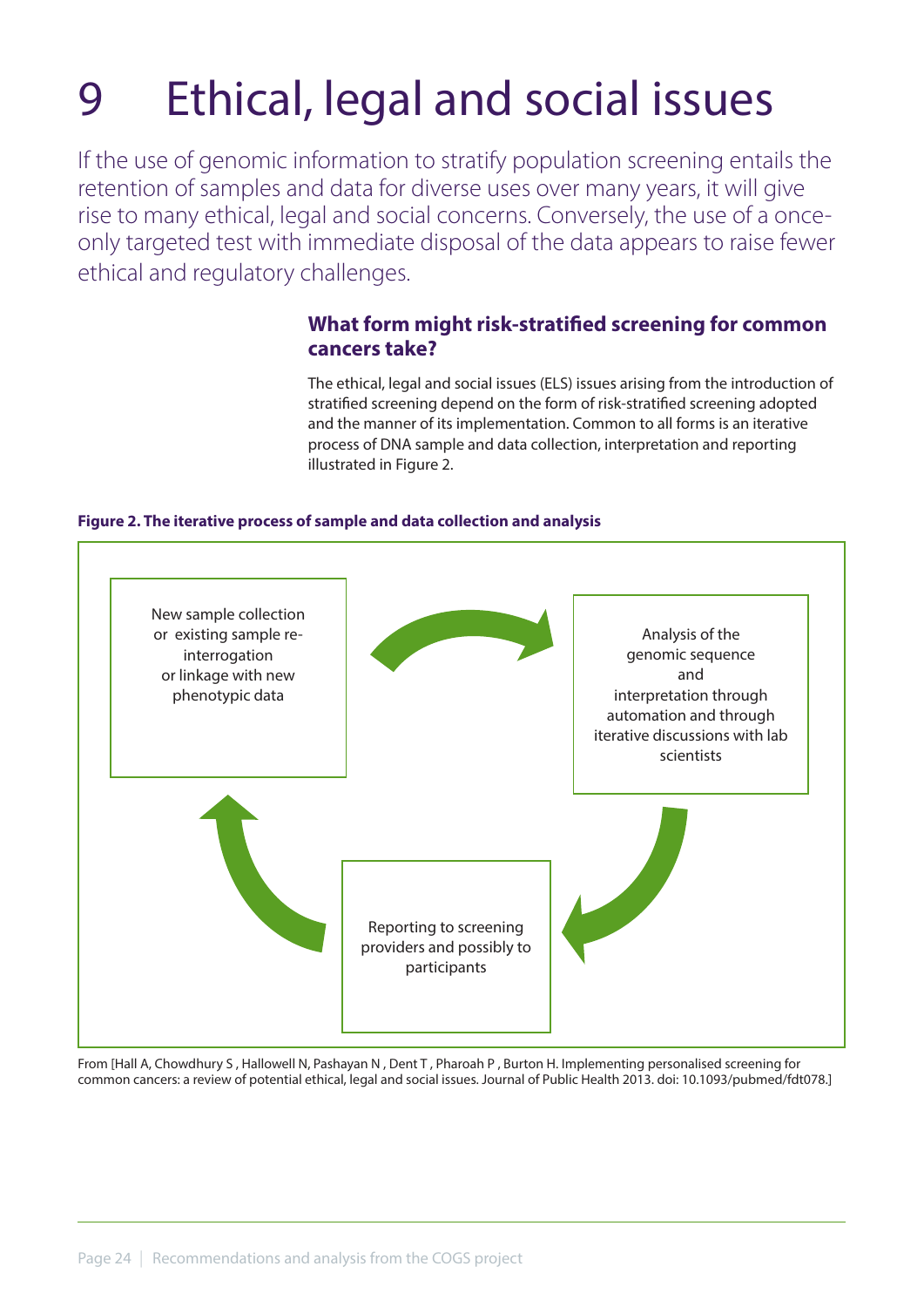The type of samples collected and the way they are stored and interpreted (including whether personal identifiers are removed) will influence the ethical, legal and social issues that arise. We sketch two alternative data collection and storage scenarios in Table 1, suggesting some relevant ethical, legal and social issues. In reality, these issues would be more complex and dependent upon context.

| <b>Illustrative characteristics</b>                                                                                                                | <b>Model A</b><br><b>Targeted</b><br><b>Single use/disposal</b>                                                  | <b>Model B</b><br><b>Generic</b><br><b>Multiple use/retention</b>                                            |
|----------------------------------------------------------------------------------------------------------------------------------------------------|------------------------------------------------------------------------------------------------------------------|--------------------------------------------------------------------------------------------------------------|
| Number of conditions                                                                                                                               | Single                                                                                                           | Multiple                                                                                                     |
| Number of SNP's                                                                                                                                    | 10's                                                                                                             | 100's                                                                                                        |
| Type of sample                                                                                                                                     | Buccal/blood                                                                                                     | Blood                                                                                                        |
| Storage conditions                                                                                                                                 | Fresh                                                                                                            | Frozen                                                                                                       |
| Storage duration                                                                                                                                   | Days                                                                                                             | Many years                                                                                                   |
| Nature of data                                                                                                                                     | Sensitive personal data                                                                                          | Sensitive personal data                                                                                      |
| Extent of anonymisation                                                                                                                            | Data likely to be personal identifiable<br>data stored and accessed for immediate<br>use                         | Data likely to be stored as linked<br>anonymised data                                                        |
| Decision support tool for sample and data<br>donors                                                                                                | Unlikely                                                                                                         | Possible                                                                                                     |
| Nature of the consent                                                                                                                              | Likely to be broad consent (perhaps<br>implied from context of care)                                             | Likely to be explicit/specific consent                                                                       |
| Need to accomodate changes in capacity<br>to consent (such as child maturing to an<br>adult, or loss of capacity through illness or<br>disability) | Unlikely                                                                                                         | Likely                                                                                                       |
| Possibility of withdrawal                                                                                                                          | Unlikely                                                                                                         | Opportunities and mechanisms for<br>withdrawal should be formalised                                          |
| Breadth of clinical question                                                                                                                       | Narrow                                                                                                           | <b>Broad</b>                                                                                                 |
| Disclosure of incidental information                                                                                                               | Clinical question is circumscribed/<br>targeted so less probability of incidental<br>information being generated | Consent should be sought for feedback<br>of incidental information, and<br>mechanism/process should be clear |
| Reinterrogation/future use for proband                                                                                                             | $\overline{\phantom{a}}$                                                                                         | Yes                                                                                                          |
| Future use for family members                                                                                                                      | $\overline{a}$                                                                                                   | Yes if consented                                                                                             |
| Third party use for research (including<br>epidemiological research)                                                                               | Possible use of anonymised samples<br>and data only                                                              | Yes if consented                                                                                             |
| Access by insurers/employers                                                                                                                       | Unlikely. Insurers/employers may use<br>surrogates (eg invitation to screening<br>instead)                       | Yes if consented                                                                                             |
| Re-contact (e.g. for additional testing or to<br>update risk assessments)                                                                          |                                                                                                                  | Yes if consented                                                                                             |

From [Hall A, Chowdhury S , Hallowell N, Pashayan N , Dent T , Pharoah P , Burton H. Implementing personalised screening for common cancers: a review of potential ethical, legal and social issues. Journal of Public Health 2013. doi: 10.1093/pubmed/fdt078.]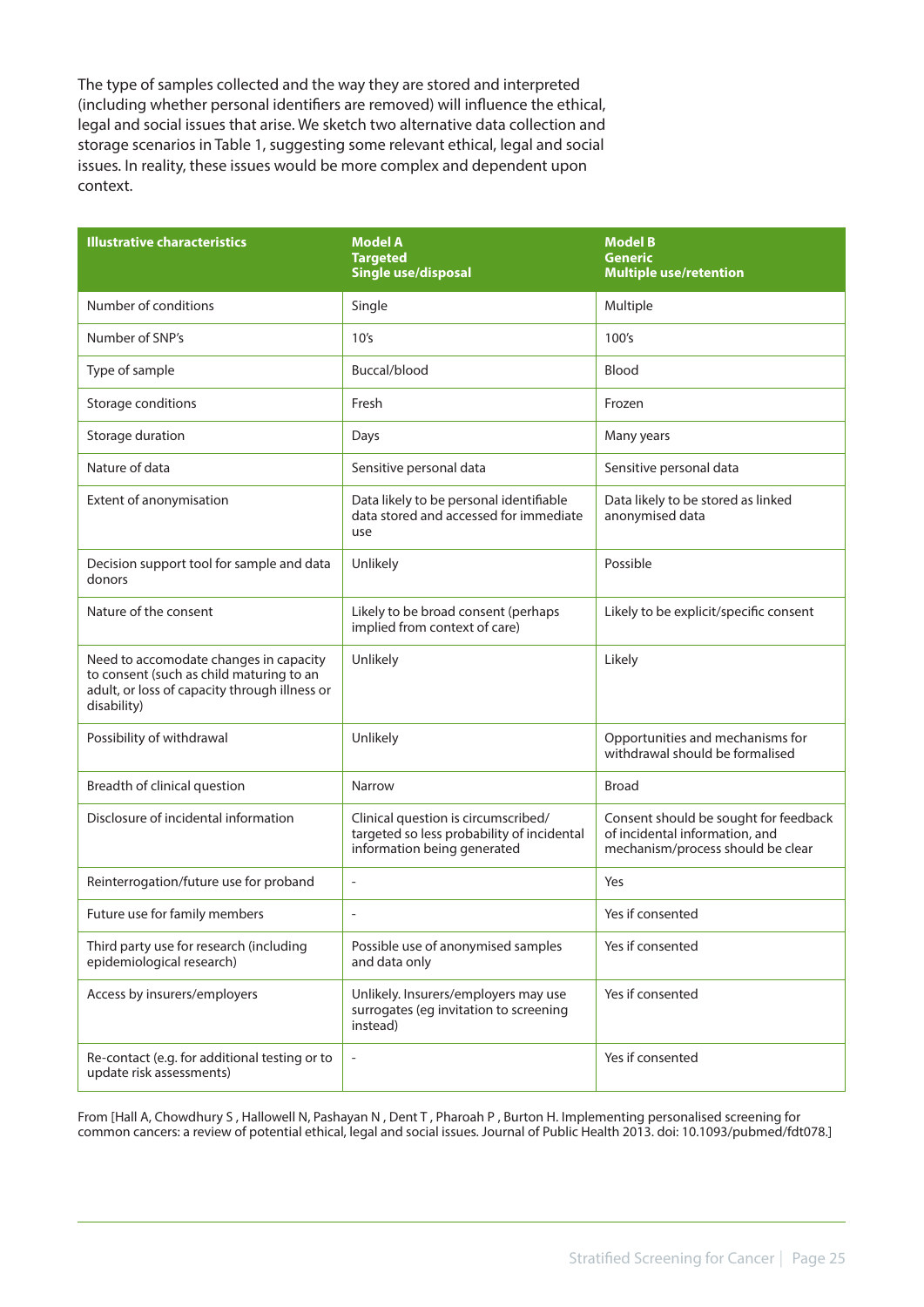#### PHG COGS paper:

**Implementing personalised screening for common cancers: a review of potential ethical, legal and social issues**

*Journal of Public Health* 4.1

In Model A, genotyping is performed as an adjunct to a targeted screening programme for a single disease. Samples are collected and promptly analysed, solely to use risk stratification to allocate to risk groups. They are then routinely destroyed, retaining only the resulting risk score. In Model B, genotyping is established as a continuing public health and health care resource to be used when necessary during an individual's lifetime, with comprehensive coverage across multiple diseases. Since genotypic and phenotypic data are retained for several purposes, more robust and comprehensive systems need to be adopted to safeguard data security, and also to provide an infrastructure for dealing with issues such as the need for re-contact, incidental or unsolicited findings or changes in capacity to consent.

# **What ELS issues arise?**

Significant ethical, legal and social issues are potentially raised by adopting risk-stratification through Models A and B. Relevant ethical issues include the duration of storage of samples and/or identifiable personal data, safeguards taken to secure privacy and confidentiality, linkage with other phenotypic data, including lifestyle data, and interrogation and possible re-interrogation over a person's lifetime. Re-interrogation might be needed to address changing circumstances such as the discovery of new genetic variants, and alterations in lifestyle risk-factors, and may require re-contacting the participant. This possibility should have been raised explicitly at the time samples were taken. Other significant factors include the time elapsing between each genotyping phase and the role of automation and use of algorithms to refine test sensitivity and specificity and to safeguard quality assurance. We consider the extent to which the principles of respect for autonomy, beneficence, non-maleficence and justice are satisfied.

#### *Respect for autonomy*

The ethical justification for seeking consent is that an individual should understand what is proposed and its consequences<sup>21</sup>. Securing consent indicates respect for individual autonomy. For consent to be legally valid, participants must understand, retain, use or weigh up the information needed to make a decision or communicate their wishes<sup>22,23, 24</sup>. The consent process for risk-stratified screening will therefore need to reflect all aspects of testing and be flexible enough to accommodate variation in usage.

Thus, the consent process for Models A and B will differ regarding the information needed before sample collection, the availability of decisionsupport tools, and whether consent covers current and/or future use. The ethical issues that arise when consenting to targeted genotyping and risk assessment for a single common cancer as in Model A are relatively modest; in Model B, consent should also address the ownership of samples, data, and results.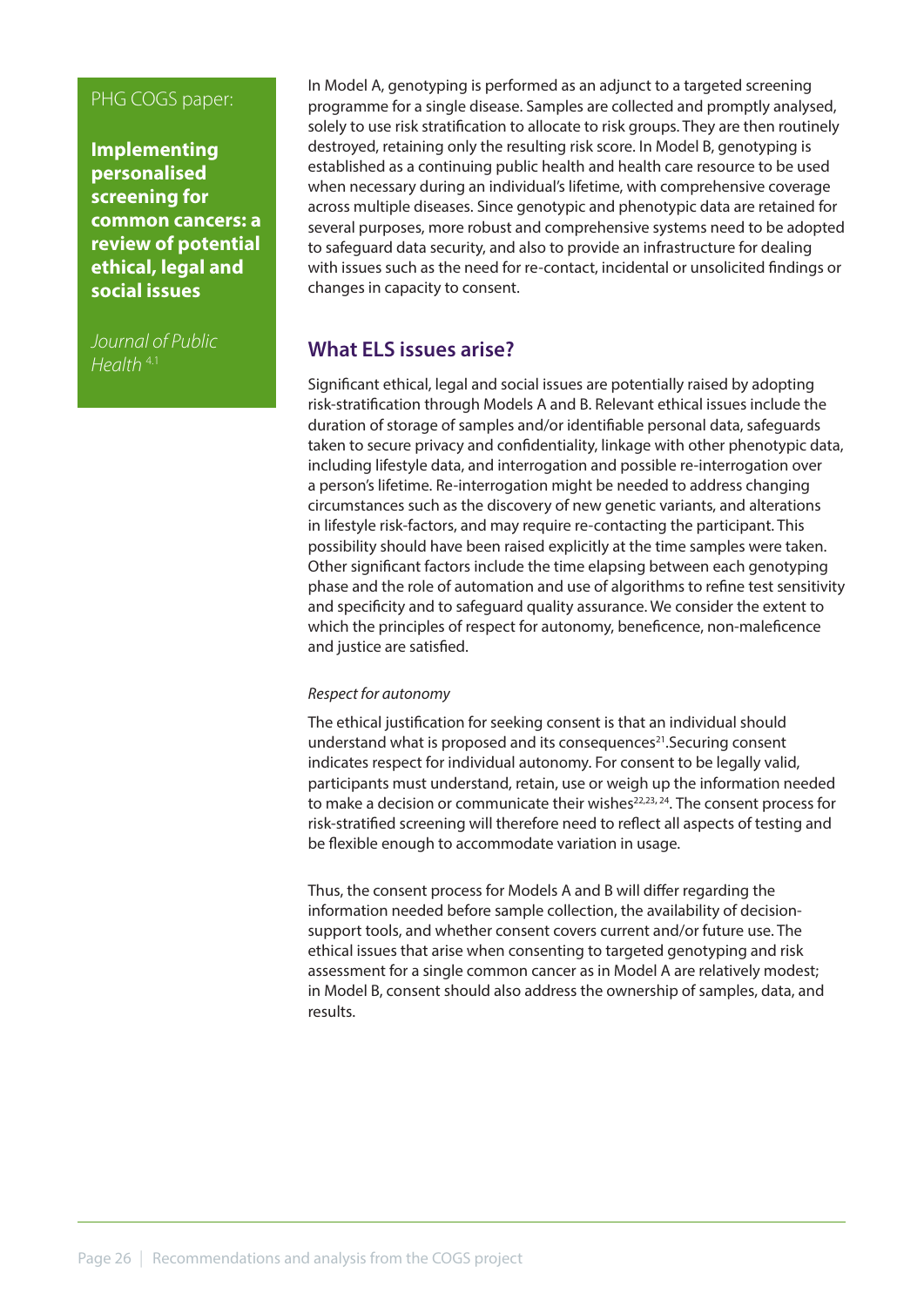The consent process will also need to address potential incidental or unsolicited findings, and describe how and when these might be fed back to participants, given the emerging consensus within genomic research and biobanking that incidental findings revealing "an established and substantial risk of a serious health condition" should be offered to participants, if clinically actionable<sup>25</sup>.Other issues are:

- o How risk prediction information is fed back to prospective screening participants, their health providers and potentially affected family members
- o Secondary use of genetic variant risk information, which could result in discrimination or stigmatisation by third parties, with insurers refusing coverage or charging higher premiums to those at higher risk.

#### *Optimising beneficence and minimising non-maleficence*

One way of minimising the burdens of risk-stratified screening might be to incorporate genotyping within existing population-wide public health screening programmes, such as the newborn screening programme. Resulting risk-assessments could inform decisions about adult-onset conditions, including common cancers, through population-wide prevention programmes. Genotyping children and young people raises many ethical concerns, particularly that genotyping might compromise their future autonomous choices26, concerns addressed by postponing risk assessment and/or targeting young adults at highest risk. In the short term, the introduction of genotyping of common genetic variants into existing neonatal screening programmes seems unlikely and might overburden providers and overwhelm existing capacity27**,28**.

Another potential harm is that participants may have their confidentiality or privacy breached. Confidentiality may be threatened in both Models A and B if identifiable genetic variant information is disclosed without consent, for example, through linkage with potentially identifying phenotype or lifestyle information.

The harms and benefits of gaining predictive genetic knowledge about common genetic variants and its impact upon behaviour are uncertain; empirical evidence is limited. Systematic reviews of randomised controlled trials have explored how genetic knowledge affects smoking cessation and exercise<sup>29</sup> and perceived control<sup>30</sup>. It is unclear how knowledge about genetic susceptibility to multiple diseases might influence behaviour in the longer term<sup>31</sup>.

*The harms and benefits of gaining predictive genetic knowledge about common genetic variants and its impact upon behaviour are uncertain; empirical evidence is limited.*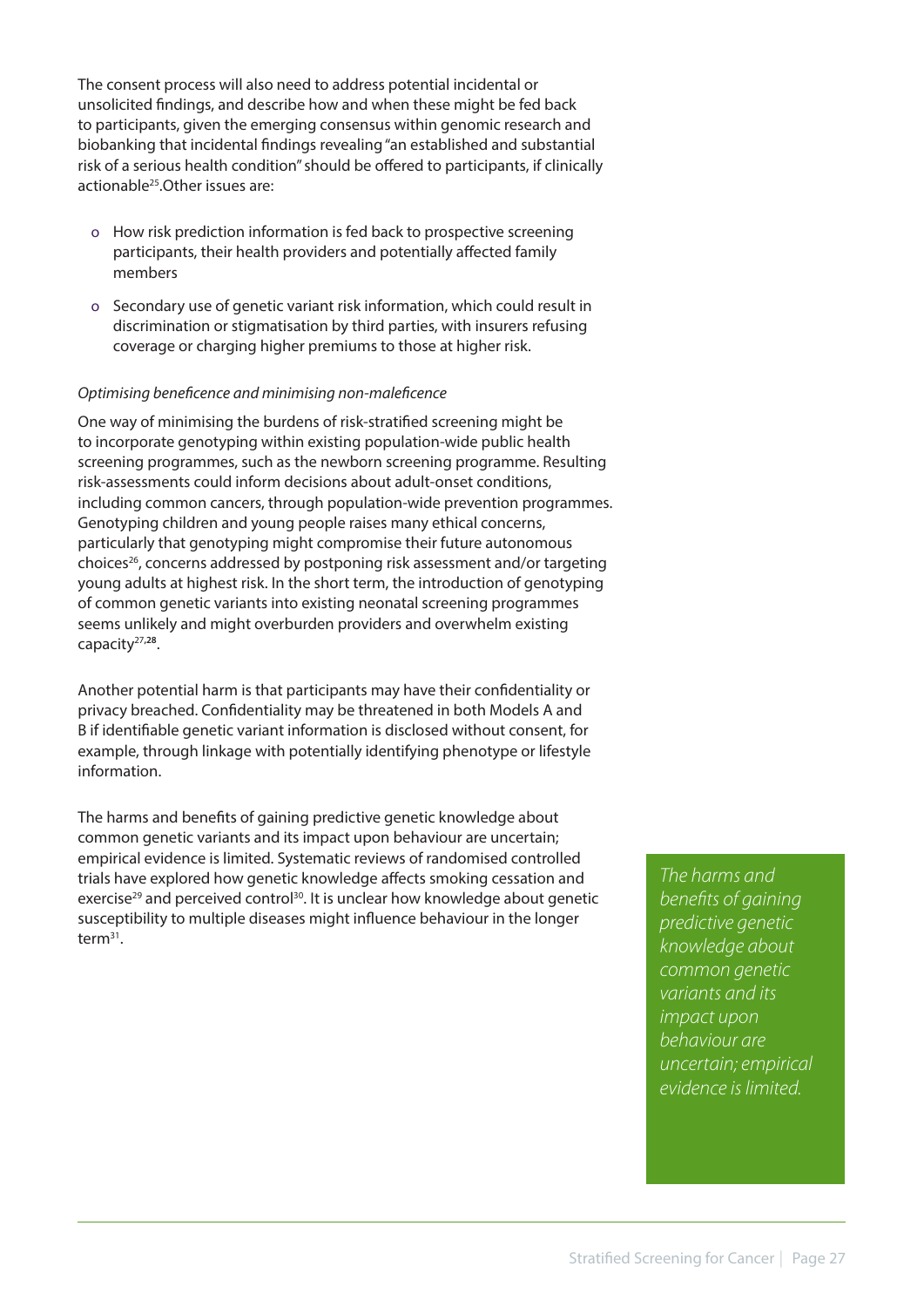#### *The principle of justice: ensuring practice that is fair, equitable and appropriate*

The use of genotyping to inform access to risk-stratified screening could exacerbate concerns about distributive justice if some individuals or groups unfairly benefited and others were disadvantaged, for example through their socio-economic status, educational background or ethnicity. These concerns might be mitigated by transparency about the genetic variants forming the evidence base for risk-stratification, given that existing modelling relies almost exclusively on studies of white populations of European ancestry.

One group who may require extra resources and attention are low-risk individuals. Under a risk-stratified approach they may no longer be deemed eligible for screening or may have a less intensive regimen; some will later develop cancer. In order to avoid undermining wider trust in health services, effective communication strategies are needed to ensure that those designated as low-risk understand that the rationale in their case for not offering or reducing screening is to mitigate or avoid the risks that screening necessarily creates. In other words, less screening is about risk reduction not rationing health services.

#### *The legal and regulatory framework*

As outlined above, it is unclear what model of sample storage may be adopted by risk-stratified screening programmes. Programmes conforming to Model B will have to address the problem of storage and protection of samples and of genotypic data. Regardless of whether genotypic information is stored within a generic or dedicated databank that is central or local, publically-funded or privatised, safeguards must protect against unauthorised access and data processing and against privacy breaches. Concerns will be greater if data are readily identifiable, and linked with rich phenotypic data. More generally, there is need for harmonisation in global governance, to manage the increasing fragmentation of different elements of sample collection, analysis and interpretation.

#### **Conclusions**

If the use of genomic information to stratify population screening entails the retention of samples and data for diverse uses over many years, it will give rise to many ethical, legal and social concerns. These include data security, obtaining a meaningful consent and managing logistical issues around capacity to consent, re-contact, withdrawal and linkage of samples. Conversely, the use of a once-only targeted test with immediate disposal of the data appears to raise fewer ethical and regulatory challenges.

Our assessment is based upon an analysis of the literature rather than empirical evidence. Robust policy development will be strengthened by translational research testing the utility of adding genomic analysis to existing predictors such as family history, lifestyle factors and age, empirical evidence about how knowledge of genotype may influence risk perception and behaviour and more systematic analysis of the ethical, legal and social concerns that are generated. A critical factor might be whether targeting resources according to risk is perceived as reflecting the interests of the entire screening population.

#### PHG COGS paper

**What ethical and legal principles should guide the genotyping of children as part of a personalised screening programme for common cancer?** 

*Journal of Medical Ethics 4.5*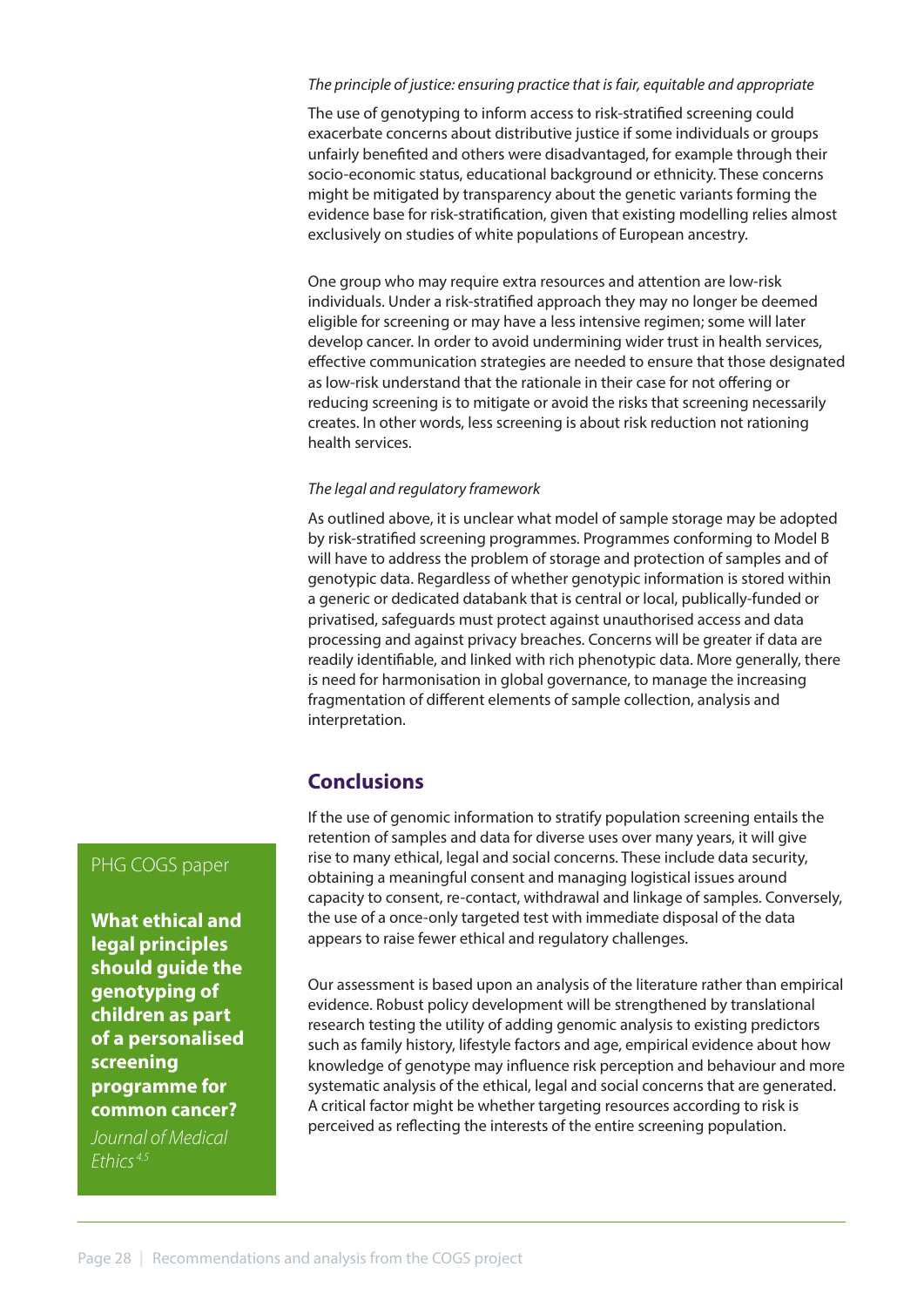## **Recommendation 3.1: The storage of genotypic data**

**In the short term, we recommend that any risk-stratified programme that is introduced has a specific clearly defined purpose, and that the storage and linkage of samples and data are minimised.** 

# **Recommendation 3.2: The genotyping of multiple conditions**

#### **We recommend that more comprehensive programmes genotyping multiple conditions involving lifetime storage of samples or data should not currently be introduced.**

A substantial number of ethical, legal and social (ELS) and organisational issues are raised by personalised screening programmes. The scale and severity of the ELS issues raised will partially depend on the delivery model that is used. Our analysis suggests that fewer ethical and regulatory concerns are likely to be raised by generating a risk assessment score that incorporates genotyping to refine screening options for adults as an adjunct to existing age-related screening programmes. Alternatively, risk-stratification might be offered as part of opportunistic stratified health care. The creation of centralised population-based databases that systematically collect and retain genotypic information for multiple diseases with linkage to phenotypic information collected over an individual's lifetime would raise substantial ethical, legal and social issues, and in the short-term, the potential harms are likely to outweigh the potential benefits. We do not support the latter approach.

### **Recommendation 3.3: Systematic newborn or childhood testing**

#### **We recommend that personalised screening is restricted to adult populations and do not support the systematic genotyping of newborns or young children as a preliminary to risk assessment.**

Although genotyping in early life might maximise coverage and uptake, from the perspective of ethical, legal and social issues that might arise we consider it preferable to delay genotyping until individuals are mature enough (*i.e.* reach adulthood) to make a personal decision, particularly since the benefits of genotyping are at present speculative. This approach is consistent with current professional guidance on predictive genetic testing.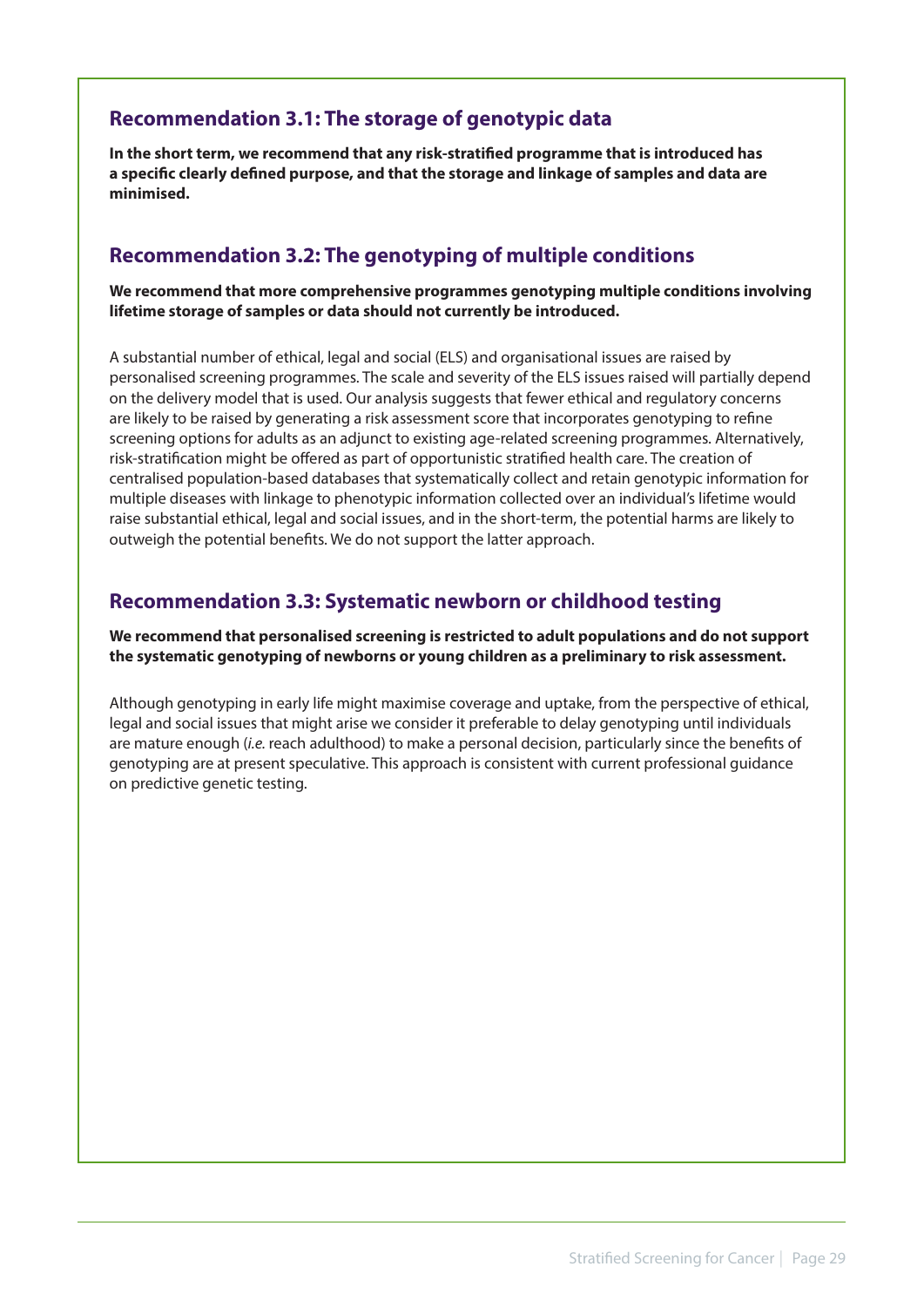### **Recommendation 3.4: Consent**

**We recommend that the consent process should address the benefits, harms and uncertainties of genotyping and risk assessment, the precise nature of which will be context-dependent. Where possible, we recommend use of an encompassing consent which takes account of reasonable and foreseeable future developments.**

The consent sought for genotyping should explain that the results of a buccal swab or blood test will be used to calculate a risk-assessment score, which will guide screening options. The consent should include examples of the diseases that might be detected on screening, the possibility of incidental or unsolicited information being generated and the rationale for screening and earlier detection. Depending on how, where and by whom samples, information or risk scores are retained, it should also address any implications for insurance or employment, forensic uses, potential psychological harms and the right to have samples destroyed and to opt out of continuing collection of further samples or phenotypic data. Other relevant factors include that potential participants may opt out of the process altogether if they so wish, or refuse relevant results at any stage in the process.

### **Recommendation 3.5: Promotion of a regulatory regime that ensures safe, robust risk assessment methods**

**We recommend that providers of risk stratification incorporating a genotypic element should be transparent about the evidence base and quality assurance processes that are used, to ensure that, regardless of provider, the risk assessments that are generated are safe, robust, and evidence-based.** 

We predict that there will be an increasingly fragmented commercial environment for providing screening, where parts of the genotyping and screening process may be funded through different methods including the state, insurer or individual. In order for policy-makers and consumers to compare what is being offered, screening providers need to be transparent about their evidence base, citing relevant scientific sources. They also need to demonstrate consistently robust quality assurance methods.

### **Recommendation 3.6: Policy engagement**

**We recommend that decision-making should be fully inclusive, ensuring meaningful engagement of all stakeholders in the policy making process.**

The complexity of the risk assessment exercise reinforces the need for a diverse group of stakeholders to be involved in the policy formation, and for serious account to be taken of empirical work that measures public demand for such tests. Stakeholders and publics should be enabled to voice their concerns, and there should be transparency about how different stakeholder views are incorporated, when policy decisions are made. Particular account should be taken of public understanding in this area, and of the acceptability of risk stratification.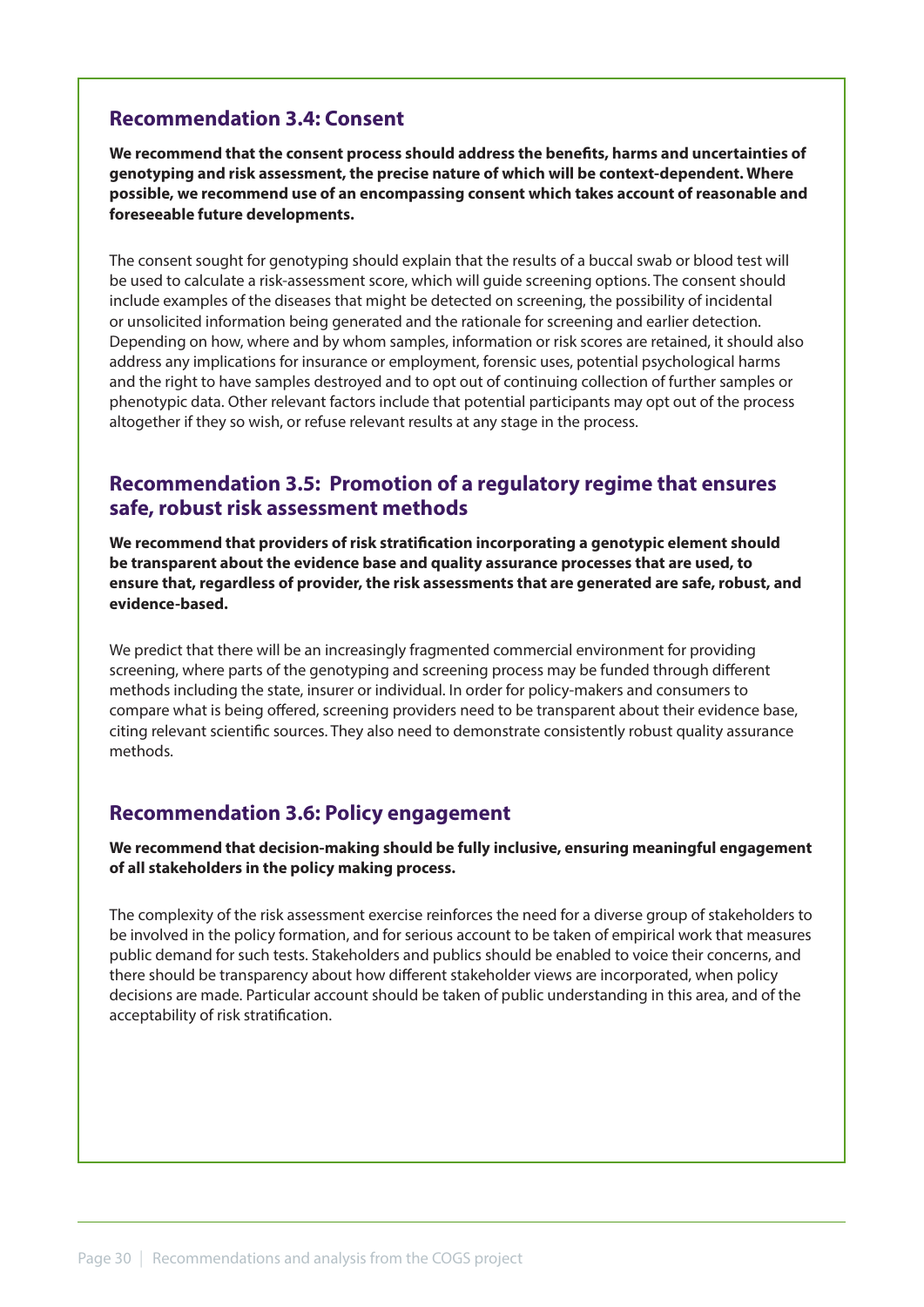# **Recommendation 3.7: Research into the wider impact of stratification**

**We recommend research to clarify the wider ethical, legal and social impact of stratifying on the basis of genotypic and phenotypic risk, as compared with determinants such as age, sex and ethnic group. In particular, we recommend research to clarify the potential for generating inequalities relating to distributive justice.** 

It seems likely that some determinants for stratification might be regarded as being more morally justifiable than others. It follows that changing the nature of stratification could raise significant issues of distributive justice, which are likely to become apparent as pilot and early implementation studies are rolled out. One of the key research questions underpinning these studies should be to evaluate the impact of changing the basis of stratification, and in particular the potential for causing or exacerbating inequalities.

### **Recommendation 3.8: Research into the impact of ethnic and cultural factors**

**We recommend comprehensive conceptual and empirical research into the impact of ethnic and cultural factors on understanding, acceptability and uptake of personalised screening.**

Much of the scientific and sociological research in this area uses populations of white European origin. Research is needed to clarify how ethnic and cultural issues may impact at every stage of the risk stratification process, on a personal and population basis.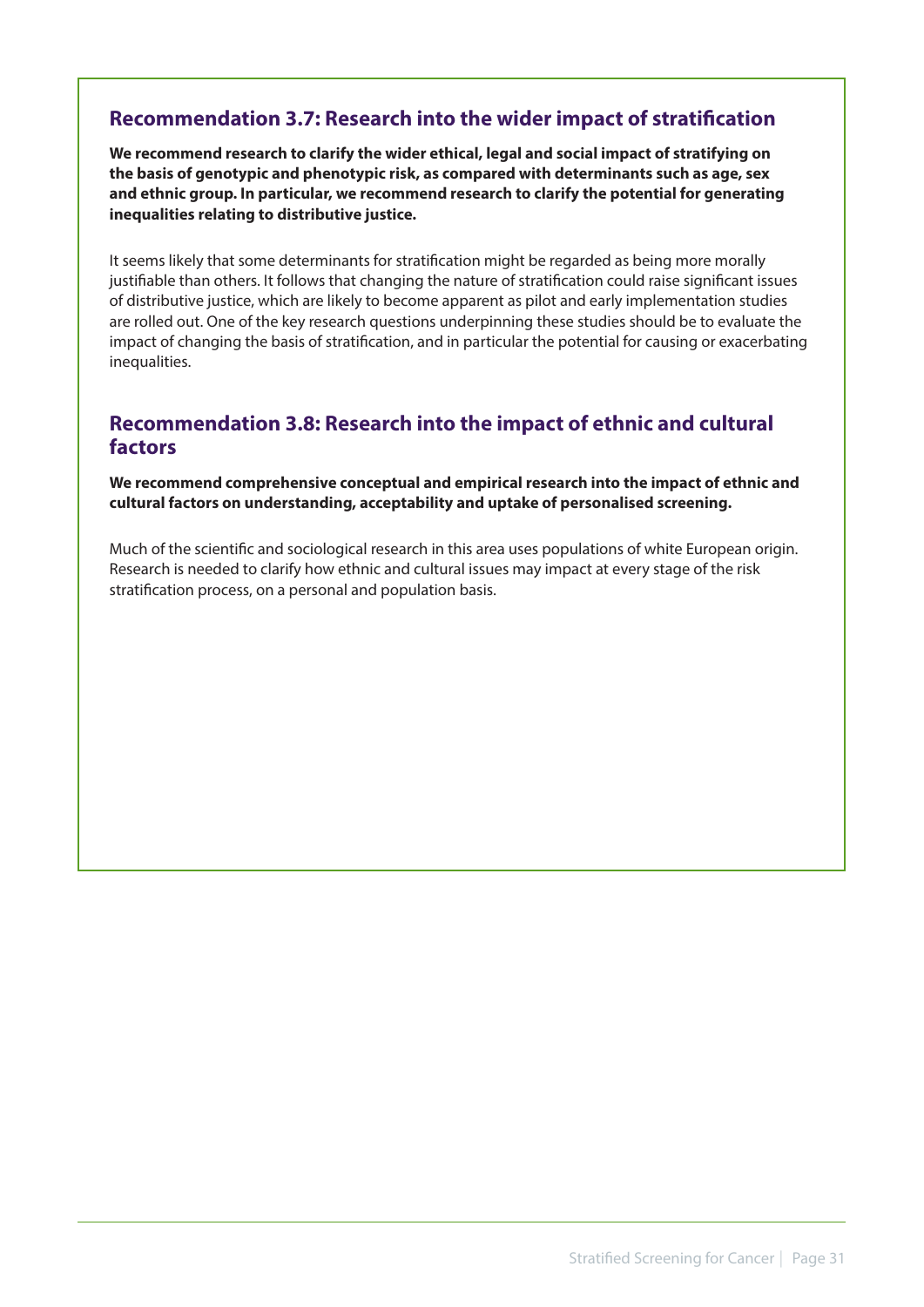# 10 Professional education and training

The introduction of stratification into prevention programmes would bring new complexities to the health system and require health professionals to adapt their practice.

> Service providers would need to ensure that practitioners were competent to deliver the new services. They should set out any new competences that would be required and provide resources to meet development needs. Competences are the skills, knowledge and understanding needed to undertake a particular task to a nationally recognized level of performance. In the United Kingdom, Skills for Health is the sector skills council that assists the health sector to develop a more skilled and flexible workforce. National agreed competences are developed through formal collaborative working with relevant stakeholders, practitioners and experts. Examples of completed frameworks are provided on the organisation's website (www.skillsforhealth.org.uk).

> The development of competence frameworks in the UK and elsewhere usually follows formal processes to ensure inclusion of the relevant specialists, healthcare professionals, patient groups and educators, and to ensure that the framework is in the appropriate format for translation into performance criteria and educational resources. Once completed, the frameworks are used to help in designing teams and in work-based assessment. However, their most important purpose is to guide the development of training and learning programmes, where they provide clear goals for structured learning and define learning outcomes.

In the UK, there are several competence frameworks relevant to stratified prevention (Table 2).

| <b>Area of practice</b>                                         | <b>Competence framework</b>                                                                                            |
|-----------------------------------------------------------------|------------------------------------------------------------------------------------------------------------------------|
| Screening                                                       | CHS227 Conduct health screening programmes<br>(https://tools.skillsforhealth.org.uk/competence/show/html/<br>id/2852/) |
| Genetic risk                                                    | GTC6 Assessing a genetic risk<br>(https://tools.skillsforhealth.org.uk/competence/show/html/<br>id/2601/               |
| Complex risk assessment such as the UK<br>Vascular Health Check | Vascular risk assessment: workforce competences<br>(www.healthcheck.nhs.uk/document.php?o=164)                         |

#### **Table 2: British competence frameworks relevant to stratified prevention**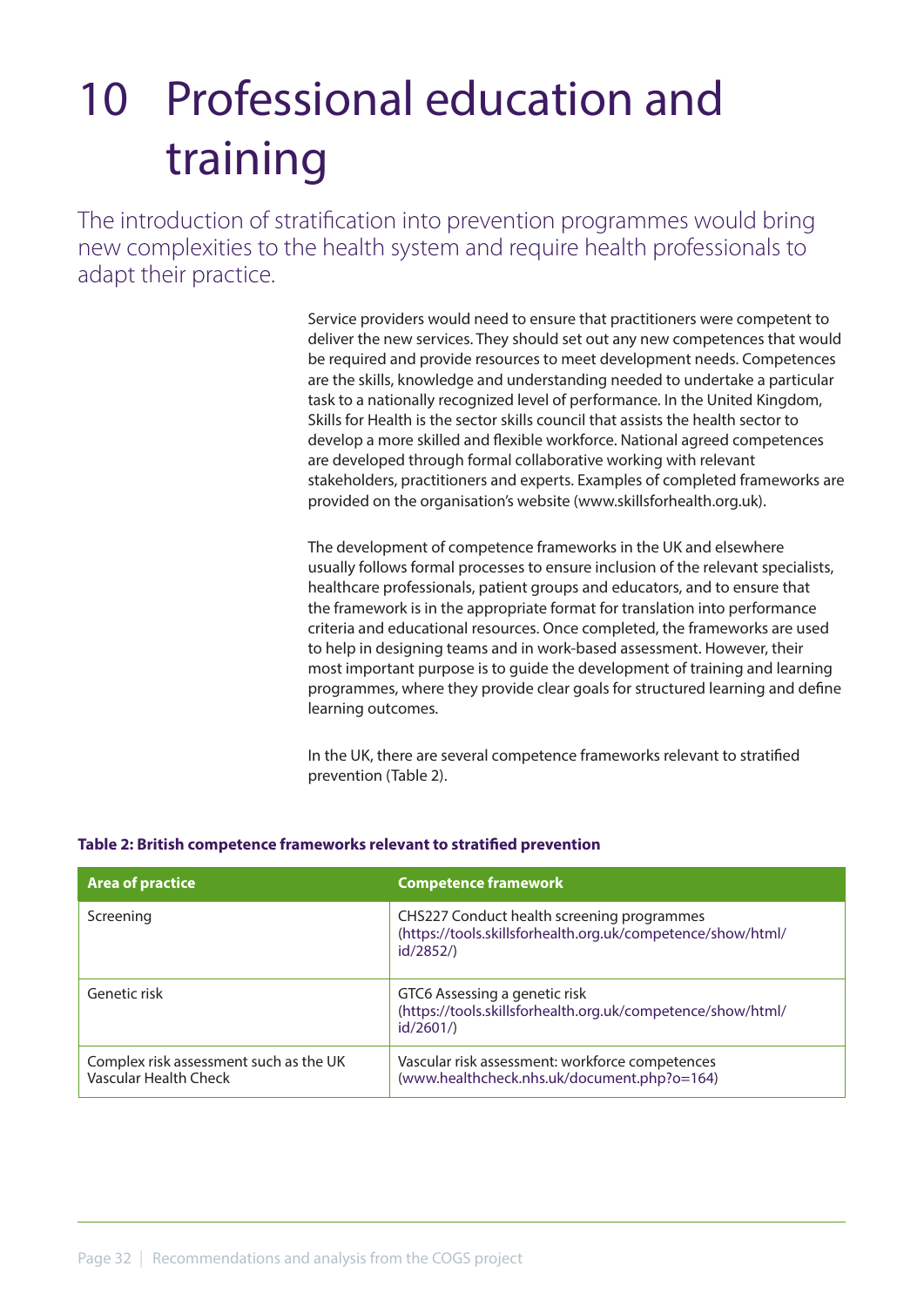There are several relevant competence documents in the context of genetics $32$ . These sets of competences provide a good basis but do not cover all the necessary features of stratified prevention as proposed in COGS. Those on risk assessment cover assessment and communication of disease risk and the use of risk tools in primary care. Genetics competences generally focus on rare diseases and the competences required to identify, refer appropriately, order and interpret tests, take a family history and manage issues related to prevention and reproductive choice in the individual and family members.

### **Competences for risk - stratified prevention programmes**

There are two new elements to the preventive programmes that were proposed in the COGS programme:

- o Stratified risk prevention, with tailoring of prevention according to those strata, resulting in those at higher risk having a more intensive and those at less risk having a less intensive, or no preventive intervention
- o The inclusion of genetic testing as an integral part of the risk assessment tool.

The development of formal competence frameworks was beyond the remit of COGS WP7. As a step towards this, however, we examined the pathways of care under the three stages of the delivery process as set out in our service delivery models to note in general terms what it would be necessary for health professionals to know and be able to do to deliver the service. We noted that health professionals should understand the relevant policy background. They will need context-specific knowledge including understanding of the local population (for example ethnicity, deprivation and levels of education), local health services (for example the breast screening and cancer diagnostic and treatment services), and their own professional roles and responsibilities within this programme.

Key aspects for which competences will be required can be grouped according to the three stages of the care pathway:

- 1. Offer of risk stratified screening
- 2. Risk profiling, risk assessment and communication
- 3. The screening pathway.

New dimensions introduced by risk-stratified prevention that includes genetic testing in the risk assessment are shown below in bold.

# **Offer of stratified screening**

- o Communicate effectively with the patient about the concept of risk
- o Have knowledge of the nature and determinants of the (cancer) risk including **genetic**, personal and environmental or lifestyle factors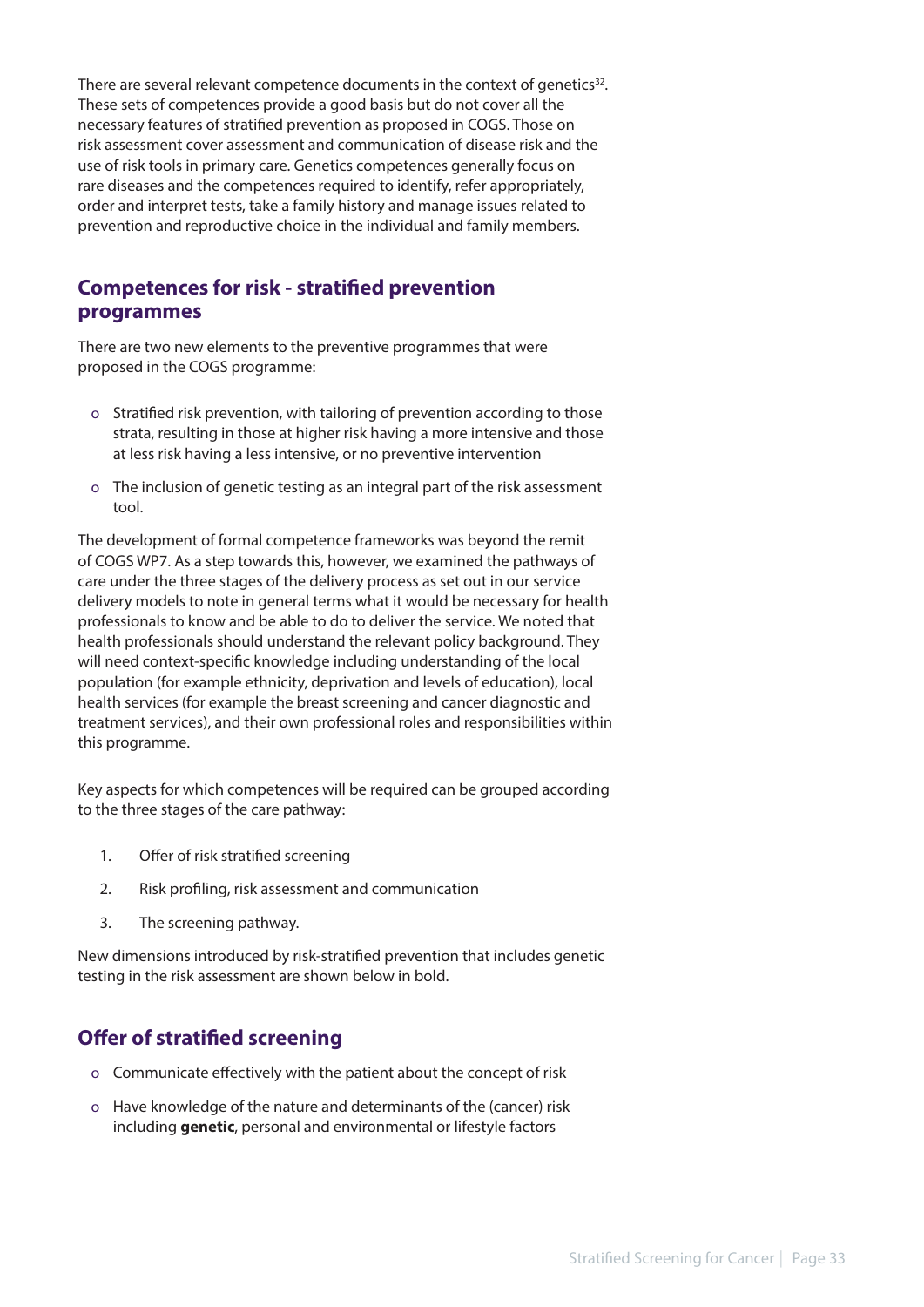- o Understand and explain effectively the available prevention options, such as screening, and including the expected benefits and possible harms
- o Understand and explain the concepts of screening, including the possibility of false positives and false negatives
- o **Understand and explain the underlying rationale for a risk-stratified prevention programme, including the tailoring of prevention options according to risk stratum and cost-effectiveness**
- o Explain the risk assessment tool accurately including the use of genomic, biometric and environmental/lifestyle information and its accuracy in predicting risk
- o **Understand and provide information on the range and relevance of key genetic variants included in the test**
- o Respond to concerns about implications of the risk assessment result for the participant and family members
- o Explain how the information obtained, **including genetic information**, will be used and stored and respond to specific concerns
- o Explain, as appropriate, how the information obtained, **including genetic information**, may be shared with others including researchers, and, as appropriate, commercial companies or third parties such as insurers or employers and respond to specific concerns.

#### **Risk profiling, risk assessment and communication**

- o Use the risk assessment tool competently. This may include taking relevant personal and family history, lifestyle information and environmental exposures, making appropriate anthropometric and biometric measurements and obtaining relevant biomarker measurements
- o Calculate individual risk using the validated tool
- o Interpret risk scores for the patient
- o Communicate risk in a way to support patients in decision-making about screening and other preventive strategies such as lifestyle and behaviour changes.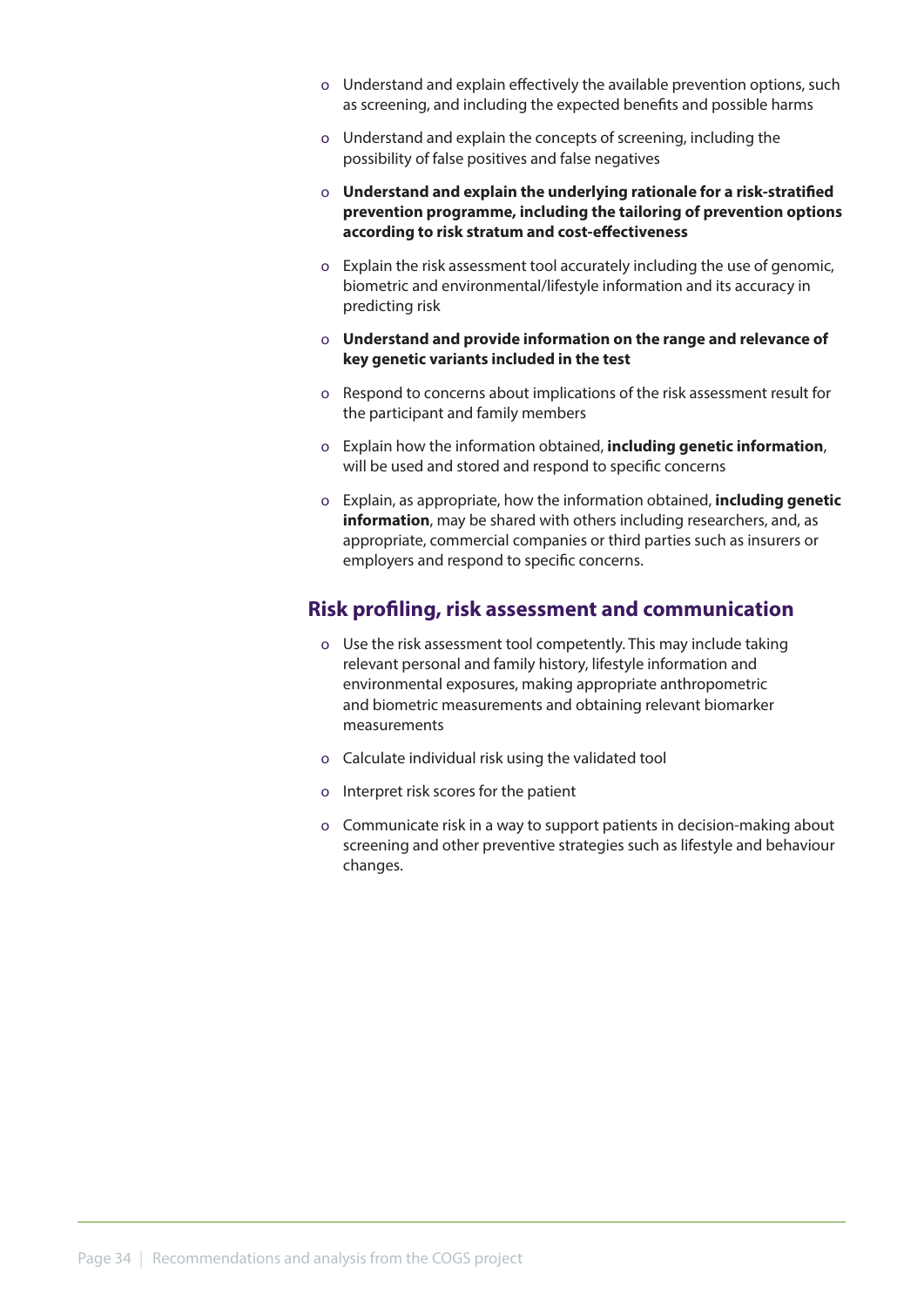# **The screening pathway**

- o Offer appropriate stratified screening intervention, explaining the reasons behind this choice at a policy level and at the level of the individual patient and a policy level
- o Support subsequent progress through the screening pathway including dealing with any problems arising, such as positive test results, false positives or false negatives.

Health professionals should already have many of the competences required for risk-stratified prevention programmes. Gaps arise in those specific elements relevant to stratified prevention and the inclusion of genetic testing in initial risk assessment. Such gaps will need to be filled by the development of specific educational resources and their integration into existing educational programmes.

# **Recommendation 4.1: Professional education**

**We recommend that health care professionals are prepared for the use of genomics in common disease prevention including risk-stratified screening, building on existing knowledge and skills.**

**We recommend formal educational needs assessment as a prerequisite for implementation.**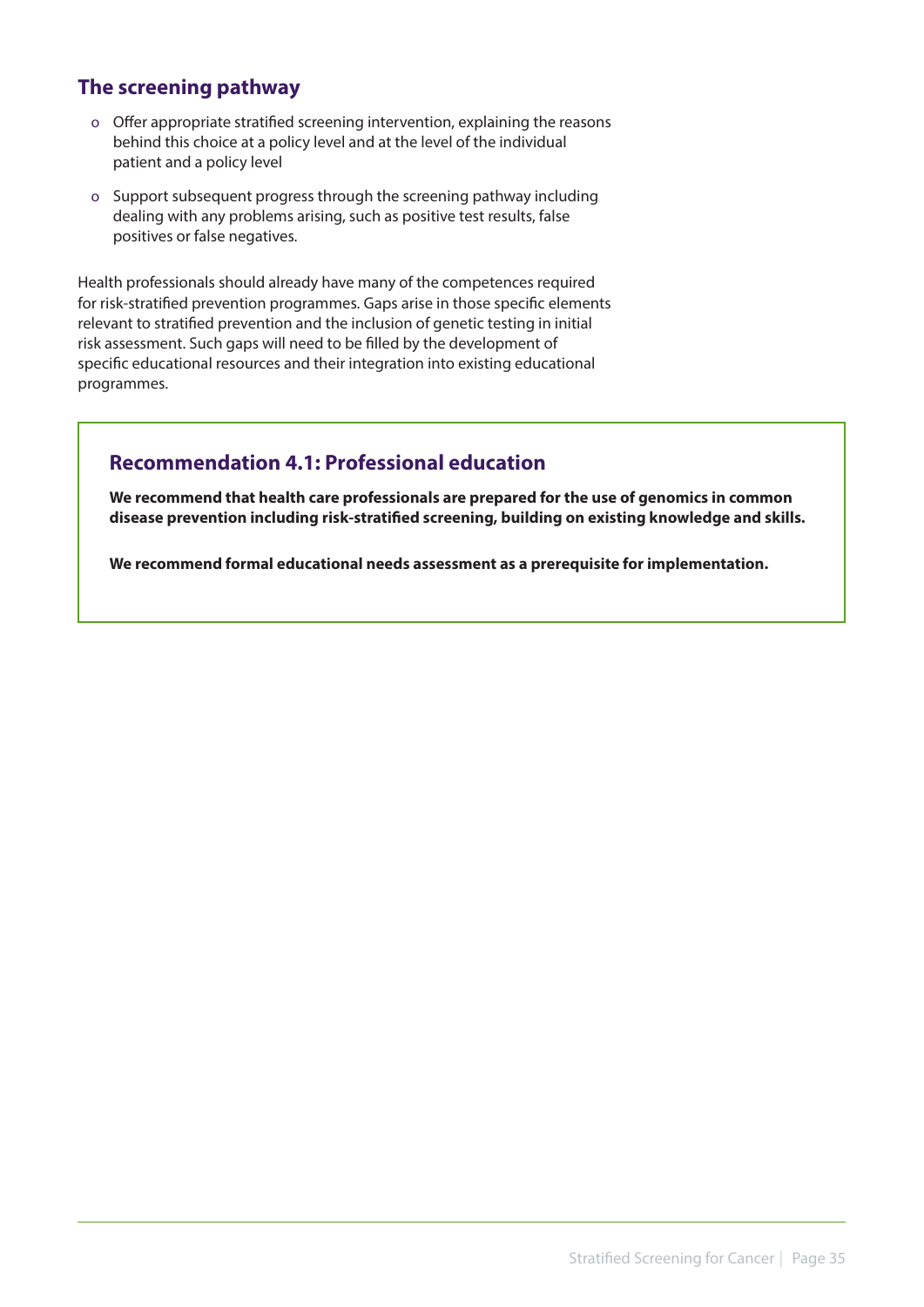# 11 Public understanding and acceptability

The provision of stratified cancer screening will be novel not only for health care practitioners and policy-makers, but also for the wider public.

> Rather than receiving an undifferentiated invitation to participate in screening, the latter group will be asked to provide more information on lifestyle along with a DNA sample, and then be offered a screening intervention tailored to their risk. For some people, it may be suggested that no screening is required, because the risk of disease is low.

> This is a substantial change. It will affect many people and is based on technical analysis that not all will readily understand. Yet public understanding is essential to the success of stratified screening, for two reasons:

- o Valid individual consent can only be secured when the individual understands what is being offered and why
- o Wider acceptance depends on collective recognition that the change is in the public's interest and compatible with prevailing norms and values.

Therefore, the introduction of stratified screening depends at an individual and collective level on adequate explanation of its nature and purpose, winning public confidence and overcoming barriers to acceptability. As yet, we know little of public reaction to the prospect of stratified screening, and further investigation of this would be timely. The example of genetically modified foods shows how a technological change with apparently persuasive scientific credentials can founder when public confidence is undermined.

### **Recommendation 5.1: Public understanding and acceptability**

**We recommend research on public understanding of risk stratified screening and its acceptability before the implementation of this approach.**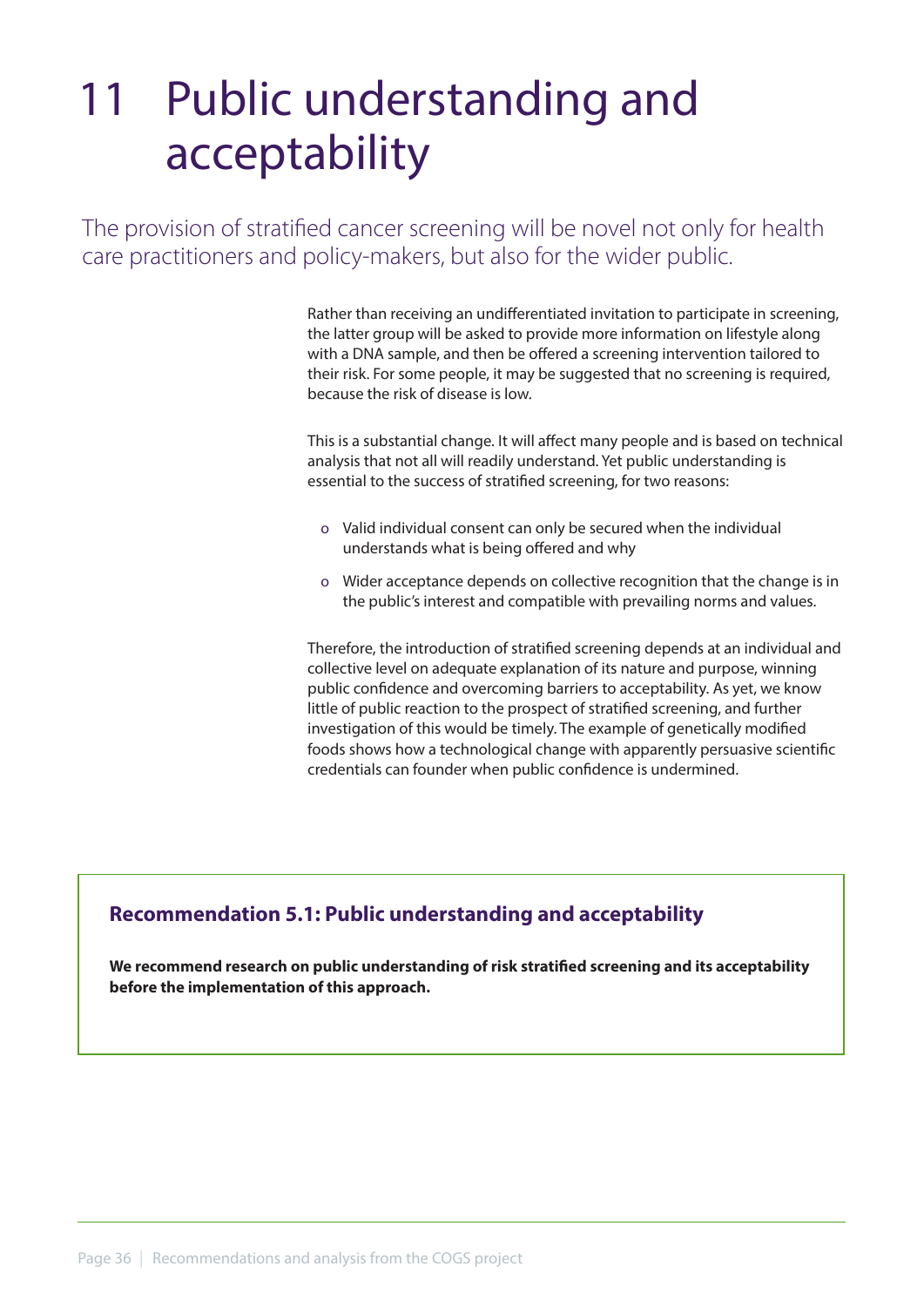# 12 Conclusions

The COGS project led to the identification of more than eighty new susceptibility loci and new insights into the interaction between genes and environment. Although there are numerous uncertainties, they can all be addressed by further research, other forms of enquiry and carefully evaluated innovation.

The COGS project was highly successful. It led to the identification of more than eighty new susceptibility loci<sup>33</sup>. There were also new insights into the interaction between genes and environment<sup>34</sup>.

Risk-stratified screening programmes for breast and prostate cancer, with eligibility for screening based on an absolute risk that is dependent on age and polygenic risk and equivalent to the risk threshold for eligibility based on age alone, are likely to detect the majority of the cancers detected by a screening programme based on age alone, but would involve screening fewer individuals.

Risk-stratified screening programmes raise new organisational, ethical, legal and social considerations. The delivery of a risk-tailored programme is more complex than that of a 'one size fits all' programme. Consequently, the decision to implement risk-stratified screening programmes has to be based on strong evidence that such programmes are worth the added complexity. So far, the evidence on the potential effectiveness and cost-effectiveness of personalised screening for breast and prostate cancers is derived from mathematical models. More evidence will be required (for example, on the ability of the common susceptibility variants to predict the aggressiveness of individual cancers) before programmes should be considered for implementation. However, it is important that policy-makers are alerted to these future options at an early stage.

Furthermore, evidence is needed that a risk-stratified screening programme will reduce harms associated with screening, mainly by reducing overdiagnosis and overtreatment, while maintaining or increasing the benefits of screening, mainly by improving quality of life and/or reducing mortality from the cancer, and that they will do so at a reasonable cost.

A number of factors are converging to make the introduction of stratified screening programmes more likely. These include increased knowledge of the relevant genetic variants, concern about the harms associated with existing screening programmes, including overtreatment, growing attention to the cost-effectiveness of health care, including screening programmes, and an enthusiasm for more personalised healthcare throughout life.

*Evidence is needed that a risk-stratified screening programme will reduce harms associated with screening, mainly by reducing inaccuracy, overdiagnosis and overtreatment, while maintaining or increasing the benefits of screening.*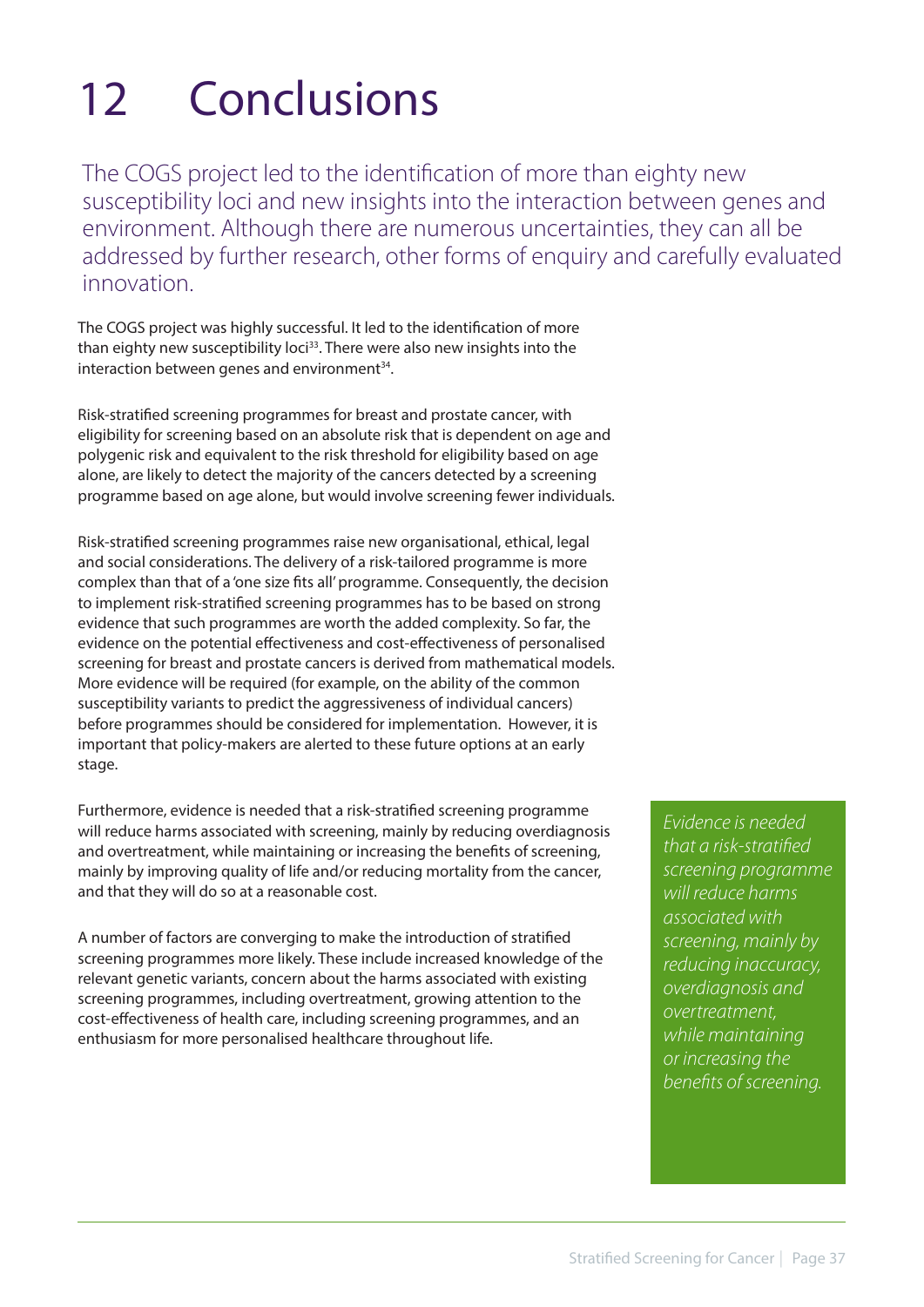#### PHG COGS paper:

**Stratified Cancer Screening: The Practicalities of Implementation**

*Public Health Genomics4.6*

We foresee that stratified screening programmes will be promoted as a way of simultaneously addressing these factors. However, theoretical considerations have not yet been matched by consideration of whether and how such approaches would be implemented in practice. If the theoretical advantages of stratified screening are to be converted into improved population health, then great care will be needed to ensure that the full scale of the benefits is realised and the inevitable harms to which screening gives rise are minimised.

Participant pathways for stratified screening are likely to be complex, diverse and fluid. Decision-makers need to be mindful of the rapidly changing scientific, regulatory and social environment and ensure where possible that all providers adhere to robust standards of quality assurance, whilst facilitating development of flexible systems and services over time. More work is needed to establish the wider cost-effectiveness of the likely approaches.

Stratified screening programmes will need to be flexible enough to accommodate changes in individual risk scores over time, as well as changes of mind because of people opting in and out of screening. This tailored approach could result in greater administrative costs than existing population screening programmes. Our preliminary work on health economics has demonstrated the cost effectiveness of targeted approaches, but more detailed work is needed, taking account of the variety of potential patient pathways and the wider costs involved.

More research is needed to evaluate the benefits and harms of screening in different risk groups. However, if we assume that improved health outcomes would be achieved, the translation of the science into new, stratified screening programmes is complex. Implementation needs to reflect the organisation of health care in the country in question, and how screening services are provided. There are important uncertainties about when to offer testing, how to gather and update phenotypic information, how to communicate what the stratified programme entails and how to ensure consent is adequately informed.

How stratified screening is offered will need to reflect the values of local people, the way in which health services are arranged, and specifically the structure of primary health care and of screening services. As a result, in order to be comprehensive, our recommendations are general, but in Appendix 2 are some more specific issues for consideration.

Although there are numerous uncertainties and unresolved issues arising from the introduction of stratified screening, they can all be addressed by further research, other forms of enquiry and carefully evaluated innovation. Given the speed of development of genomic knowledge, its potential importance and the growing feasibility of stratified genomic screening, the time for policymakers to ready themselves for this change has arrived.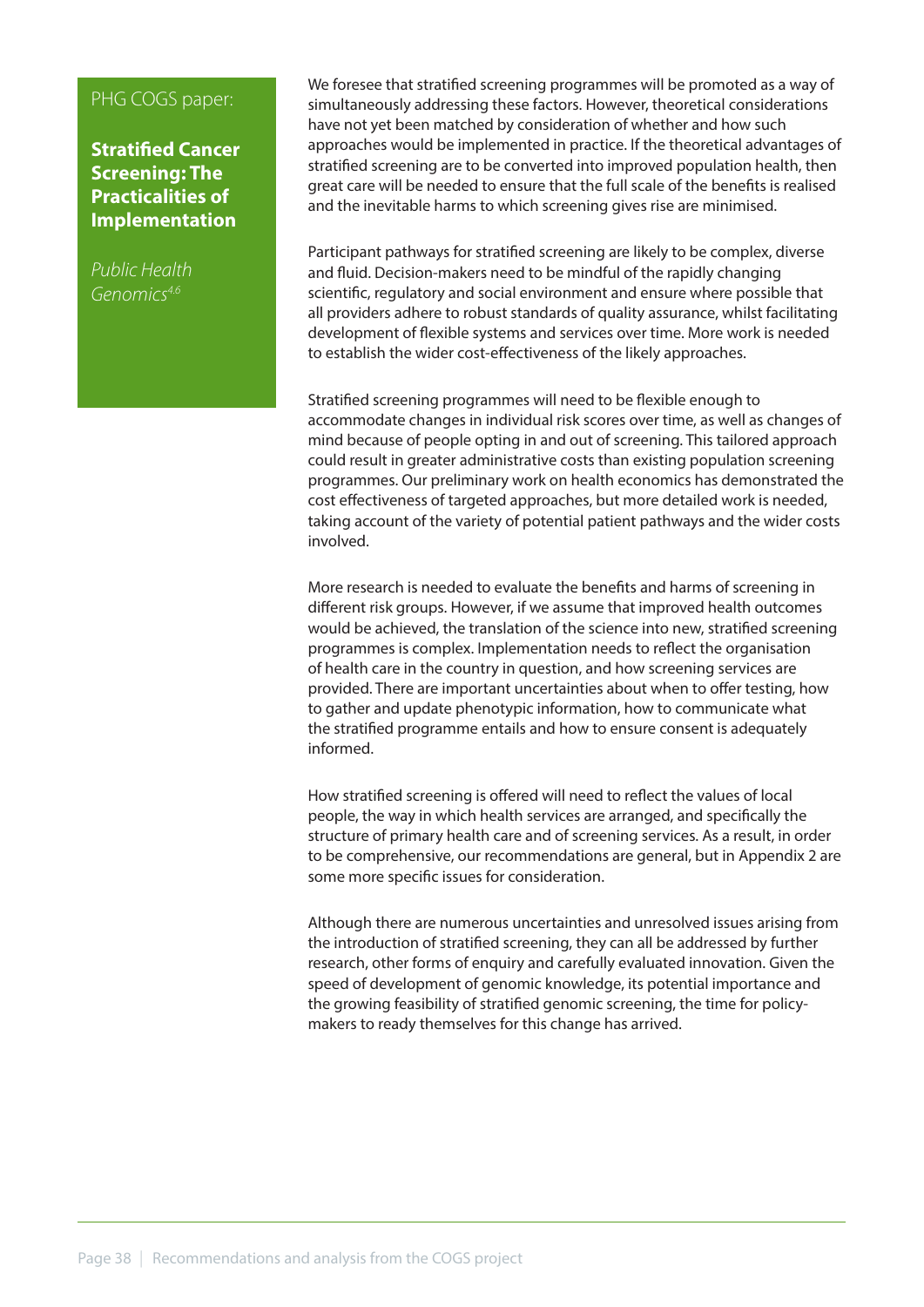# References

- 1. Gray JA, Patnick J, Blanks RG. Maximising benefit and minimising harm of screening. *BMJ* 2008; 336: 480–483.
- 2. Burton H, Levene S, Alberg C, Stewart A. Tay Sachs Disease carrier screening in the Ashkenazi Jewish population. Cambridge: PHG Foundation, 2009.
- 3. Institute of Medicine. Breast Cancer and the Environment: A Life Course Approach. Washington, DC: National Academies Press, 2012.
- 4. Chung CC, Magalhaes WC, Gonzalez-Bosquet J, Chanock SJ. Genomewide association studies in cancer–current and future directions. Carcinogenesis 2010; 31: 111–120
- 5. Pharoah PD, Antoniou AC, Easton DF, Ponder BA. Polygenes, risk prediction, and targeted prevention of breast cancer. N Engl J Med 2008; 358: 2796-2803.
- 6. Mealiffe ME, Stokowski RP, Rhees BK, *et al.* Assessment of clinical validity of a breast cancer risk model combining genetic and clinical information. J Natl Cancer Inst 2010; 102: 1618–1627.
- 7. Wacholder S, Hartge P, Prentice R, *et al*. Performance of common genetic variants in breast-cancer risk models. N Engl J Med 2010; 362: 986–993.
- 8. World Health Organisation. Cancer control: knowledge into action: WHO guide for effective programmes: early detection. Geneva: WHO, 2007
- 9. Baum M. Harms from breast cancer screening outweigh benefits if death caused by treatment is included. BMJ 2013; 346: f385.
- 10. Welch HG, Albertsen PC. Prostate cancer diagnosis and treatment after the introduction of prostate-specific antigen screening: 1986-2005. J Natl Cancer Inst 2009; 101: 1325-9.
- 11. Andriole GL, Grubb III RL, Buys SS, *et al*. Mortality results from a randomized prostate-cancer screening trial. N Engl J Med 2009; 360: 1310–1319.
- 12. Schroder FH, Hugosson J, Roobol MJ, *et al*. Screening and prostate-cancer mortality in a randomized European study. N Engl J Med 2009; 360: 1320– 1328.
- 13. Zhu X, Albertsen PC, Andriole GL, *et al*. Risk-based prostate cancer screening. Eur Urol 2012; 61: 652-61.
- 14. Eeles RA, Olama AA, Benlloch S, *et al*. Identification of 23 new prostate cancer susceptibility loci using the iCOGS custom genotyping array. Nat Genet 2013 Apr;45(4):385-91, 391e1-2. doi: 10.1038/ng.2560.
- 15. Kirwan CC. Breast cancer screening: what does the future hold? *BMJ*  2013;346:f87
- 16. Hoffman RM, Gilliland FD, Adams-Cameron M, *et al*. Prostate-specific antigen testing accuracy in community practice. BMC Fam Pract 2002; 3: 19.
- 17. McKee M, Suhrcke M, Nolte E, Lessof S, Figueras J, Duran A, Menabde N: *et al*. Health systems, health, and wealth: a European perspective. Lancet 2009; 373: 349-351.
- 18. Morrow M, Waters J, Morris E. MRI for breast cancer screening, diagnosis, and treatment. Lancet 2011; 378: 1804–1811.
- 19. Berry DA. Breast cancer screening: Controversy of impact. Breast 2013; 22 Suppl 2: S73-6. doi: 10.1016/j.breast.2013.07.013.]
- 20. Petersen A, Lupton D. The New Public Health: Health and Self in the Age of Risk. London, Sage, 1996.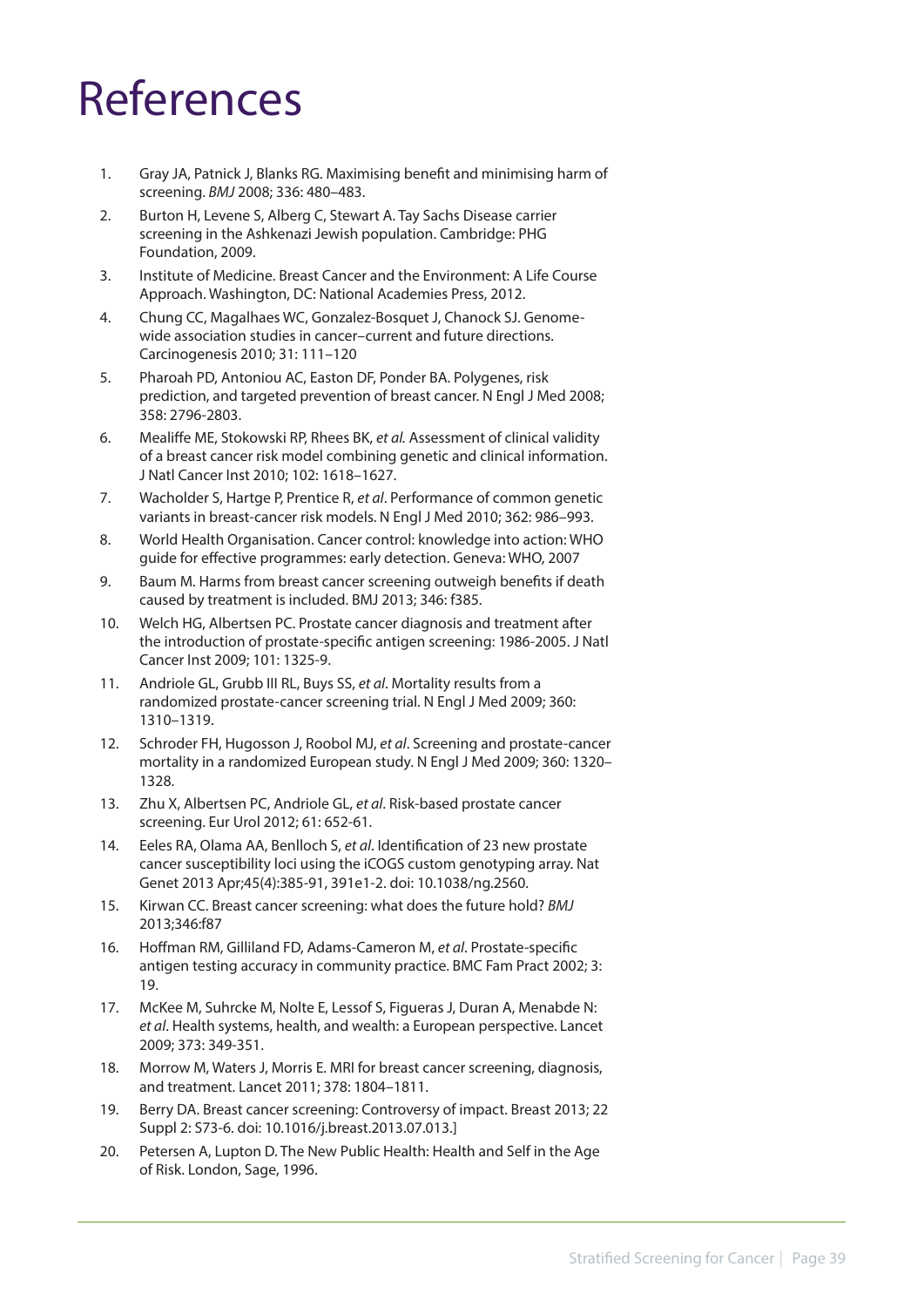- 21. Department of Health. Reference Guide to Consent for Examination and Treatment. London: Department of Health, 2009.
- 22. Department of Health. Reference Guide to Consent for Examination and Treatment. London: Department of Health, 2009.
- 23. UK Parliament. Mental Capacity Act. Chapter 9, 2005.
- 24. General Medical Council. Consent: patients and doctors making decisions together. London: GMC 2008.
- 25. Wolf S, Crock B, Van Ness B, Lawrenz F, Kahn J, Beskow L *et al*. Managing incidental findings and research results in genomic research involving biobanks and archived data sets. Genetics in Medicine 2012; 14: 361-84.
- 26. Hall A, Chowdhury S, Pashayan N, Hallowell N, Pharoah P, Burton H. What ethical and legal principles should guide the genotyping of children as part of a personalised screening programme for common cancer? Journal of Medical Ethics doi:10.1136/medethics-2012-101079
- 27. Bailey D, Skinner D, Whitmarsh I, Powell C. Ethical, legal and social concerns about expanded newborn screening: fragile x syndrome as a prototype for emerging issues. Pediatrics 2008; 121: e693-e704.
- 28. Hasegawa L, Fergus K, Ojeda N, Au S, Parental attitudes toward ethical and social issues surrounding the expansion of newborn screening using new technologies. Public Health Genomics 2011; 14: 298-306.]
- 29. Marteau T, French D, Griffin S, Prevost A, Sutton S, Watkinson C *et al*. Effects of communicating DNA-based disease risk estimates on riskreducing behaviours. Cochrane Database of Systematic Reviews 2010
- 30. Collins R, Wright A, Marteau T. Impact of communicating personalized genetic risk information on perceived control over risk: A systematic review. Genetics in Medicine 2011; 13: 273-277.
- 31. Bunnik E, Schermer M, Janssens C. Personal genome testing: test characteristics to clarify the discourse on ethical, legal and societal issues. BMC Medical Ethics 2011; 12: 11.
- 32. EuroGentest. Core Competences in Genetics for Health Professionals in Europe (Report). www.eurogentest.org/fileadmin/templates/eugt/pdf/ CoreCompetence03GeneralistsAndNonGeneticSpecialists.pdf (Accessed 18 September 2013).

National Coalition for Health Professionals Education in Genetics. Core Competencies in Genetics for Health Professionals, 2007 (Report). www. nchpeg.org/index.php?option=com\_content&view=article&id=237&Item id=84 (Accessed 18 September 2013).

Centers for Disease Control and Prevention. Genomic Workforce Competencies, 2001. www.cdc.gov/genomics/translation/competencies/ (Accessed 18 September 2013).

National Genetics Education and Development Centre, UK. National Workforce Competence for Genetics in Clinical Practice for Non-Genetics Healthcare Staff: Competence Framework, 2007 www.geneticseducation. nhs.uk/downloads/0031Competence1.pdf (Accessed 18 September 2013).

- 33. Sakoda LC, Jorgenson E, Witte JS. Turning of COGS moves forward findings for hormonally mediated cancers. Nature Genetics 2013; 45: 345–348.
- 34. Nickels S, Truong T, Hein R, *et al*. Evidence of gene-environment interactions between common breast cancer susceptibility loci and established environmental risk factors. PLoS Genet 2013; 9: e1003284.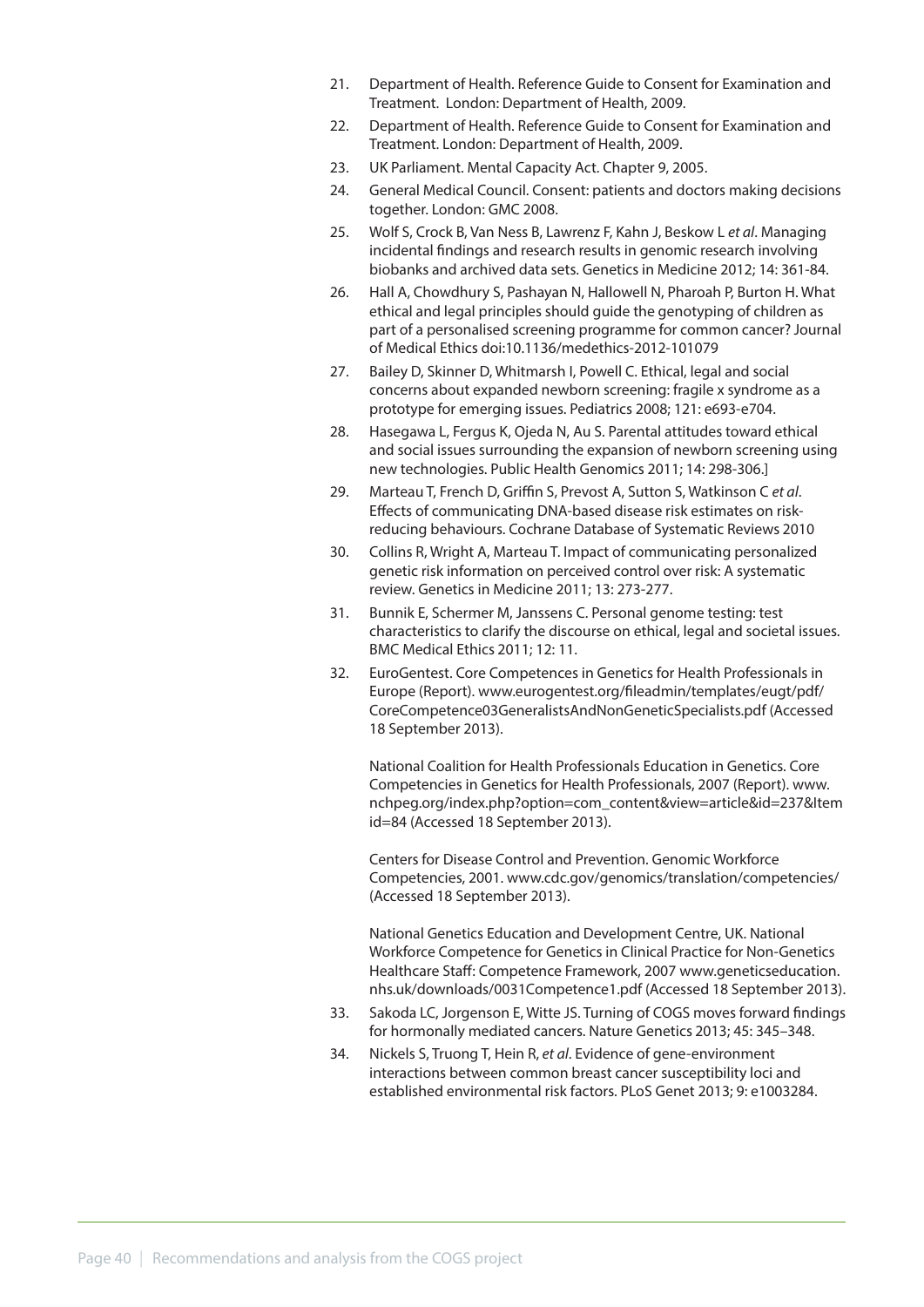# Appendix 1: Steering Group membership

| <b>Hilary Burton</b>          | Principal Investigator, and Director, PHG Foundation                                     |
|-------------------------------|------------------------------------------------------------------------------------------|
| <b>Paul Pharoah</b>           | Principal Investigator, and Professor of Cancer Epidemiology,<br>University of Cambridge |
| <b>Susmita Chowdhury</b>      | Project Manager, PHG Foundation                                                          |
| <b>Tom Dent</b>               | Project Lead, COGS, PHG Foundation                                                       |
| <b>Alison Hall</b>            | Programme Lead (Humanities), PHG Foundation                                              |
| <b>Nina Hallowell</b>         | Associate, PHG Foundation                                                                |
| <b>Georgios Lyratzopoulos</b> | Senior Research Associate, University of Cambridge                                       |
| Nora Pashayan                 | Senior Clinical Lecturer in Applied Health Research,<br>University College London        |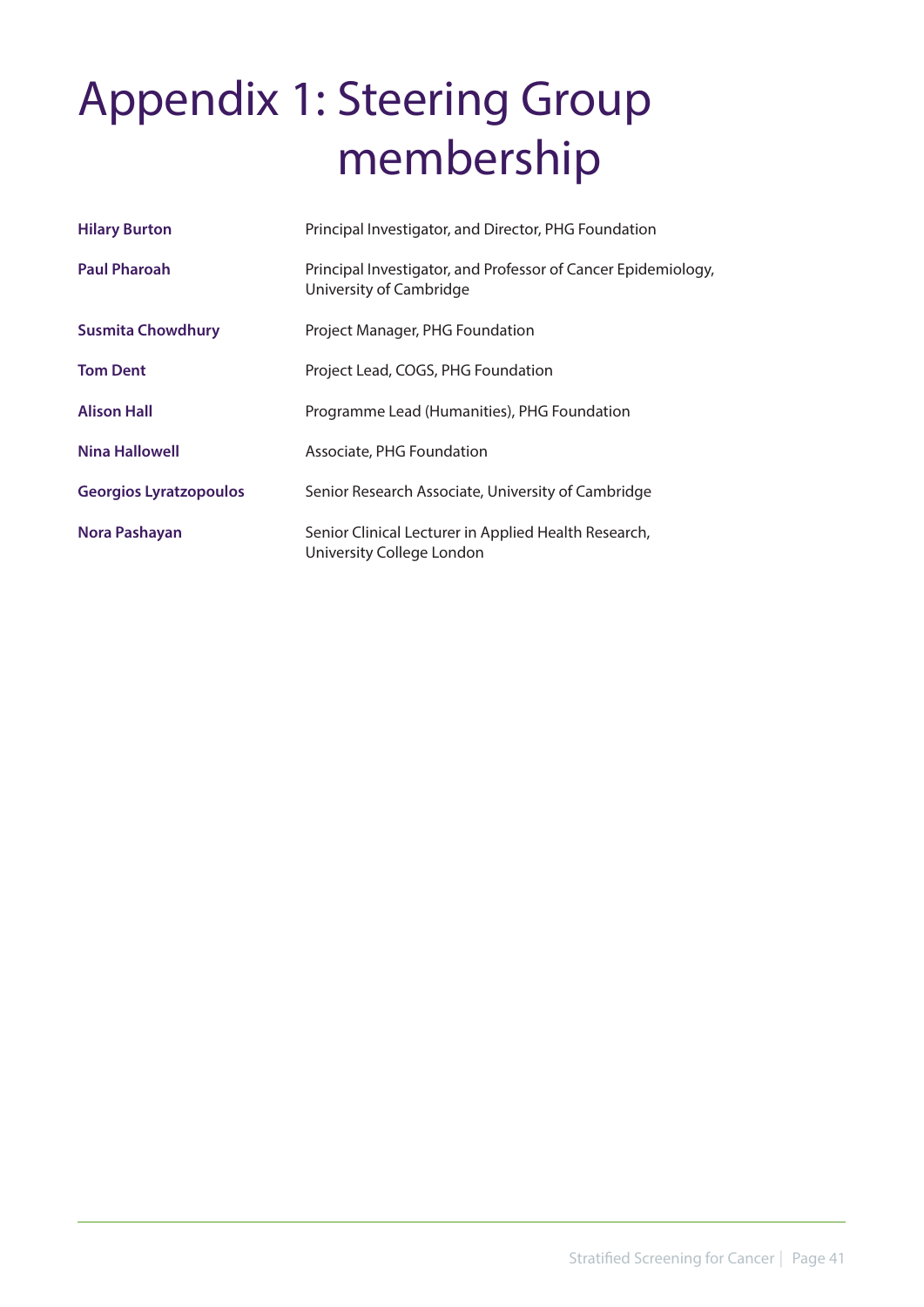# Appendix 2: Delivery issues in stratified screening

If they are to proceed with stratified screening, policy-makers should consider:

- o Whether to implement stratified screening
- o Whether to screen for single or multiple diseases
- o Whether to include testing for high-risk single-gene disorders, such as BRCA1 and BRCA2
- o Whether to organise screening on a national or local basis, and how to involve primary care
- o Whether to offer opportunistic screening, a centralised invitation system or both
- o Whether to specify a clinical pathway for implementation at local level, or arrange a screening programme delivered across a larger area by one provider
- o How to handle the implications for existing screening programmes
- o Taking, retention and storage of samples and information
- o Governance, service structure, data management, quality assurance and other aspects of the provision of screening
- o The services available to those who screen positive.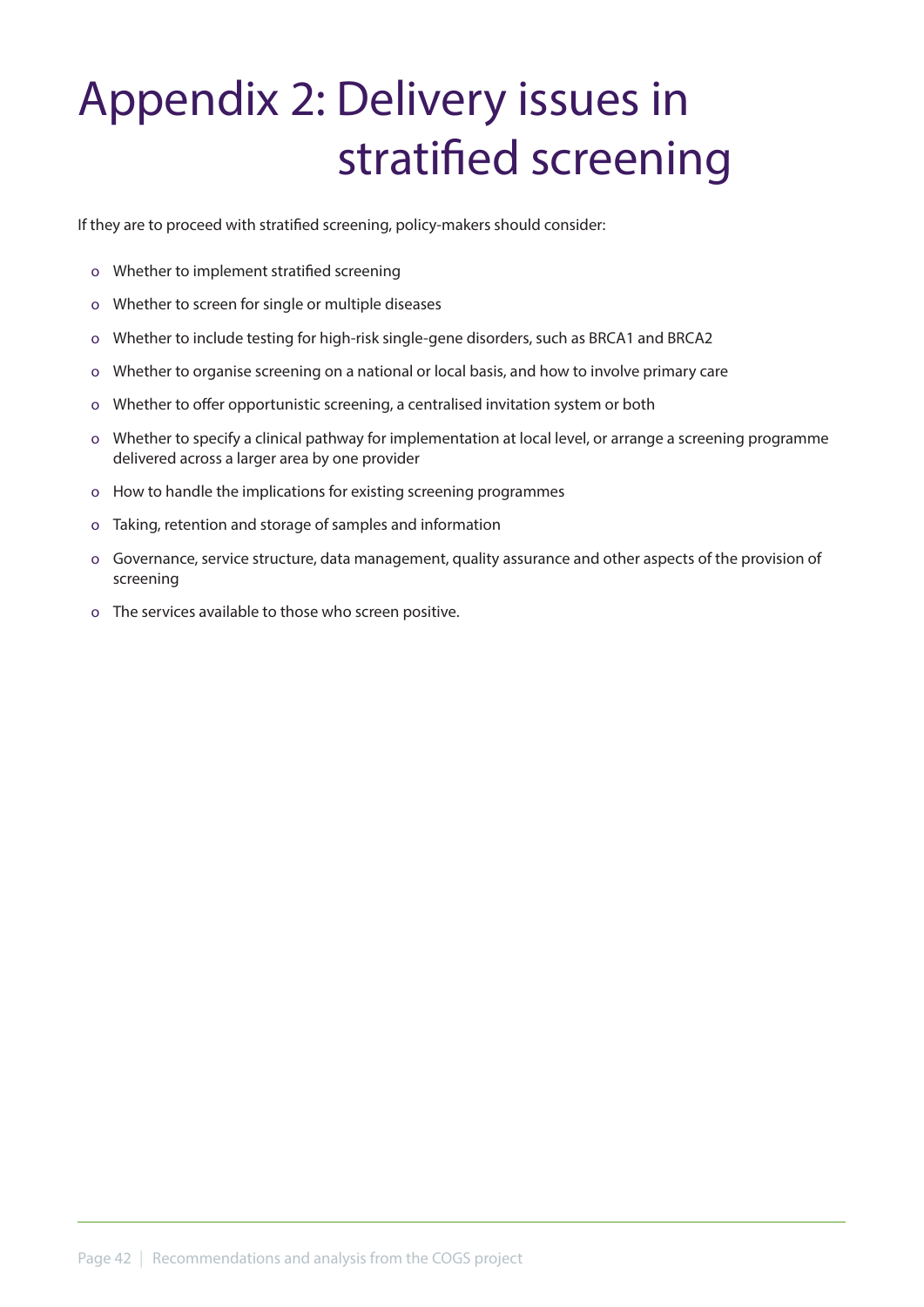# Appendix 3: Workshop participants

The PHG Foundation's work on the COGS project would not have been possible without the contributions of participants at the three workshops. We are most grateful to them all.

| <b>Professor Yvonne Brandberg</b> | Professor, Department of Oncology-Pathology, Karolinska Institute,<br>Stockholm, Sweden                                               |
|-----------------------------------|---------------------------------------------------------------------------------------------------------------------------------------|
| <b>Dr Hilary Burton</b>           | Programme Director, PHG Foundation, Cambridge                                                                                         |
| <b>Dr Susmita Chowdhury</b>       | Project Coordinator, PHG Foundation, Cambridge                                                                                        |
| <b>Dr Tom Dent</b>                | Programme Associate, PHG Foundation, Cambridge                                                                                        |
| <b>Professor Stephen Duffy</b>    | Professor of Cancer Screening, Wolfson Institute of Preventive Medicine,<br>Queen Mary University of London                           |
| <b>Professor Rosalind Eeles</b>   | Professor of Oncogenetics, Institute of Cancer Research & Royal Marsden<br>Hospital, Sutton, Surrey                                   |
| <b>Professor Gareth Evans</b>     | Consultant in Genetic Medicine, Regional Genetic Service, St Mary's<br>Hospital, Manchester                                           |
| <b>Ms Ana Fernandez-Marcos</b>    | Head of Studies & Institutional Affairs, Spanish Association Against Cancer,<br>Madrid, Spain                                         |
| <b>Dr Richard Fordham</b>         | Health Economist, Faculty of Health, University of East Anglia                                                                        |
| <b>Ms Alison Hall</b>             | Project Manager (Law & Policy), PHG Foundation, Cambridge                                                                             |
| <b>Professor Per Hall</b>         | Professor of Epidemiology, Department of Medical Epidemiology &<br>Biostatistics, Karolinska Institute, Stockholm, Sweden             |
| Dr Eveline Heijnsdijk             | Department of Public Health, Erasmus Medical Centre, Rotterdam, The<br>Netherlands                                                    |
| <b>Mr Mark Henderson</b>          | Science Editor, The Times, London                                                                                                     |
| Dr Lidewij Henneman               | Researcher (Social Sciences), VU University Medical Center, Amsterdam,<br>The Netherlands                                             |
| <b>Dr Christine Hill</b>          | Specialist Registrar in Public Health, Institute of Public Health, Cambridge<br>University                                            |
| Dr Stephen John                   | Lecturer in Philosophy, Hughes Hall Centre for Biomedical Science in<br>Society, Hughes Hall, Cambridge University                    |
| <b>Miss Marie Keane</b>           | Health Care Worker, Addenbrooke's Hospital, Cambridge                                                                                 |
| <b>Professor Anneke Lucassen</b>  | Professor of Clinical Genetics, Wessex Clinical Genetics Service, Princess<br>Anne Hospital, Southampton                              |
| <b>Dr Yoryos Lyratzopoulos</b>    | Senior Clinical Research Associate, Department of Public Health and<br>Primary Care, Institute of Public Health, Cambridge University |

### **First workshop, 7 to 9 July 2010**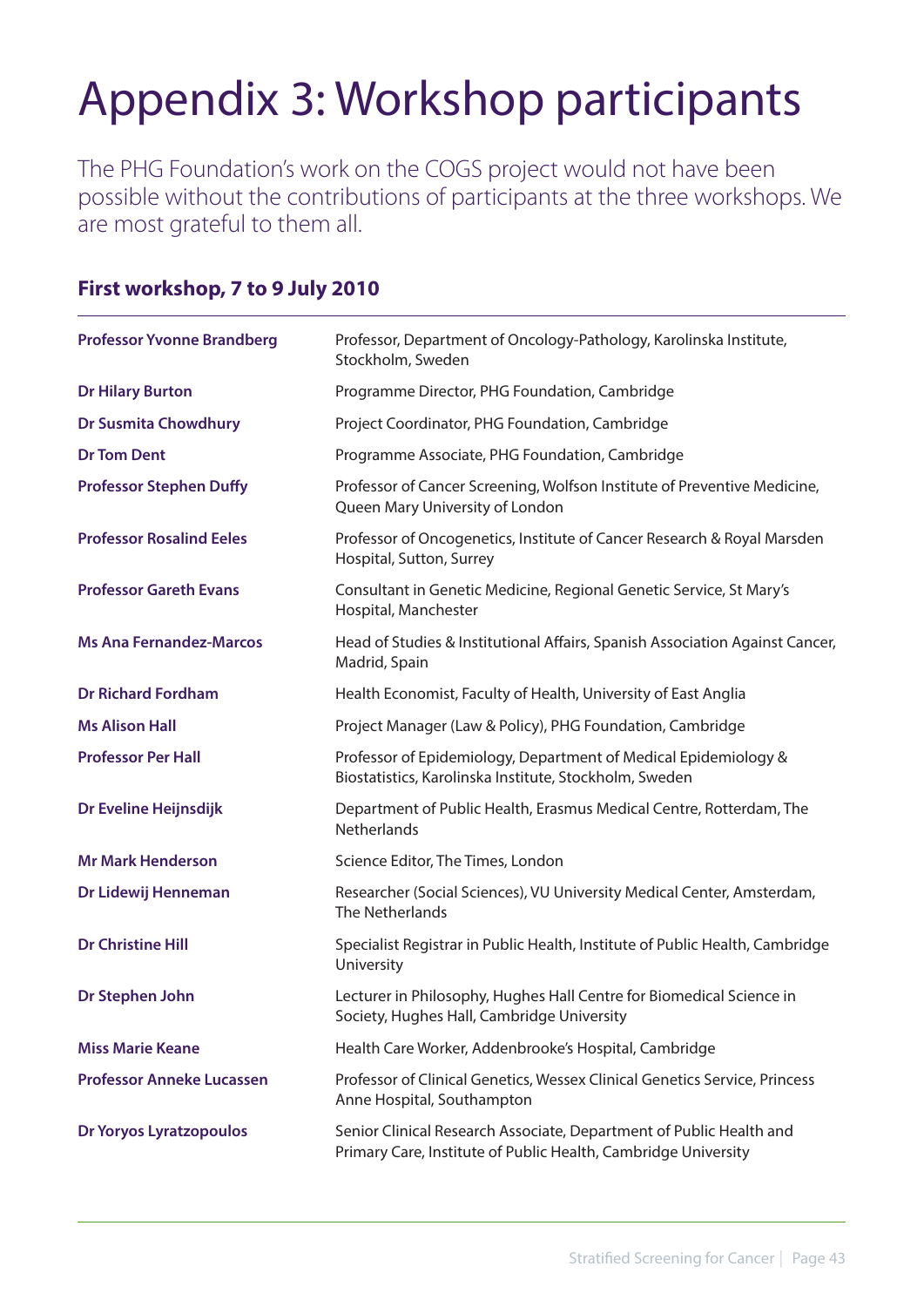| Dr Deborah Mascalzoni             | Senior Scientist, European Academy (EURAC), Bolzano, Italy                                                         |
|-----------------------------------|--------------------------------------------------------------------------------------------------------------------|
| <b>Professor Kenneth Muir</b>     | Professor of Epidemiology, Health Sciences Research Institute, Warwick<br>Medical School, Warwick University       |
| Dr Nora Pashayan                  | CRUK Training Fellow in Cancer Public Health and Epidemiology, Institute<br>of Public Health, Cambridge University |
| <b>Professor Julietta Patnick</b> | Director, NHS Cancer Screening Programme, Sheffield                                                                |
| <b>Dr Paul Pharoah</b>            | Reader in Cancer Epidemiology, Strangeways Research Laboratory,<br>Cambridge                                       |
| <b>Dr Imran Rafi</b>              | GP, Senior Lecturer in Primary Care Education, St George's Hospital Medical<br>School, London                      |
| <b>Ms Jean Sinclair</b>           | Research Nurse, MRC Epidemiology Unit, Institute of Metabolic Science,<br>Addenbrooke's Hospital, Cambridge        |
| Dr Sven Törnberg                  | Director, Stockholm Screening Programmes, Karolinska University<br>Hospital, Stockholm, Sweden                     |
| <b>Mr Ed Yong</b>                 | Head of Health Evidence & Information, Cancer Research UK                                                          |

# **Second workshop, 6 to 8 July 2011**

| <b>Professor Emerita Cornelia Baines</b> | Deputy Director, Canadian National Breast Screening Study, Dalla Lana<br>School of Public Health, University of Toronto, Canada |
|------------------------------------------|---------------------------------------------------------------------------------------------------------------------------------|
| <b>Professor Yvonne Brandberg</b>        | Professor, Department of Oncology-Pathology, Department of Oncology,<br>Karolinska University Hospital Solna, Stockholm, Sweden |
| <b>Dr Hilary Burton</b>                  | Programme Director, PHG Foundation, Cambridge                                                                                   |
| <b>Dr Graham Byrnes</b>                  | Head of Biostatistics, IARC, Lyon, France                                                                                       |
| <b>Dr Susmita Chowdhury</b>              | Project Coordinator, PHG Foundation, Cambridge                                                                                  |
| <b>Dr Tom Dent</b>                       | Programme Associate, PHG Foundation, Cambridge                                                                                  |
| <b>Professor Stephen Duffy</b>           | Professor of Cancer Screening, Wolfson Institute of Preventive Medicine,<br>Queen Mary University of London                     |
| <b>Professor Diana Eccles</b>            | Professor of Cancer Genetics, Southampton University, Wessex Clinical<br>Genetics Service, Princess Anne Hospital, Southampton  |
| <b>Professor Ros Eeles</b>               | Professor of Oncogenetics, Institute of Cancer Research, Sutton                                                                 |
| <b>Dr Richard Fordham</b>                | Director, Health Economics, Faculty of Health, University of East Anglia                                                        |
| <b>Ms Alison Hall</b>                    | Project Manager (Law & Policy) PHG Foundation, Cambridge                                                                        |
| <b>Dr Nina Hallowell</b>                 | Senior Lecturer in Health Services Research, Institute of Health & Society,<br><b>Newcastle University</b>                      |
| Dr Eveline Heijnsdijk                    | Modeler, Department of Public Health, Erasmus MC, Rotterdam,<br>Amsterdam                                                       |
| Dr Lidewij Henneman                      | Senior Researcher, Department of Public & Occupational Health, VU<br>University Medical Center, Amsterdam                       |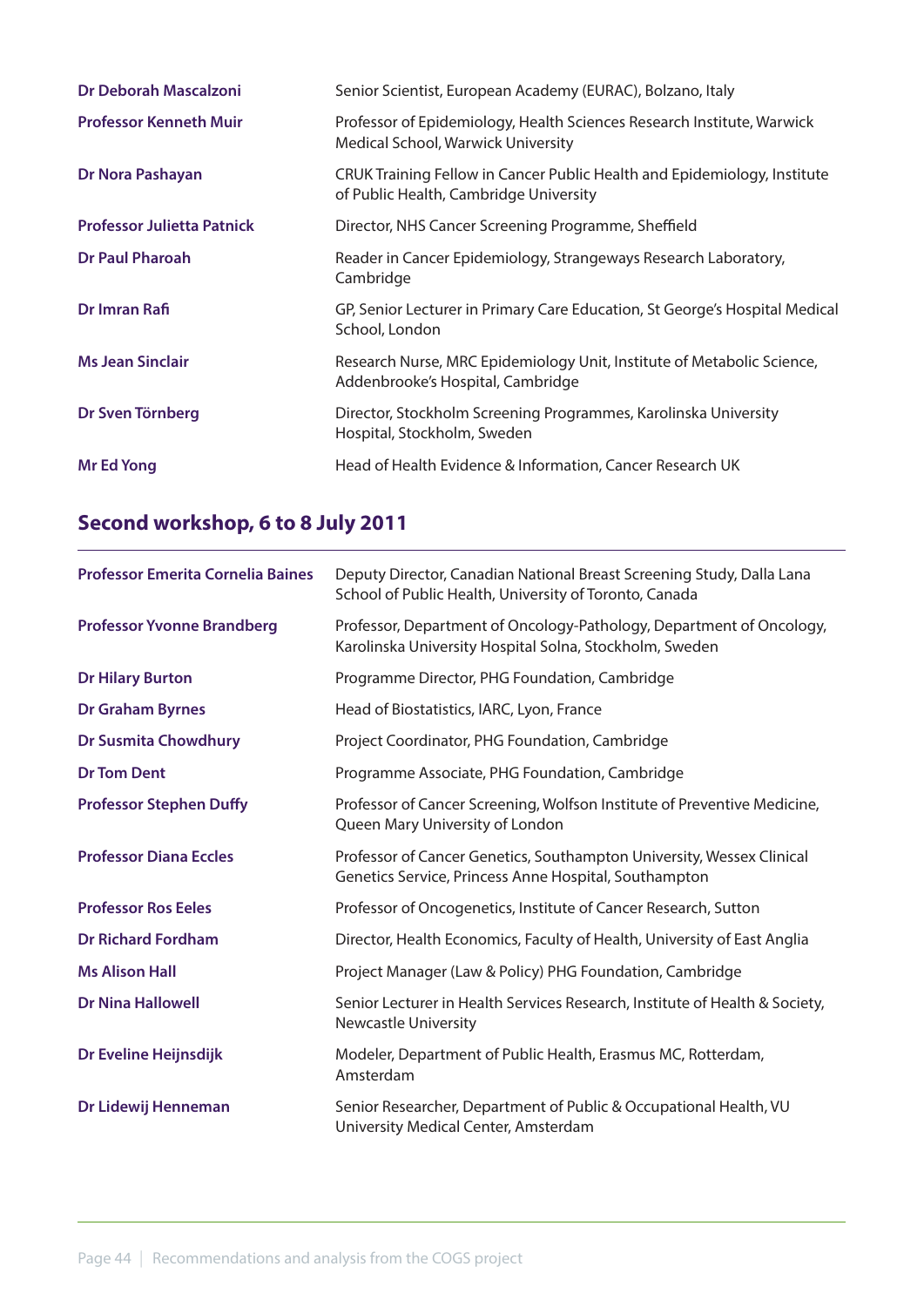| <b>Dr Jalila Jbilou</b>           | Associate Professor, Moncton and Sherbrooke Universities, Moncton,<br>Canada                                                               |
|-----------------------------------|--------------------------------------------------------------------------------------------------------------------------------------------|
| <b>Dr Peter Kraft</b>             | Associate Professor of Epidemiology, Harvard School of Public Health,<br>Boston, USA                                                       |
| <b>Dr Yoryos Lyratzopoulos</b>    | Senior Clinical Research Associate, Department of Public Health and<br>Primary Care, Institute of Public Health, Cambridge University      |
| <b>Dr Deborah Mascalzoni</b>      | Senior Researcher, European Academy EURAC, Bolzano, Italy                                                                                  |
| <b>Dr Tiago Moreira</b>           | Senior Lecturer, School of Applied Social Sciences, Durham University                                                                      |
| <b>Dr Colleen McBride</b>         | Chief Senior Investigator, National Human Genome Research Institute,<br>Bethesda, Maryland, USA                                            |
| <b>Dr Ellen Nolte</b>             | Director, Health and Healthcare Policy Programme, RAND Europe,<br>Cambridge                                                                |
| Dr Nora Pashayan                  | Consultant in Public Health Medicine, PHG Foundation, Cambridge                                                                            |
| <b>Professor Julietta Patnick</b> | Director, NHS Cancer Screening Programmes, Sheffield                                                                                       |
| <b>Dr Paul Pharoah</b>            | Reader in Cancer Epidemiology, Strangeways Research Laboratory,<br>Cambridge                                                               |
| <b>Dr Nadeem Qureshi</b>          | Clinical Reader, Division of Primary Care, Nottingham University                                                                           |
| <b>Dr Imran Rafi</b>              | GP, Senior Lecturer in Primary Care Education, St George's University of<br>London                                                         |
| <b>Ms Jill Rogers</b>             | Jill Rogers Associates, Cottenham, Cambridge                                                                                               |
| <b>Dr Nereo Segnan</b>            | Director, Unit of Cancer Epidemiology and Department of Cancer<br>Screening, CPO Piemonte and S Giovanni University Hospital, Turin, Italy |
| <b>Dr Ros Skinner</b>             | Senior Fellow, PHG Foundation, Cambridge                                                                                                   |
| <b>Dr Hilary Thomas</b>           | Professor of Health Care Research, Centre for Research in Primary and<br>Community Care, University of Hertfordshire                       |
| Dr Sven Törnberg                  | Director, Stockholm Screening Programmes, Karolinska University<br>Hospital, Stockholm, Sweden                                             |
| <b>Dr Susan Wallace</b>           | Lecturer in Population and Public Health Sciences, Department of Health<br>Sciences, University of Leicester                               |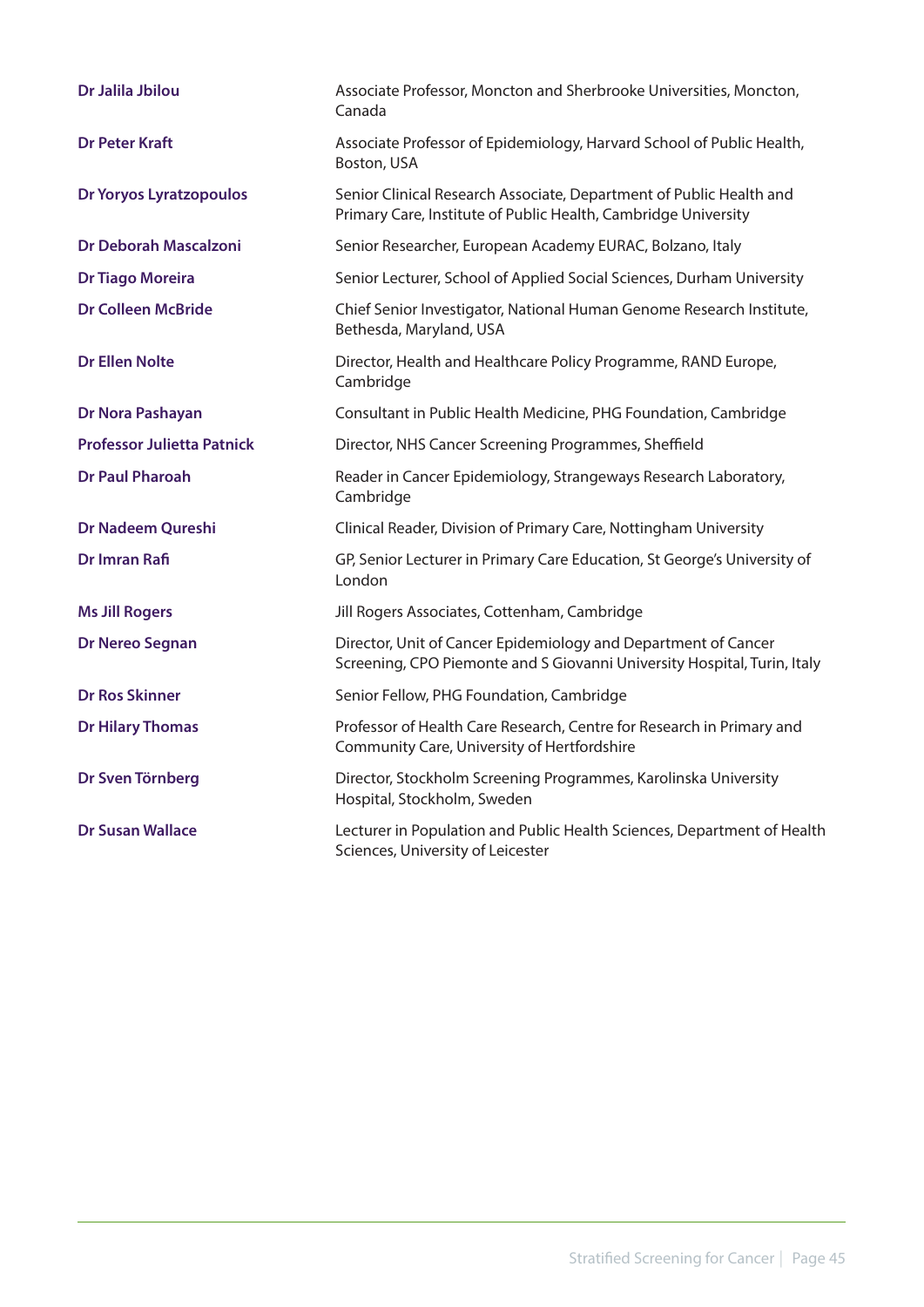# **Third workshop, 24 to 26 October 2012**

| <b>Professor Michael Burgess</b> | Professor and Chair in Biomedical Ethics, University of British Columbia,<br>Vancouver, Canada                                                                 |
|----------------------------------|----------------------------------------------------------------------------------------------------------------------------------------------------------------|
| <b>Dr Hilary Burton</b>          | Director, PHG Foundation, Cambridge                                                                                                                            |
| <b>Dr Graham Byrnes</b>          | Biostatistician, IARC, Lyons, France                                                                                                                           |
| <b>Dr Jennie Carpenter</b>       | Consultant in Public Health Medicine, Screening and Specialised Services,<br>Department of Health, Quarry House, Leeds                                         |
| <b>Dr Susmita Chowdhury</b>      | Project Manager, PHG Foundation, Cambridge                                                                                                                     |
| <b>Dr Tom Dent</b>               | Programme Associate, PHG Foundation, Cambridge                                                                                                                 |
| <b>Professor Stephen Duffy</b>   | Professor of Cancer Screening, Wolfson Institute of Preventive Medicine,<br>Queen Mary University of London                                                    |
| <b>Professor Doug Easton</b>     | Professor of Genetic Epidemiology, University of Cambridge                                                                                                     |
| <b>Professor Ros Eeles</b>       | Professor of Oncogenetics, Institute of Cancer Research, Royal Marsden<br>Hospital, Sutton                                                                     |
| <b>Dr Alfonso Frigerio</b>       | Medical Doctor and Radiologist, SSCVD Senologia di Screening, AO Citta<br>Della Salute e Della Scienza, San Giovanni Battista, Turin, Italy                    |
| <b>Ms Alison Hall</b>            | Senior Policy Adviser, PHG Foundation, Cambridge                                                                                                               |
| <b>Professor Per Hall</b>        | Professor of Epidemiology, Department of Medical Epidemiology &<br>Biostatistics, Karolinska Institute, Stockholm, Sweden                                      |
| <b>Dr Nina Hallowell</b>         | Programme Lead, PHG Foundation, Cambridge                                                                                                                      |
| <b>Dr Judith Hayward</b>         | GP with a special interest in Genetics, Yorkshire Regional Genetics Service,<br>Leylands Medical Centre, Heaton, Bradford                                      |
| Dr Lidewij Henneman              | Senior Researcher, Department of Clinical Genetics, VU University Medical<br>Center, Amsterdam, The Netherlands                                                |
| <b>Dr Dennis Ip</b>              | Clinical Assistant Professor, School of Public Health, University of Hong<br>Kong                                                                              |
| <b>Ms Chris Jacobs</b>           | Consultant Genetic Counsellor and Joint Lead for Cancer Genetics, Guy's<br>and St Thomas' NHS Foundation Trust, Guy's Hospital, London                         |
| Dr Jalila Jbilou                 | Associate Professor, Moncton and Sherbrooke Universities, Moncton,<br>Canada                                                                                   |
| <b>Dr Mark Kroese</b>            | Programme Director, PHG Foundation, Cambridge                                                                                                                  |
| Dr Deborah Mascalzoni            | Senior Researcher, EURAC, Bolzano, Italy                                                                                                                       |
| <b>Dr Colleen McBride</b>        | Senior Investigator, National Institutes of Health, Social and Behavioral<br>Research Branch, Rockville, USA                                                   |
| <b>Professor Steven Morris</b>   | Professor of Health Economics, UCL Centre of Applied Health Research,<br>UCL Research Department of Epidemiology & Public Health, University<br>College London |
| <b>Professor Kenneth Muir</b>    | Professor of Epidemiology, Health Sciences Research Institute, Warwick<br>Medical School, Warwick University                                                   |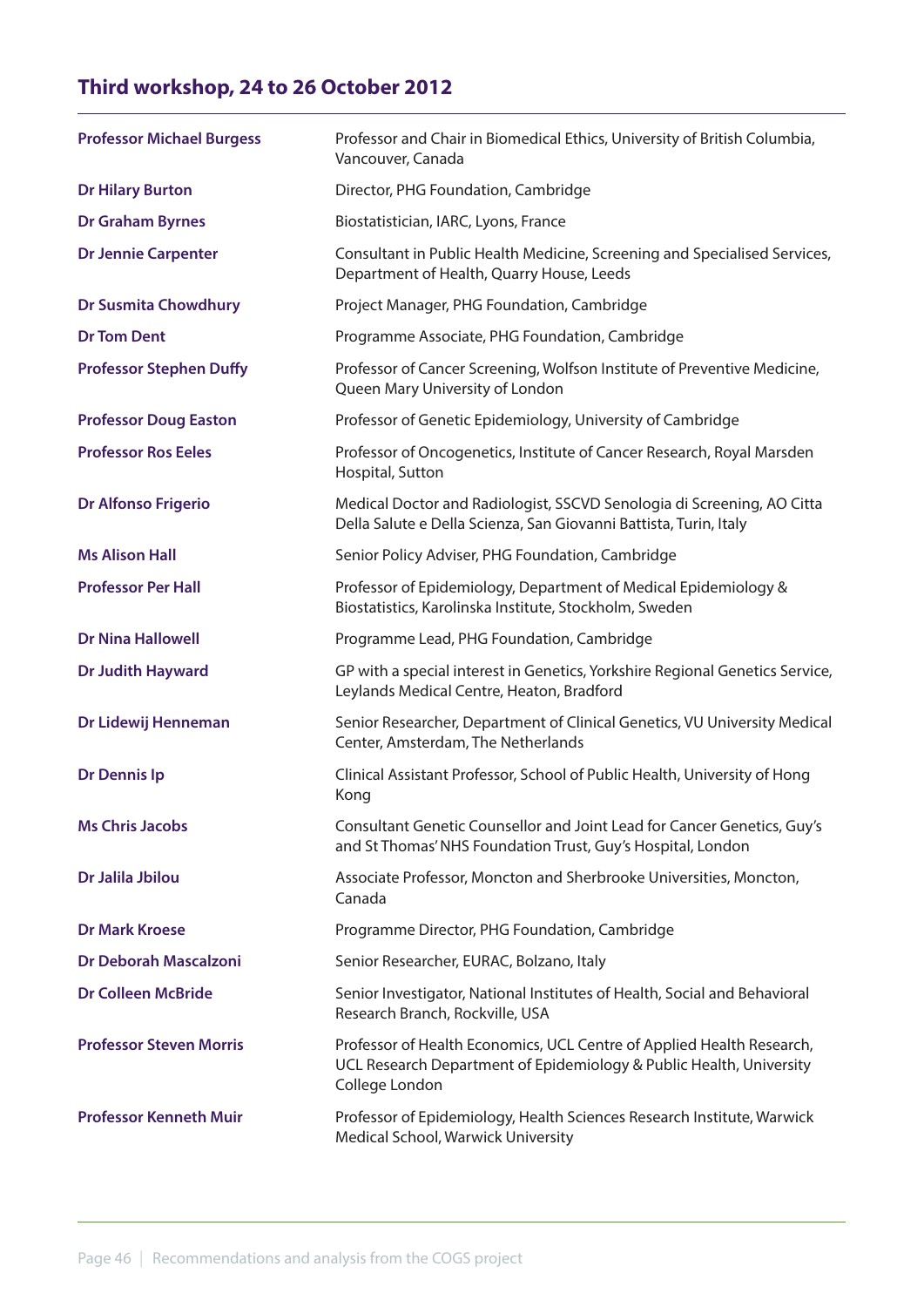| Dr Nora Pashayan                | Senior Clinical Lecturer, Department of Applied Health Research,<br>University College London                                             |
|---------------------------------|-------------------------------------------------------------------------------------------------------------------------------------------|
| <b>Dr Christine Patch</b>       | Consultant Genetic Counsellor, Guy's & St Thomas' NHS Foundation Trust,<br>Guy's Hospital, London                                         |
| <b>Professor Paul Pharoah</b>   | Professor in Cancer Epidemiology, Departments of Oncology and Public<br>Health & Primary Care, Strangeways Research Laboratory, Cambridge |
| <b>Professor Nadeem Qureshi</b> | Professor of Primary Care, Nottingham University                                                                                          |
| <b>Ms Jill Rogers</b>           | Director, Jill Rogers Associates, Cambridge                                                                                               |
| <b>Dr Susan Wallace</b>         | Lecturer in Population and Public Health Sciences, University of Leicester                                                                |
| <b>Dr Fiona Walter</b>          | Clinical Lecturer in General Practice, Cambridge University                                                                               |
| <b>Dr Ron Zimmern</b>           | Chairman, PHG Foundation, Cambridge                                                                                                       |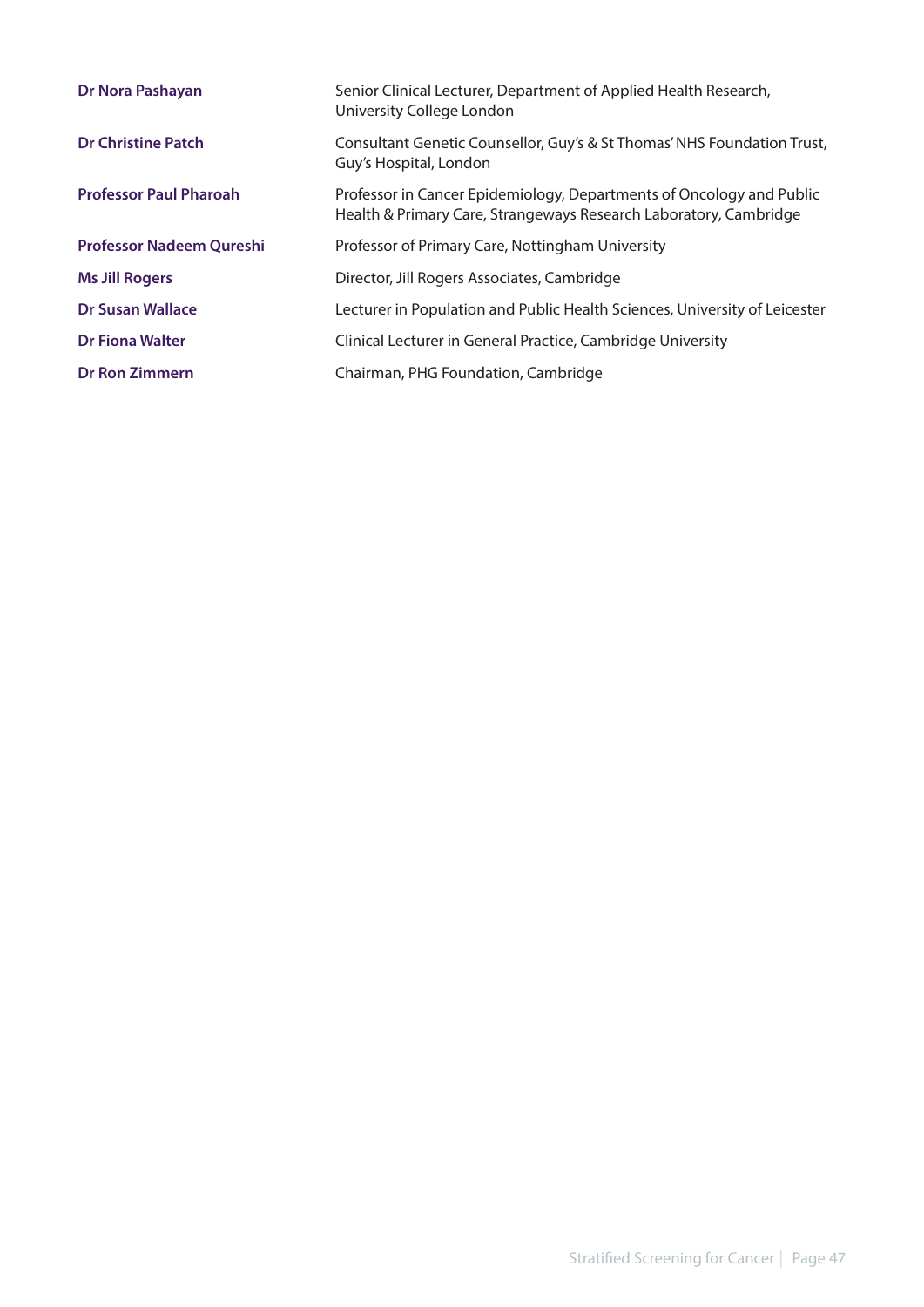# Appendix 4: PHG Foundation COGS papers

- 1. Hall A, Chowdhury S, Hallowell N, Pashayan N, Dent T, Pharoah P, Burton H. Implementing personalised screening for common cancers: a review of potential ethical, legal and social issues. Journal of Public Health 2013. doi: 10.1093/pubmed/fdt078.
- 2. Joly Y, Burton H, Knoppers BM, Feze IN, Dent T, Pashayan N, Chowdhury S, Foulkes W, Hall A, Hamet P, Kirwan N, Macdonald A, Simard J, van Hoyweghen I. Life insurance: genomic stratification and risk classification. European Journal of Human Genetics 2013 Oct 16. doi: 10.1038/ejhg.2013.228.
- 3. Burton H, Chowdhury S, Dent T, Hall A, Pashayan N, Pharoah P. Public health implications from COGS and potential for risk stratification and screening. Nature Genetics 2013; 45: 349-351.
- 4. Pashayan N, Hall A, Chowdhury S, Dent T, Pharoah P, Burton H. Public health genomics and personalized prevention: lessons from the COGS project. Journal of Internal Medicine 2013; 274: 451-6
- 5. Hall A, Chowdhury S, Hallowell N, Pashayan N, Dent T, Pharoah P, Burton H. What ethical and legal principles should guide the genotyping of children as part of a personalised screening programme for common cancer? Journal of Medical Ethics (in press). http://jme.bmj.com/content/early/2013/02/28/ medethics-2012-101079.long
- 6. Dent T, Jbilou J, Rafi I, Segnan N, Törnberg S, Chowdhury S, Hall A, Lyratzopoulos G, Eeles R, Eccles D, Hallowell N, Pashayan N, Pharoah P, Burton H. Stratified cancer screening: the practicalities of implementation. Public Health Genomics 2013; 16: 94-9.
- 7. Chowdhury S, Dent T, Pashayan N, Hall A, Lyratzopoulos G, Hallowell N, Hall P, Pharoah P, Burton H. Incorporating genomics in breast and prostate cancer screening: assessing the implications. Genetics in Medicine 2013; 15: 423-32.
- 8. Burton H, Sagoo GS, Pharoah P, Zimmern RL. 4. Time to revisit Geoffrey Rose: strategies for prevention in the genomic era? *I*talian Journal of Public Health 2012; 9(4). doi: 10.2427/8665
- 9. Pashayan N, Duffy SW, Chowdhury S, Dent T, Burton H, Neal DE, Easton DF, Eeles R, Pharoah P. Polygenic susceptibility to prostate and breast cancer: implications for personalised screening. British Journal of Cancer 2011; 104: 1656-63.
- 10. Pashayan N, Pharoah P. Population-based screening in the era of genomics. Personalized Medicine 2012; 9: 451-455.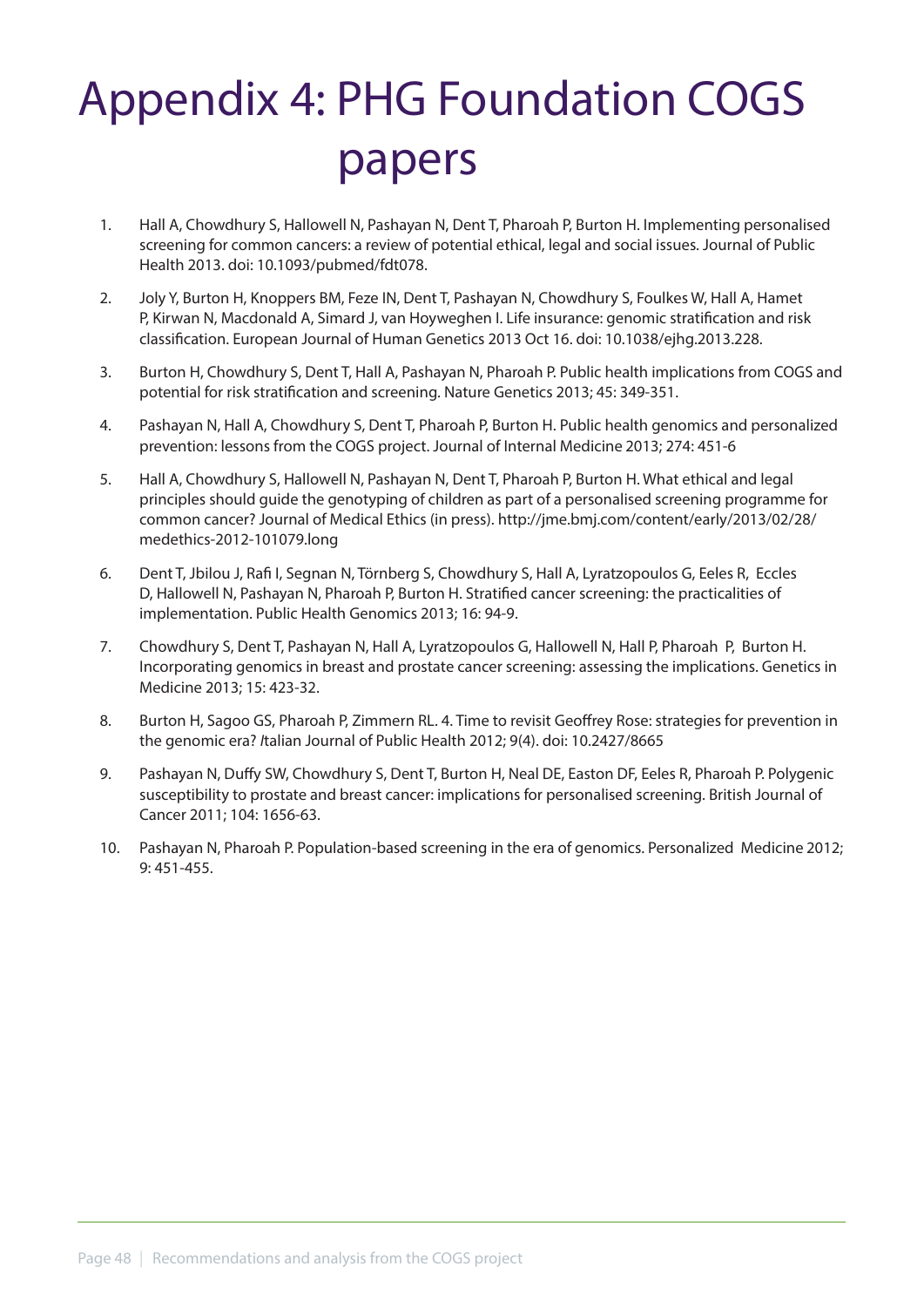

# **About the PHG Foundation**

The PHG Foundation is a pioneering independent think-tank with a special focus on genomics and other emerging health technologies that can provide more accurate and effective personalised medicine. Our mission is to make science work for health. Established in 1997 as the founding UK centre for public health genomics, we are now an acknowledged world leader in the effective and responsible translation and application of genomic technologies for health.

We create robust policy solutions to problems and barriers relating to implementation of science in health services, and provide knowledge, evidence and ideas to stimulate and direct well-informed discussion and debate on the potential and pitfalls of key biomedical developments, and to inform and educate stakeholders. We also provide expert research, analysis, health services planning and consultancy services for governments, health systems, and other non-profit organisations.